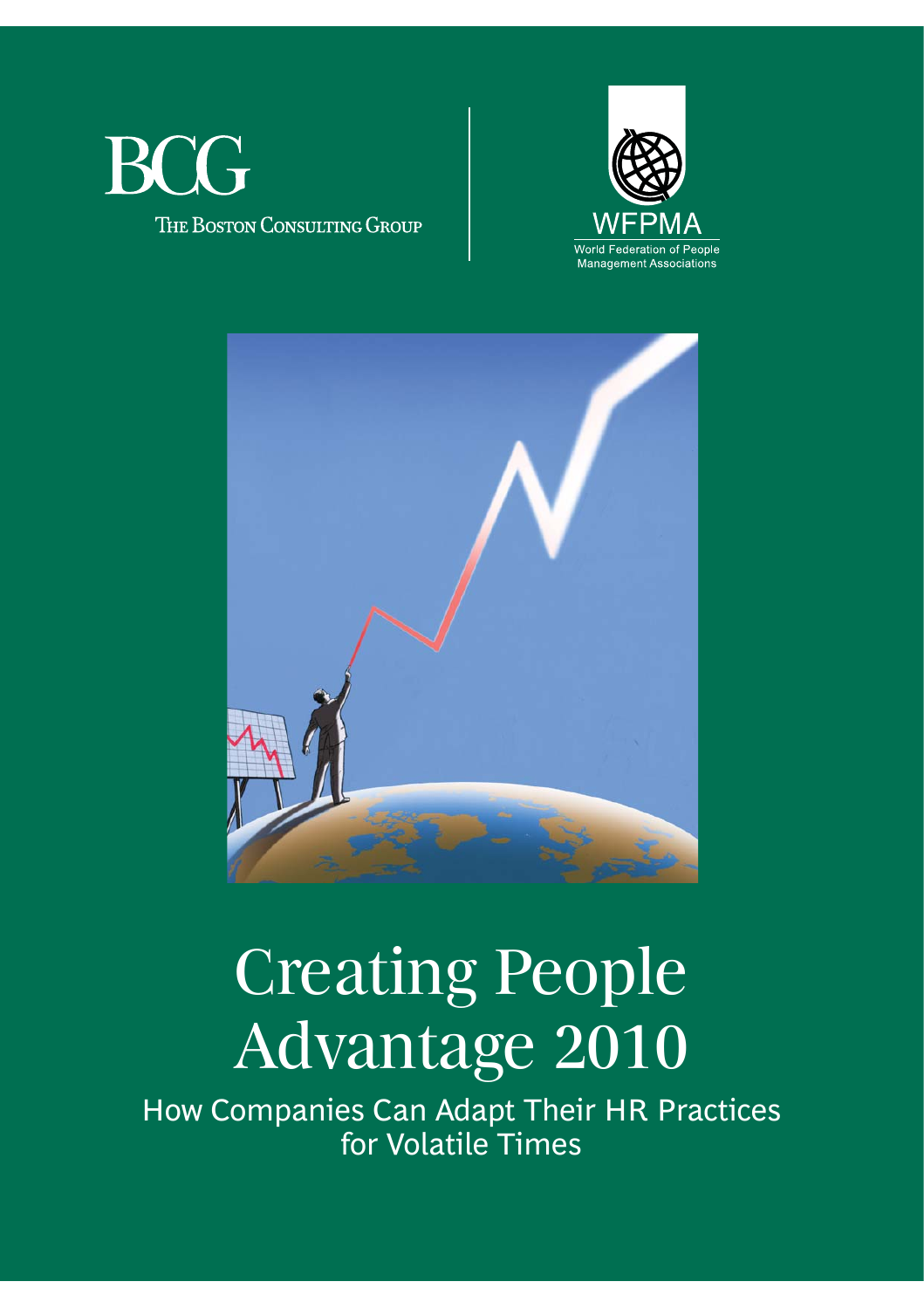The Boston Consulting Group (BCG) is a global management consulting firm and the world's leading advisor on business strategy. We partner with clients in all sectors and regions to identify their highest-value opportunities, address their most critical challenges, and transform their businesses. Our customized approach combines deep insight into the dynamics of companies and markets with close collaboration at all levels of the client organization. This ensures that our clients achieve sustainable competitive advantage, build more capable organizations, and secure lasting results. Founded in 1963, BCG is a private company with 69 offices in 40 countries. For more information, please visit www.bcg.com.

The World Federation of People Management Associations (WFPMA) is a global network of professionals in people management. It was founded in 1976 to aid the development and improve the effectiveness of professional people management all over the world. Its members are predominantly the continental federations which are made up of more than 70 national personnel associations representing over 400,000 people management professionals. For more information, please visit www.wfpma.com.



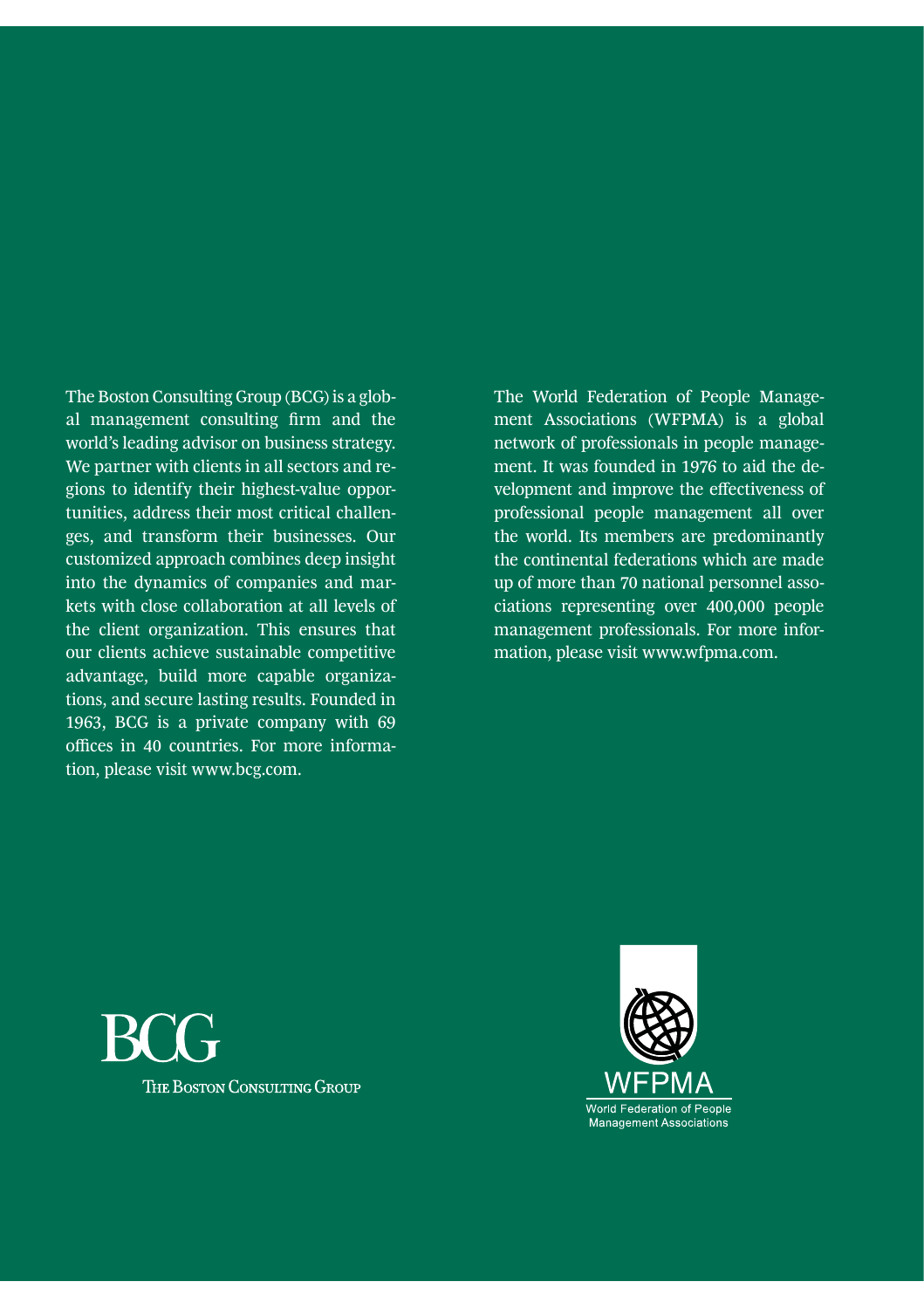# Creating People Advantage 2010

How Companies Can Adapt Their HR Practices for Volatile Times



Rainer Strack

Jean-Michel Caye

Svend Lassen

Vikram Bhalla

J. Puckett



Ernesto G. Espinosa

Florent Francoeur

Pieter Haen

September 2010

bcg.com wfpma.com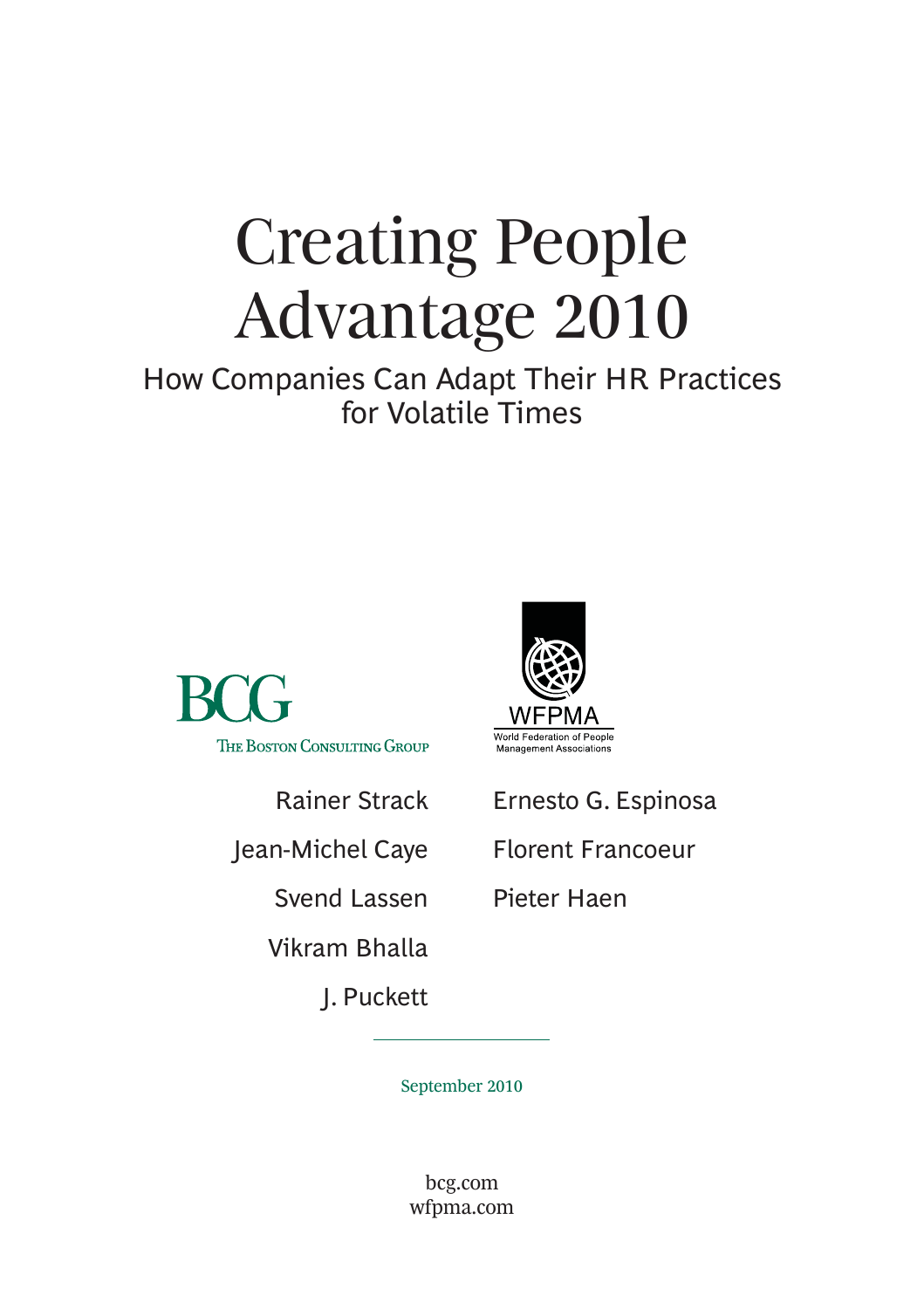© The Boston Consulting Group, Inc. and World Federation of People Management Associations, 2010. All rights reserved.

For information or permission to reprint, please contact BCG at: E-mail: bcg-info@bcg.com Fax: +1 617 850 3901, attention BCG/Permissions Mail: BCG/Permissions The Boston Consulting Group, Inc. One Beacon Street Boston, MA 02108 USA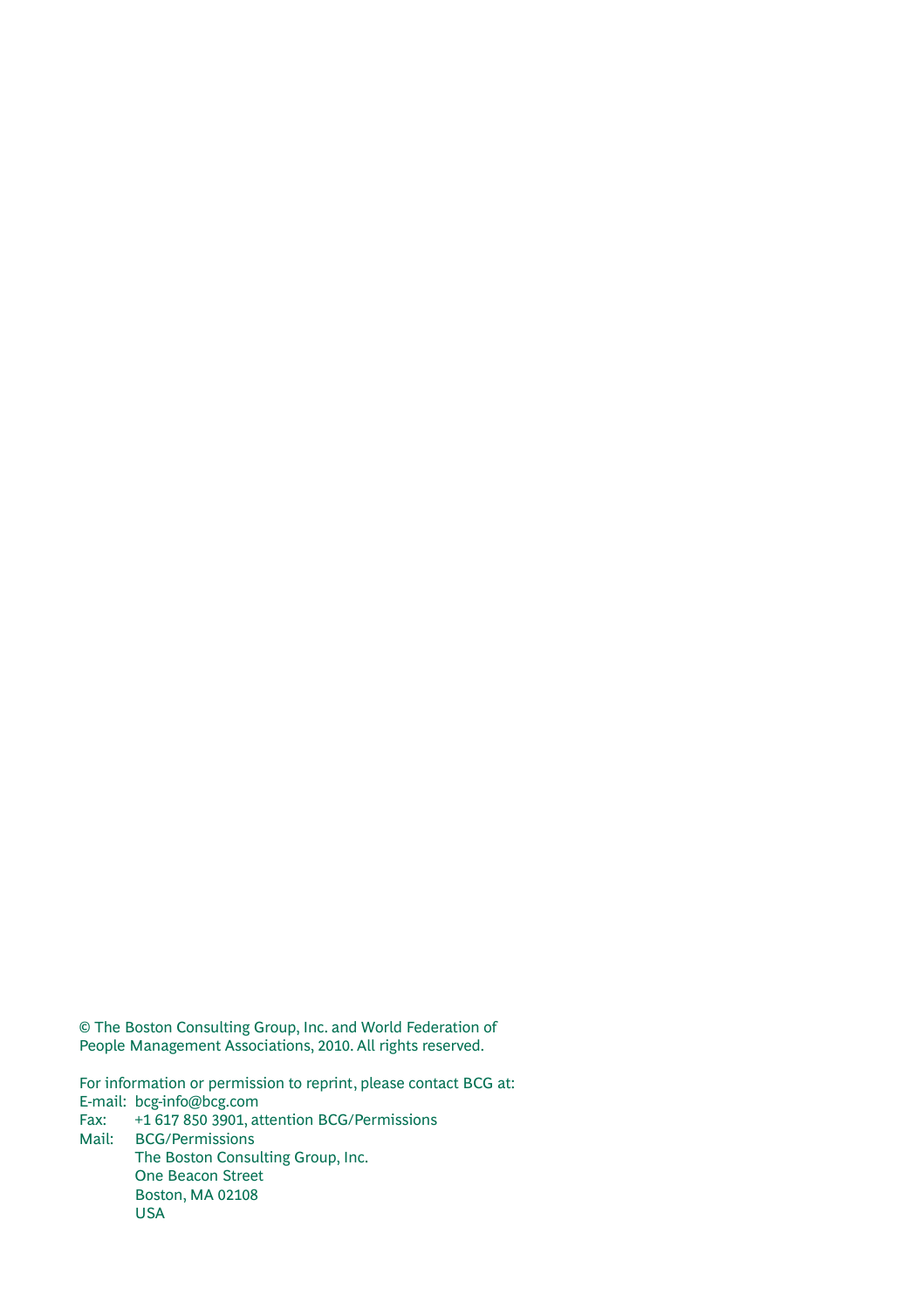## **Contents**

| <b>Executive Summary</b>                                            | 4  |
|---------------------------------------------------------------------|----|
| <b>Global Trends in Managing People</b>                             | 7  |
| How Executives View the Most Critical HR Topics                     | 8  |
| The Tide Turns in 2010                                              | 10 |
| Practices of High-Performing Companies                              | 12 |
| <b>Improvement Through Focused Projects</b>                         | 13 |
| Do You Have the Right Future Leaders?                               | 15 |
| Leadership Talent Is in Short Supply                                | 15 |
| In Search of Homegrown Talent                                       | 16 |
| Components of Effective Leadership Development                      | 19 |
| A Strategic Workforce Plan to Build the Capabilities You Need       | 21 |
| How Far Out to Plan                                                 | 22 |
| Measuring Employee Performance                                      | 22 |
| <b>Building Flexibility in the Workforce</b>                        | 27 |
| Flexibility Measures: A Longer Runway but Greater Lift              | 27 |
| Cutback Measures: Quick Results but Big Downside                    | 27 |
| Tempering Harsh Measures with Up-Front Honesty                      | 29 |
| Using Effectiveness and Engagement to Stay Lean and Become Flexible | 30 |
| Developing Capabilities for HR to Partner with the Business Units   | 33 |
| Identifying Gaps in HR Business Acumen and Consulting Skills        | 33 |
| Identifying Gaps in Business Managers' People Skills                | 35 |
| Training and Development to Support Strategic Partnerships          | 36 |
| Appendix I: Methodology                                             | 39 |
| <b>Appendix II: Executive Interviewees</b>                          | 40 |
| <b>Appendix III: Supporting Organizations</b>                       | 45 |
| Note to the Reader                                                  | 47 |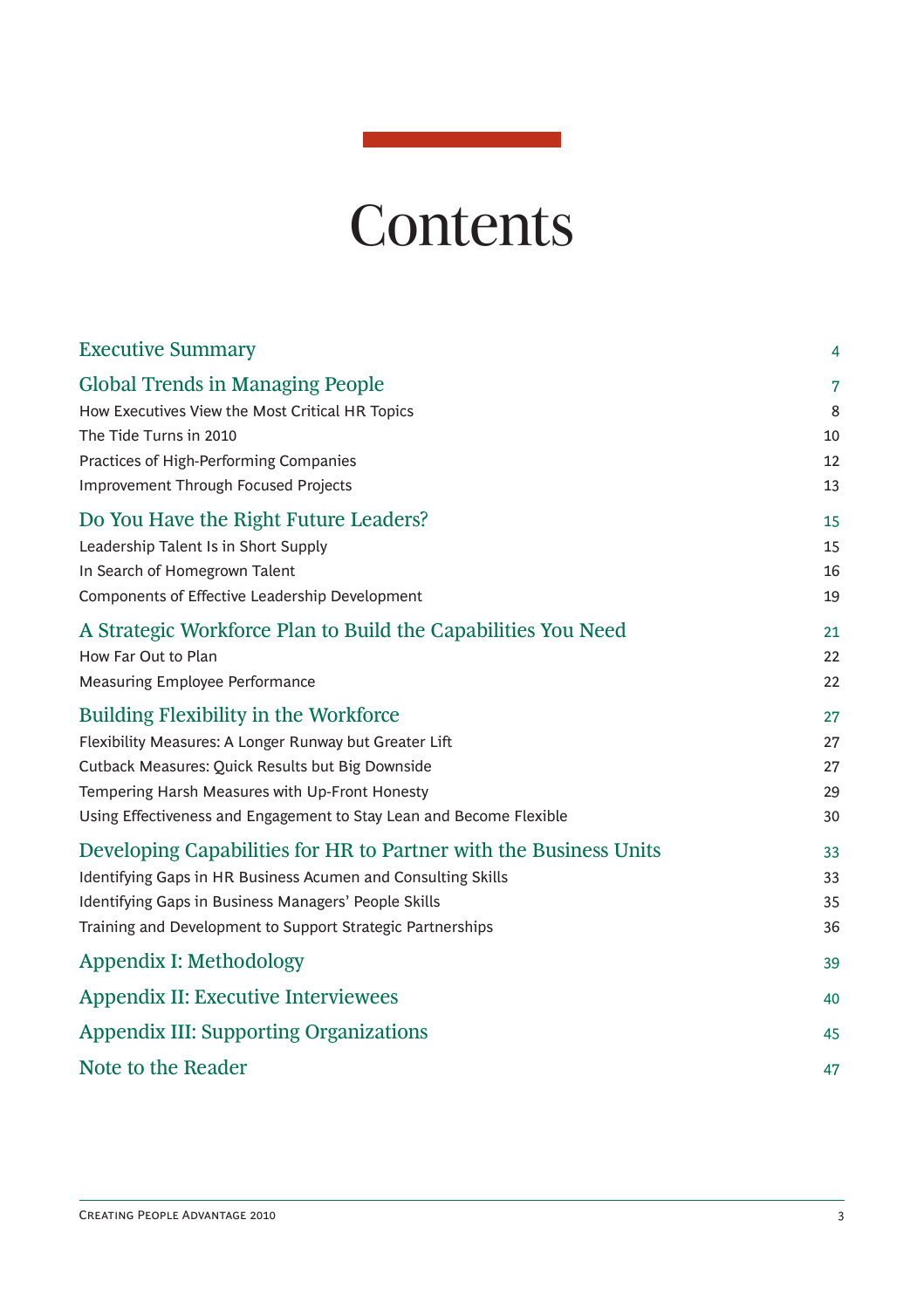## Executive Summary

**The challenges of leading and managing people were complicated by the financial crisis and global recession. The crisis layered in a new level of volatility and uncertainty on top of the accelerating change that most busi** *were complicated by the financial crisis and global recession. The crisis layered in a new level of volatility and uncertainty on top of the accelerating change that most businesses were alstate of high volatility will be rendered obsolete by more nim*ble and flexible rivals—and the key variables for adaptation *are the quality of the workforce and how it is deployed.*

*It's no longer feasible to conceive a strategy in an executive ivory tower and expect a docile workforce to implement it. Innovation and growth today require creativity and engagement by employees at all levels. This survey report details those human resources practices and methodologies that enable companies to create competitive advantage—and those that are no longer suited to these times.* 

**This global survey is the second conducted by The Boston Consulting Group and the World Federation**  of People Management Associations. The first was **completed in 2008. (BCG has also partnered with the European Association for People Management in 2007 and 2009 on a similar European survey.)**

- $\Diamond$  The online survey generated 5,561 responses (nearly one-fifth more than our 2008 survey) from 109 countries covering five continents and numerous industries. We also interviewed more than 150 executives, mostly board and executive committee members of multinational companies.
- $\diamond$  This report presents our findings and analysis of the 21 topics covered. We also feature short case studies on individual company initiatives or relevant research, and we have produced a White Paper, inserted at the

back of this report, on the pivotal role that middle managers play in restoring employee engagement that was weakened during the crisis.

**Most industries and countries will experience a widening talent gap, notably for highly skilled positions and for the next generation of middle and senior leaders.**

- $\diamond$  Populations in most developed countries such as Japan, Germany, and the United States will skew sharply older in the coming decade, barring radical changes in immigration policies. The upcoming waves of baby boomer retirements may cause many positions to go unfilled and raise the risk that companies will lose valuable institutional and process knowledge. Rapid growth in many emerging nations, meanwhile, has already created a gap in skills that population growth alone cannot ameliorate.
- $\diamond$  Revising public policy to facilitate labor mobility would help, but companies have to seize control of their own fate when it comes to securing the best workforce today and for the future. They need to ramp up their talent-sourcing, retention, and development practices now, before it's too late.

#### **Four HR topics stand out as the most critical.**

- *◊ Managing talent*—identifying, attracting, and retaining talent—continues to be the most important future HR topic. Corporate capabilities in this area have improved only slightly since our 2008 survey.
- *◊ Improving leadership development* has risen in importance over the past two years. Fifty-six percent of sur-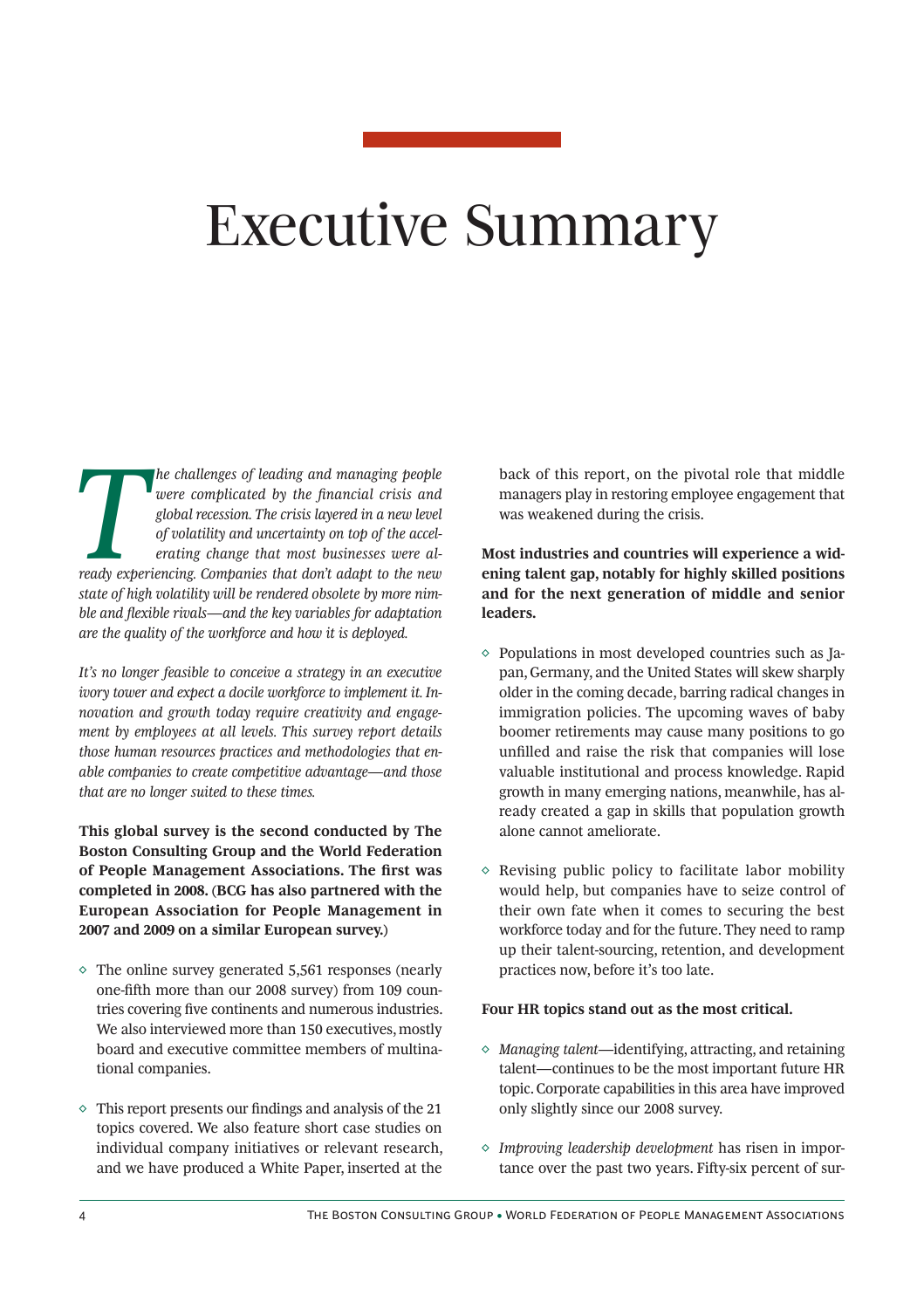vey respondents cited a critical talent gap for senior managers' successors. In volatile times, leaders who can convey the company's vision and motivate employees are invaluable. It is generally easier and more effective for homegrown talent to step into leadership roles. Yet companies fill more than half of their executive positions from outside, suggesting that internal leadership-development programs, in-

cluding corporate universities, need to be improved.

*◊ Employee engagement* suffered during the past two years because of layoffs and other cutbacks. Companies are now trying to restore a sense of pride and trust. Our survey found that flexibility

measures such as job mobility and flexible work arrangements can help improve engagement and are more effective economic measures than cutbacks over the long term. Strengthening the corps of middle managers, who supervise the majority of employees, is another means of bringing engagement back.

*◊ Strategic workforce planning* is the cornerstone of factbased HR management. Companies need an accurate picture of the composition, age structure, and capabilities of their people. But executives rated current capabilities low in this regard. Only 9 percent of companies deploy a sophisticated workforce supply-and-demand model, suggesting that strategic-workforce-planning capabilities have a long way to go. Business volatility and uncertainty increase the need for companies to rely on advanced analytics, scenario simulations, and other sophisticated workforce-planning levers.

### **High-performing companies emphasize certain HR practices that low-performing companies tend to play down.**

- $\diamond$  Performance management and rewards is a topic that separates strong and weak companies (as measured by revenue and profitability growth). It was ranked the second-highest HR capability by high-performing companies but only ninth by low performers. This correlation highlights the value of focusing on performance and rewards.
- $\diamond$  High-performing companies also focus their efforts on fewer, carefully chosen HR projects. Even when they

**Companies need to reboot their HR function and boost resources devoted to it.**  $\Diamond$  HR professionals should be viewed as High-performing companies emphasize

HR practices that low performers play down.

to grow even stronger.

 functional experts and partners to the business units, similar to corporate fi nance. At many companies, they have been going through this transformation, but they still need stronger capabilities and larger roles. HR professionals them selves acknowledge that they have big capability gaps in business analytics,

business planning, and client relationship management. In particular, more sophisticated analytical skills will permit them to better predict future requirements, track performance outcomes, and calculate the return on investment for various human-capital initiatives.

have a strong capability in an important HR area, these organizations keep refining and experimenting

 $\diamond$  While both HR professionals and business managers recognize the need for training and other developmental initiatives, the differences in their perceptions must be addressed. Business managers view HR professionals' HR expertise as less important than their skills in business planning and conflict resolution. And, while both groups agree that business managers' handling of poor performers is their most important people-management skill, business managers see a far smaller gap in their own performance than HR professionals do.

**The rest of the report discusses how to strengthen the various links among employees, the HR function, and business strategy and execution. Here's a sum**mary of the five sections.

- ◊ "Global Trends in Managing People" summarizes the survey results, revealing which topics executives deem critical and which corporate capabilities need upgrading
- ◊ "Do You Have the Right Future Leaders?" discusses how the HR function can build stronger capabilities in leadership development and talent management
- ◊ "A Strategic Workforce Plan to Build the Capabilities You Need" outlines an approach to creating long-term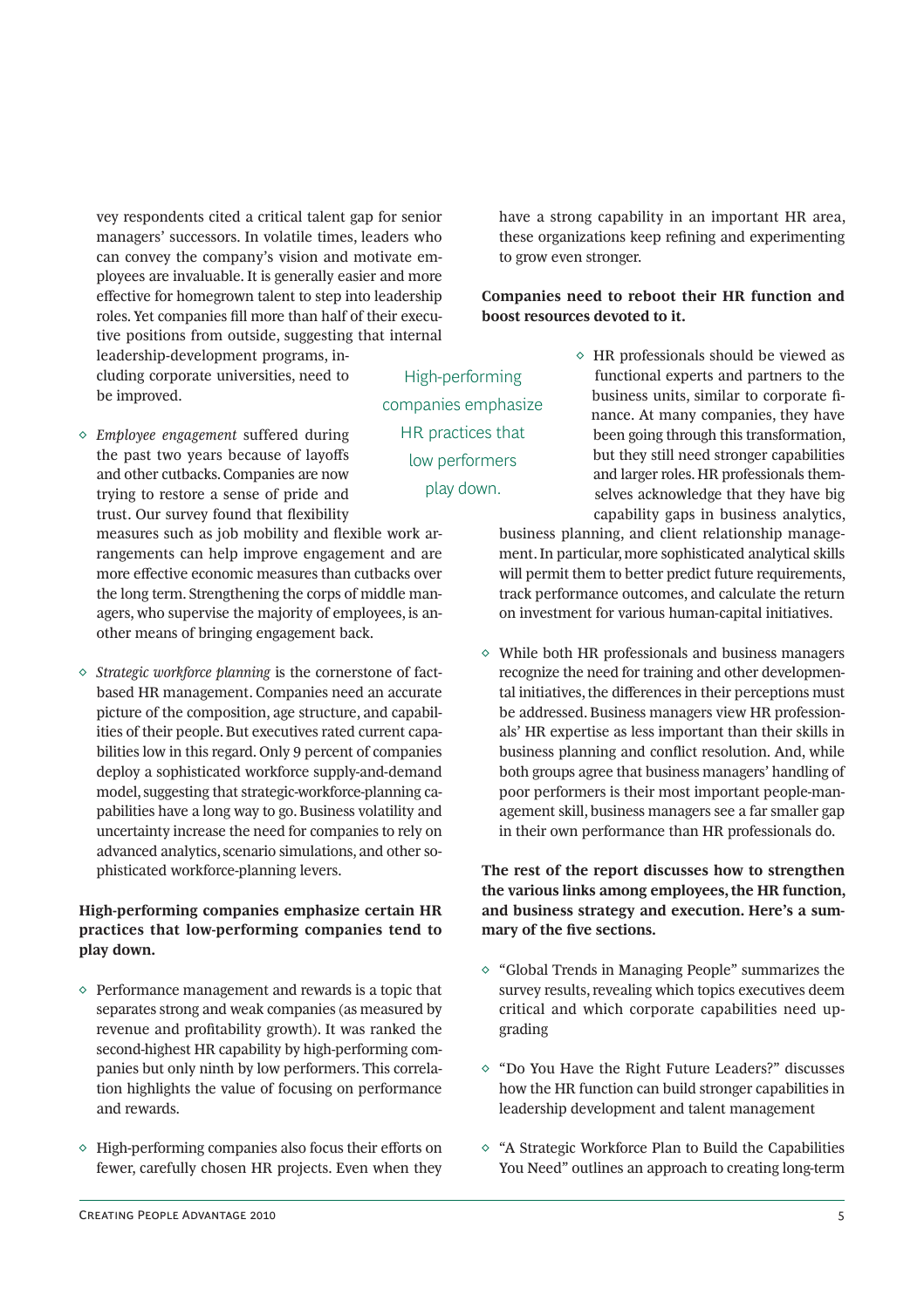strategic workforce plans that incorporate future shifts in strategy, product mix, and technology

- ◊ "Building Flexibility in the Workforce" examines the use of flexibility measures to create a more elastic and engaged workforce
- ◊ "Developing Capabilities for HR to Partner with the Business Units" lays out a road map for HR professionals to develop new analytical skills and expert knowledge, and to serve as trusted counsel to business managers

### **Two additional elements round out and enhance the content of the report.**

- ◊ The White Paper *Creating a New Deal for Middle Managers: Empowering a Neglected but Critical Group* discusses how to empower middle managers to better execute the business strategy and engage employees
- $\Diamond$  A CD contains a PDF file of the report, detailed survey data by country and industry, case studies, and video interviews with the global HR vice presidents of Google and Nokia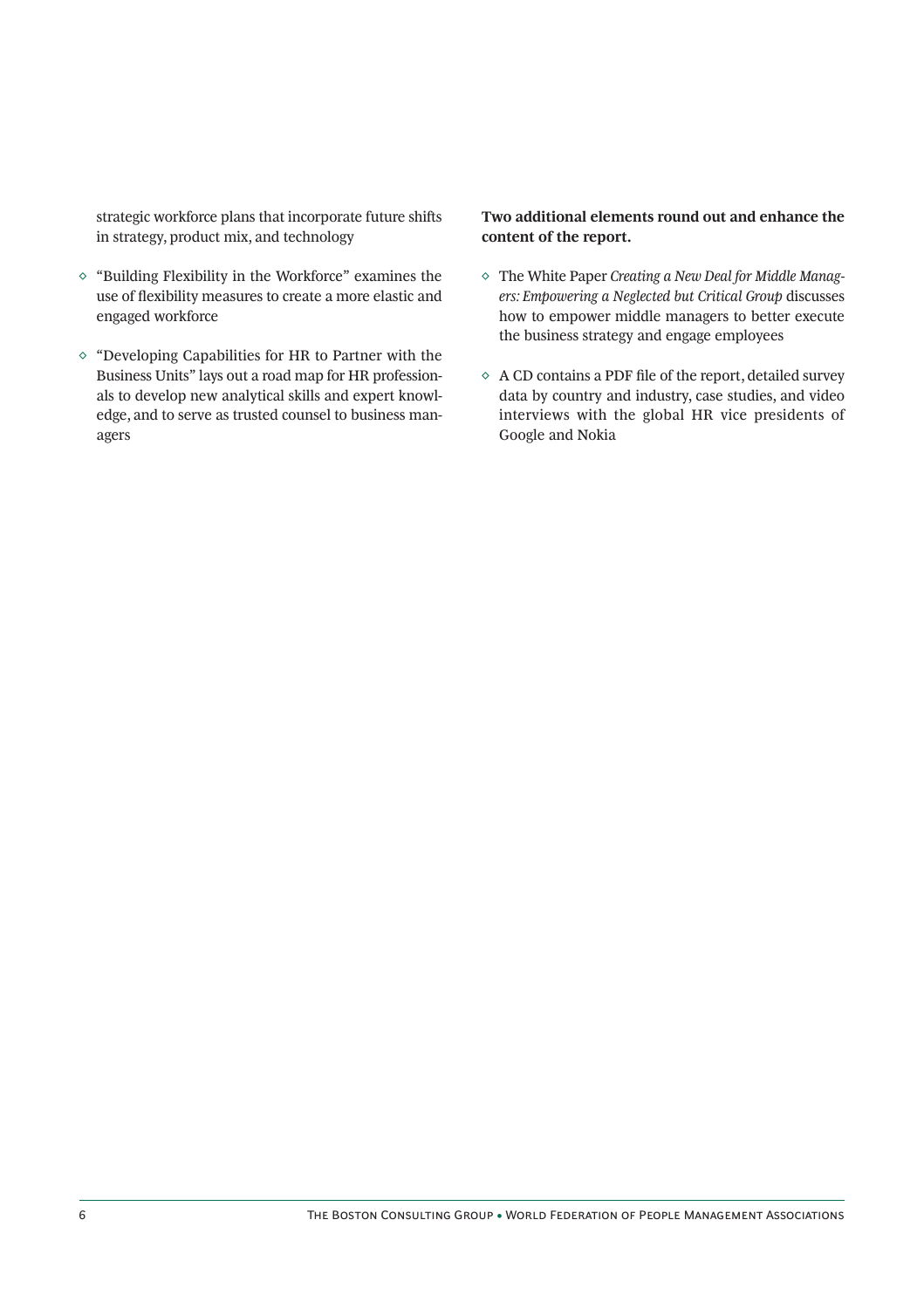# Global Trends in Managing People

*x Now that companies are resuming their search for growth, many of them must rebuild their foundation of human capital that was eroded during the global recession. In particular, our survey shows, they must pay attent for growth, many of them must rebuild their foundation of human capital that was eroded during the global recession. In particular, our survey shows, they must pay attention future leaders—topics that respondents assigned high future importance but weak current capabilities within their companies.*

*In general, HR is conducting too many initiatives, with mediocre outcomes. Companies with high fi nancial performance*  *excel in several HR areas relative to low performers, such as performance measurement and rewards. Even when they have strong capabilities in an area, high performers dedicate more investment to focused projects, typically leading to better results.*

Our online survey generated 5,561 responses (nearly onefifth more than our 2008 survey) from 109 countries covering five continents and many industries. (See Exhibit 1.) Countries generating the most responses, in descending order, were Canada, the United States, France, Australia, Brazil, Finland, Germany, and Russia.

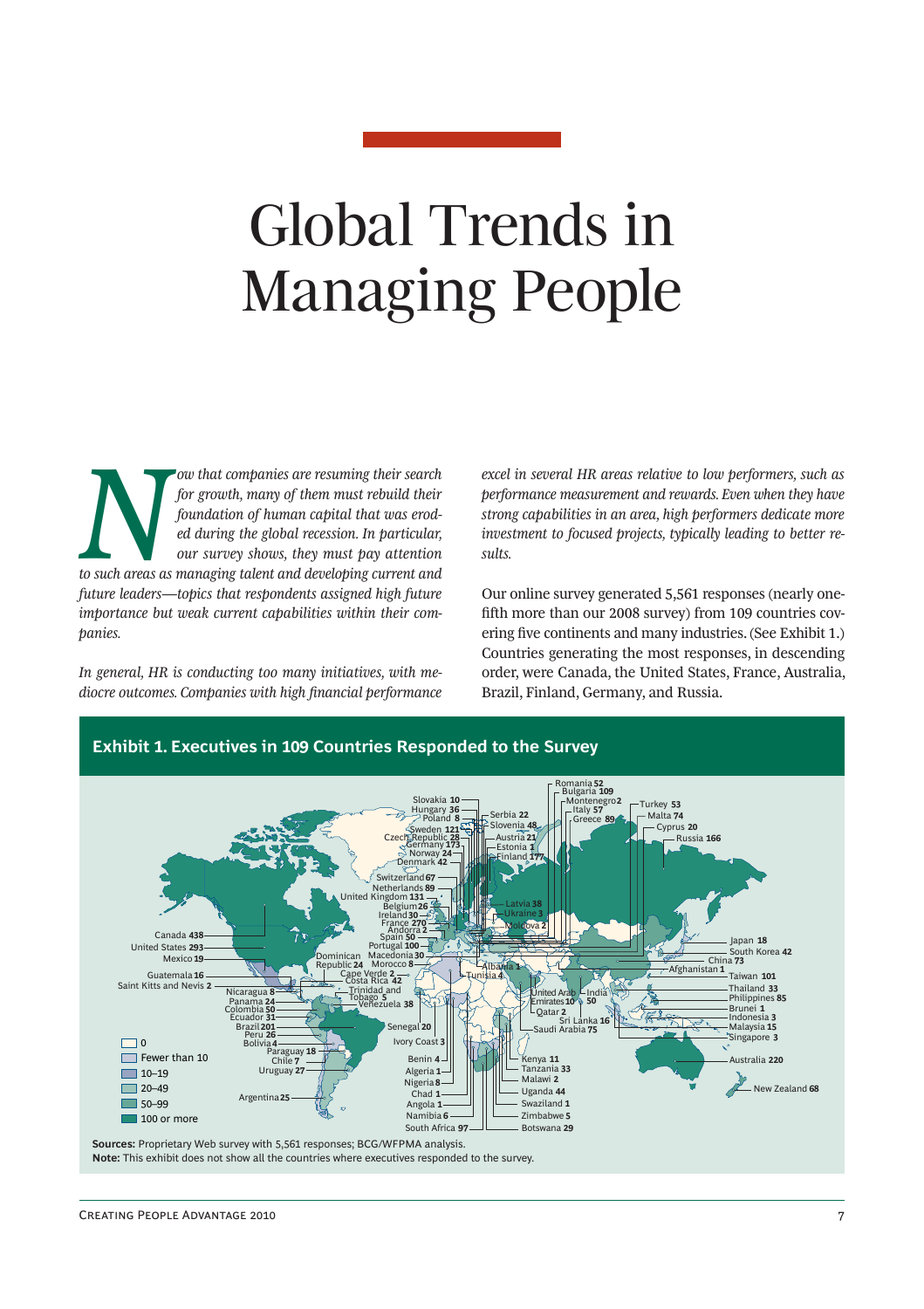Respondents came from a broad range of industries. The top five industries represented were business services; technology, media, and telecommunications; consumer goods; health care; and financial services.

We also interviewed 153 executives, mostly board and executive committee members of multinational companies. Eighty-eight of these interviews were conducted in Europe, 28 in Asia, 15 in North America, 11 in South America, 6 in Africa, and 5 in the Middle East.

## **How Executives View the Most Critical HR Topics**

This report aims to analyze how HR challenges have been changing over time and in different economic environments, through survey responses and interviews on 21

topics. To start, we asked executives to rate their company's current capability in the 21 HR topics and to tell us whether they foresee the topic becoming more or less important in the future. Four topics surfaced as the most pressing challenges, with high future importance but low current capability. These are red-zone topics, as shown in Exhibit 2.

*Managing talent,* which includes issues such as talent pools and effective staffing of leadership positions, continues to be the most critical topic for executives. Moreover, corporate capabilities in this area have improved only slightly over the past two years. As Henrique de Melo, head of HR at Caixa Geral de Depósitos of Portugal, noted: "The key differentiating element in banking is people. Products are imitated, technology can be bought, but people make the difference"

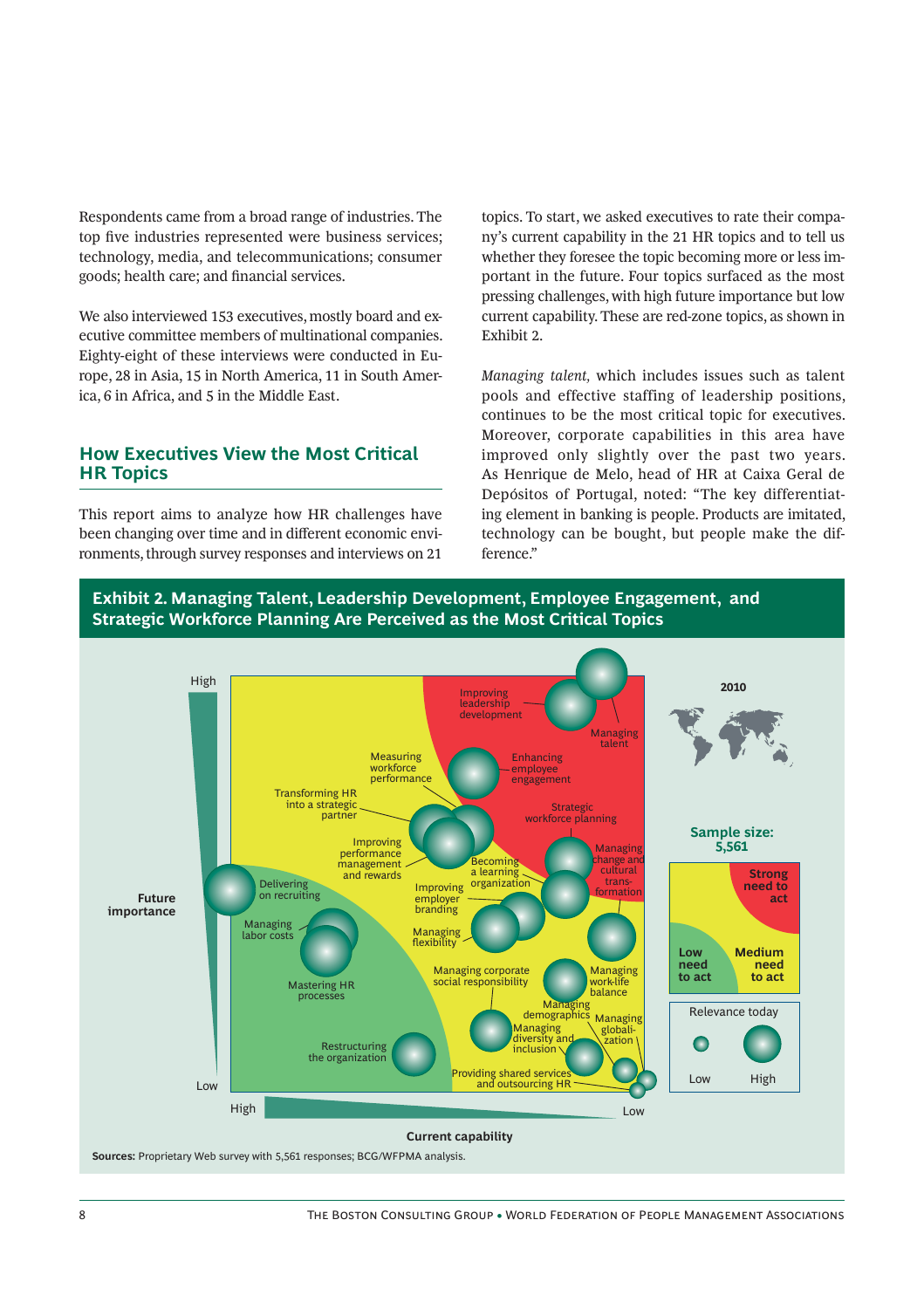*Improving leadership development* follows managing talent. Its importance has risen over the past two years—not surprisingly, because leaders are the ones charged with conveying the company's vision, serving as role models, and engaging employees. Yet corporate capabilities in this area have actually declined since 2008, so companies will need to improve their programs to define, assess, and develop current and future leaders.

*Enhancing employee engagement* has moved from the yellow zone in 2008 to the red zone today. In response to the financial crisis and worldwide recession, many companies resorted to cost-cutting measures, which dampened morale. Now executives want to instill a sense of pride and trust in the company that will get employees engaged again. K.K. Sinha, group HR director of Jindal Steel & Power in India, said that beyond compensation as a baseline factor, engagement is critical as "the glue" binding employees together in a common purpose.

*Strategic workforce planning* was viewed as fairly important for the future, but current capabilities were rated low. Supply and demand of skilled employees change over time and as a company's strategy shifts—from, say, making an industrial product to offering services around the product. The HR function must be equipped with sophisticated models to predict supply-and-demand dynamics that closely align with an evolving company strategy; such models enable business leaders to undertake strategic workforce planning.

Taking a country view of the HR topics, executives in the vast majority of countries ranked *managing talent* and *improving leadership development* within their top five; only executives in Germany, the Netherlands, and Russia did not consider both of these to be of utmost importance. (See Exhibit 3.) *Strategic workforce planning* and *enhancing employee engagement* also consistently ranked high.

Returning to the matrix in Exhibit 2, topics with low future importance and high current capability fall in the green zone at the lower-left corner. *Managing labor costs* and *restructuring the organization,* for instance, are per-

|                                                 |                         |                                |                  |                |                |                | <b>Matrix analysis</b> |                |                                        |                       |                 |                |                |                                       |                  |                             |
|-------------------------------------------------|-------------------------|--------------------------------|------------------|----------------|----------------|----------------|------------------------|----------------|----------------------------------------|-----------------------|-----------------|----------------|----------------|---------------------------------------|------------------|-----------------------------|
|                                                 | <b>North</b><br>America |                                | Latin<br>America |                |                |                | <b>Europe</b>          |                |                                        | <b>Middle</b><br>East | Africa          | Asia           |                | <b>Pacific</b>                        |                  |                             |
| <b>Country</b><br>Subject                       | Canadal                 | <b>United</b><br><b>States</b> | <b>Brazil</b>    |                | France Germany | Italy          | Nether-<br>lands       |                | <b>United</b><br>Russia Kingdom Arabia | Saudi                 | South<br>Africa |                |                | <b>New</b><br>China Australia Zealand | Philip-<br>pines | <b>Mentions</b><br>in Top 5 |
| Managing talent                                 | $\mathbf{1}$            | $\overline{2}$                 | $\overline{4}$   | 1              | $\mathbf{1}$   | $\overline{2}$ |                        | 1              | $\mathbf{1}$                           | $\overline{1}$        | $\overline{2}$  | $\overline{3}$ | $\overline{1}$ | $\overline{2}$                        | $\overline{2}$   | 14                          |
| Improving leadership<br>development             | $\overline{2}$          | $\overline{1}$                 | $\overline{1}$   | $\overline{2}$ |                | $\mathbf{1}$   | $\overline{2}$         |                | $\overline{2}$                         | $\overline{2}$        | $\mathbf{1}$    | $\overline{1}$ | $\overline{2}$ | $\overline{1}$                        | $\mathbf{1}$     | 13                          |
| Strategic workforce<br>planning                 | $\overline{3}$          | $\overline{3}$                 | $\overline{3}$   |                |                | 5              | $\overline{3}$         | $\overline{4}$ | 5                                      | 5                     | 5               | $\overline{4}$ | $\overline{4}$ | $\overline{4}$                        | $\overline{3}$   | 13                          |
| Enhancing employee<br>engagement                | $\overline{4}$          | $\overline{4}$                 |                  | $\overline{3}$ |                |                |                        | $\overline{3}$ | $\overline{3}$                         | $\overline{3}$        |                 |                | $\overline{3}$ | 5                                     |                  | 8                           |
| Transforming HR into<br>a strategic partner     |                         |                                |                  |                | $\overline{4}$ |                |                        | $\overline{2}$ |                                        | $\overline{4}$        | $\overline{3}$  | $\overline{2}$ |                |                                       |                  | 5                           |
| Measuring workforce<br>performance              |                         | 5                              |                  |                |                |                |                        | 5              | $\overline{4}$                         |                       |                 |                | 5              | $\overline{3}$                        |                  | 5                           |
| Managing change and<br>cultural transformation  |                         |                                | 5                |                | $\overline{2}$ | $\overline{3}$ | $\overline{4}$         |                |                                        |                       |                 |                |                |                                       |                  | $\overline{4}$              |
| Becoming a learning<br>organization             |                         |                                |                  | $\overline{4}$ |                | $\overline{4}$ | 5                      |                |                                        |                       |                 | 5              |                |                                       |                  | $\overline{4}$              |
| Improving employer<br>branding                  | 5                       |                                |                  |                | $\overline{3}$ |                | $\mathbf{1}$           |                |                                        |                       |                 |                |                |                                       |                  | $\overline{3}$              |
| Improving performance<br>management and rewards |                         |                                | $\overline{2}$   | 5              |                |                |                        |                |                                        |                       |                 |                |                |                                       | 5                | $\overline{3}$              |

## **Exhibit 3. Managing Talent and Improving Leadership Development Ranked High in Most Countries**

#### **Rank**  $\begin{array}{|c|c|c|} 1 & 2 & 3 & 4 & 5 \end{array}$

**Sources:** Proprietary Web survey with 5,561 responses; BCG/WFPMA analysis.

**Note:** This exhibit shows those countries where the number of respondents exceeds 50.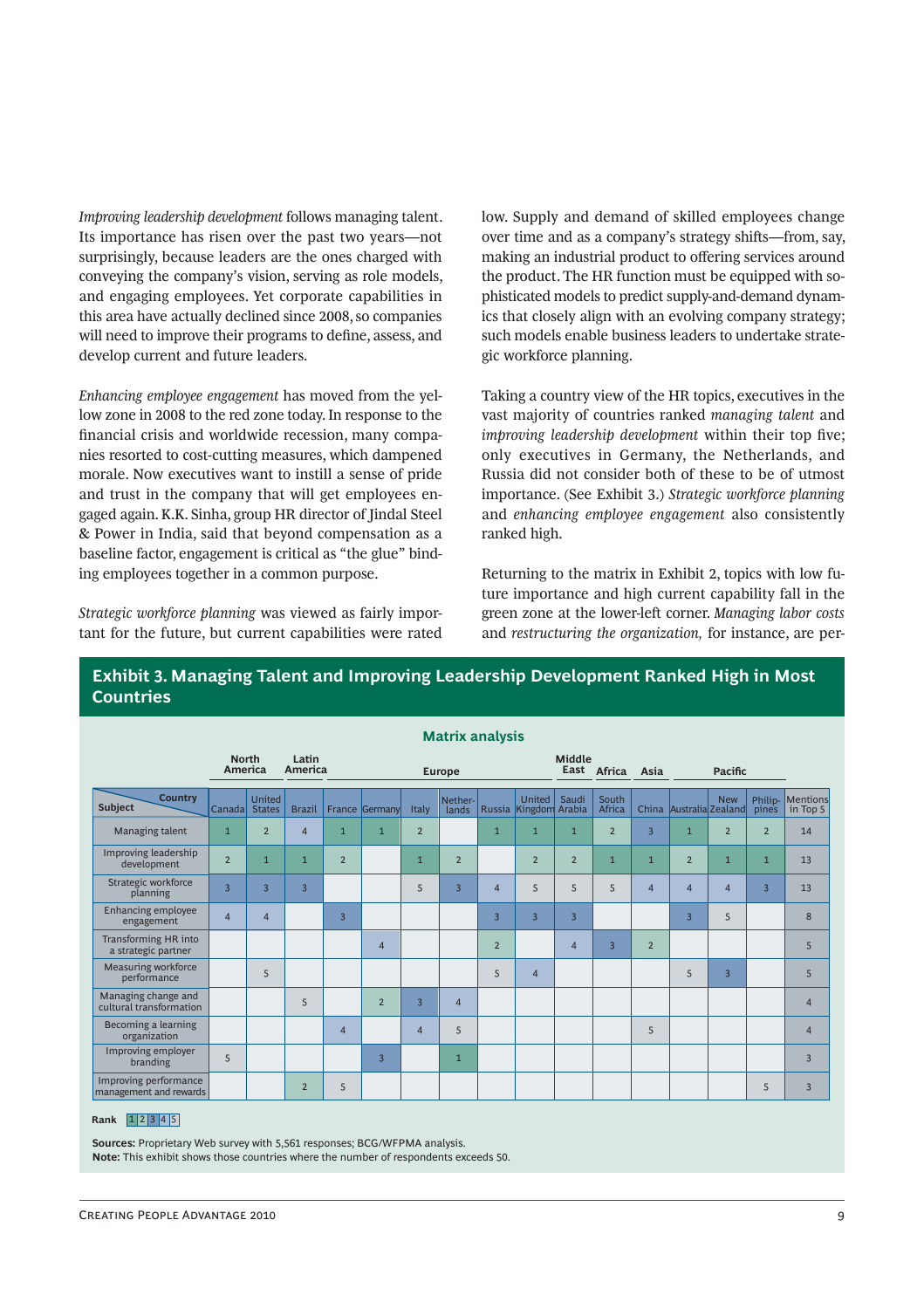ceived as not critical, because they were addressed during the crisis.

Thirteen topics fall in the yellow zone, where challenges do not pose immediate danger and can be addressed before they move into the red zone. However, we should highlight several yellow-zone topics for which current capabilities are low and we believe future importance might have been underestimated.

*Managing demographics,* which goes hand in hand with *strategic workforce planning,* declined dramatically in future importance after 2008 because of pressing shortterm concerns. However, in our view this topic remains highly relevant to multina-

tional companies. Populations in many developed countries are skewing sharply older, causing waves of retirements and a smaller pool of young skilled workers from which to recruit. Companies would do well to improve their supply-and-demand models for guidance in longterm recruiting, training, and staffing decisions. According to Nick Thripp, HR vice president at Infineum International, a global formulator, manufacturer, and marketer of petroleum additives headquartered in the United Kingdom, "An unprecedented number of our leaders are expected to retire in the next five years or so. We are contemplating further 'life friendly policies,' including extended careers for people close to retirement."

Four topics in the yellow zone—*managing globalization, work-life balance, diversity and inclusion,* and *corporate social responsibility*—also saw a drop in perceived future importance that we believe is unwarranted. Each of these topics was sidetracked both by the economic crisis and by increases in perceived corporate capabilities in these areas. However, we would argue that they are highly relevant for future success, because of long-term demographic and social trends, and that managers should rekindle efforts to improve in each area. As Amy DiGeso, executive vice president of global HR at Estée Lauder, put it, the company benefits from "encouraging and leveraging differences; we know that inclusiveness strengthens our culture and business results."

Among other topics in the yellow zone:

*◊ Measuring workforce performance* increased in both future importance and current capability. Companies

Managing demographics declined in future importance

yet in our view remains highly relevant.

seem to have improved their assessment of employees' performance.

*◊ Becoming a learning organization* decreased slightly in future importance but remained close to the red zone. In a fast-changing environment, there is a premium on skills and knowledge that help people adapt to the

> changes, as well as a premium on mastering new digital channels of learning. Companies should also capture the knowledge of older employees before they retire.

- *◊ Improving performance management and rewards* had a slight increase in future im portance, probably because of wide pub lic debates on executive compensation.
- *◊ Managing change and cultural transformation* declined as well, yet HR professionals must ensure that employees can continuously adapt to changes in regulatory regimes, skill requirements, and work.
- ◊ Similarly, *providing shared services and outsourcing HR* dropped in perceived future importance, while capabilities remain very low. Yet shared services and outsourcing remain effective methods of improving HR costs and productivity.

Note that certain HR capabilities are assessed quite differently depending on one's vantage point in the organization. For example, HR executives tend to give higher ratings than do line business executives to all HR capabilities. Exhibit 4 shows the seven capabilities with the largest ratings difference between the two groups.

## **The Tide Turns in 2010**

The survey also asked executives about the topics' *current* importance, and it's worth noting what has changed since 2008. (See Exhibit 5.) In response to the economic crisis, companies generally focused more on workforce productivity topics, such as *mastering HR processes* and *measuring workforce performance,* and less on topics related to building workforce capabilities, such as *managing work-life balance* and *managing change and cultural transformation.* 

*Managing talent* and *improving leadership development* remain the top two in current importance, though the latter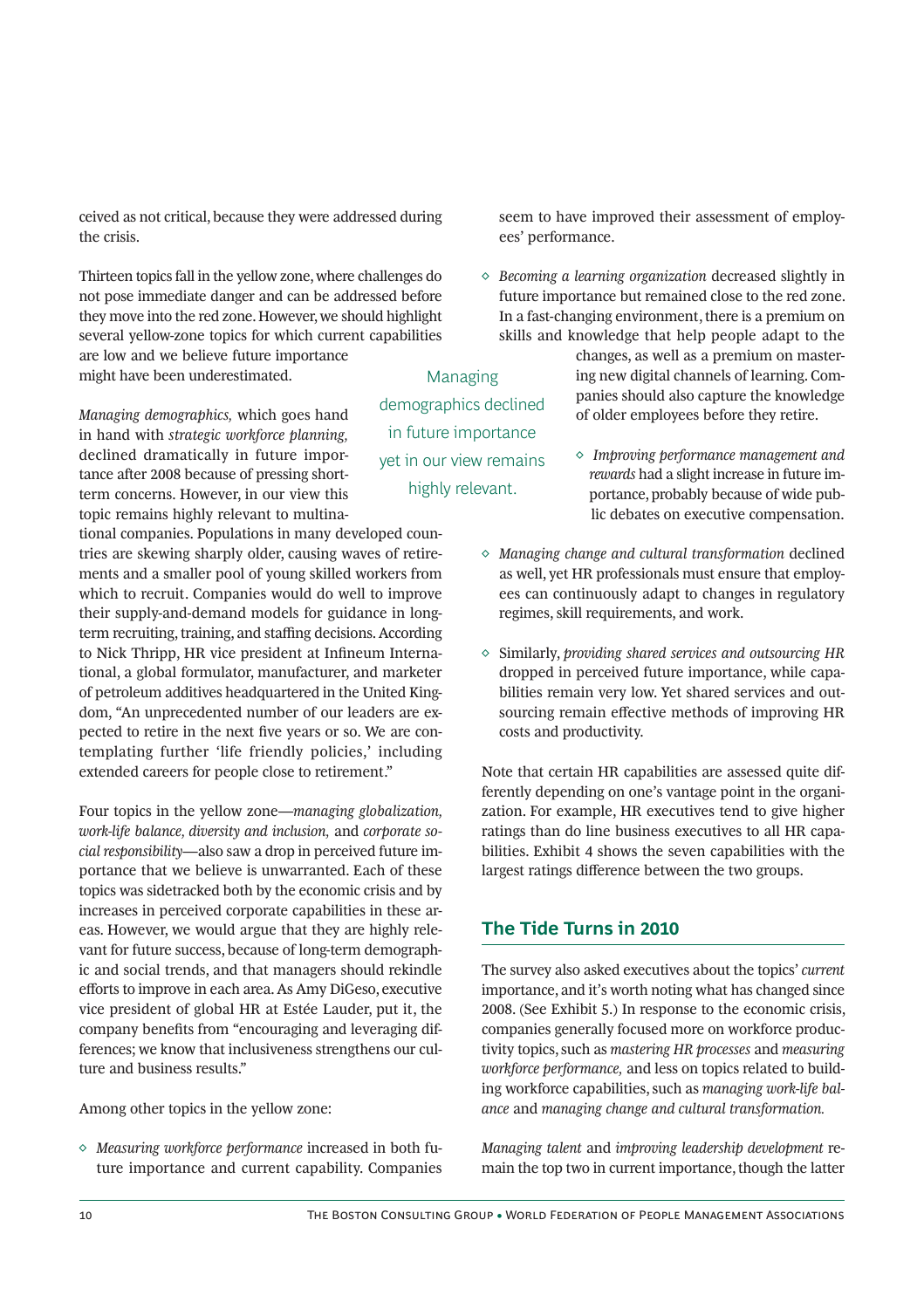## **Exhibit 4. Seven HR Capabilities Are Assessed Very Differently by HR and Non-HR Executives**



**Sources:** Proprietary Web survey with 5,561 responses; BCG/WFPMA analysis. **Note:** This exhibit shows the top 7 of 21 HR topics according to the greatest difference between the two groups.

## **Exhibit 5. Employee Engagement and Performance Management and Rewards Have Jumped in Current Importance Ranking**

|                                                                           |                   | <b>Current importance</b>                                      |
|---------------------------------------------------------------------------|-------------------|----------------------------------------------------------------|
|                                                                           | 2008 ranking      | 2010 ranking                                                   |
| Managing talent                                                           | 1                 | Improving leadership development                               |
| Improving leadership development                                          |                   | Managing talent                                                |
| Delivering on recruiting                                                  | 3                 | Enhancing employee engagement<br>3                             |
| Managing work-life balance                                                | $\overline{4}$    | Measuring workforce performance                                |
|                                                                           |                   | 5 <sup>5</sup><br>Improving performance management and rewards |
| Managing change and cultural transformation                               | 6                 | 6 <sup>1</sup><br>Managing labor costs                         |
| Transforming HR into a strategic partner                                  | $\boxed{6}$       | Delivering on recruiting                                       |
| Enhancing employee engagement                                             | $7^{\circ}$       | 8 <sup>°</sup><br>Transforming HR into a strategic partner     |
|                                                                           |                   | $\left[9\right]$<br>Strategic workforce planning               |
| Improving performance management and rewards                              | $\left( 8\right)$ | (10)<br>Mastering HR processes                                 |
| Measuring workforce performance                                           | ( 9               | 41<br>Becoming a learning organization                         |
| Restructuring the organization                                            | $\overline{10}$   | (12)<br>Managing change and cultural transformation            |
| Becoming a learning organization                                          | $\mathbf{1}$      | $\overline{13}$<br>Managing flexibility                        |
|                                                                           |                   | $\boldsymbol{\Phi}$<br>Improving employer branding             |
| Managing demographics                                                     | (12)              | (15)<br>Restructuring the organization                         |
| Mastering HR processes                                                    | $\bigoplus$       | 16<br>Managing work-life balance                               |
| Managing diversity and inclusion                                          | $\overline{14}$   | Managing corporate social responsibility                       |
| Managing corporate social responsibility                                  | (15)              | 18 <sup>°</sup><br>Managing diversity and inclusion            |
|                                                                           |                   | 19<br>Managing demographics                                    |
| Managing globalization                                                    | 【16】              | 20<br>Managing globalization                                   |
| Providing shared services and outsourcing HR                              | (17               | Providing shared services and outsourcing HR                   |
| Sources: Proprietary Web survey with 5,561 responses; BCG/WFPMA analysis. |                   |                                                                |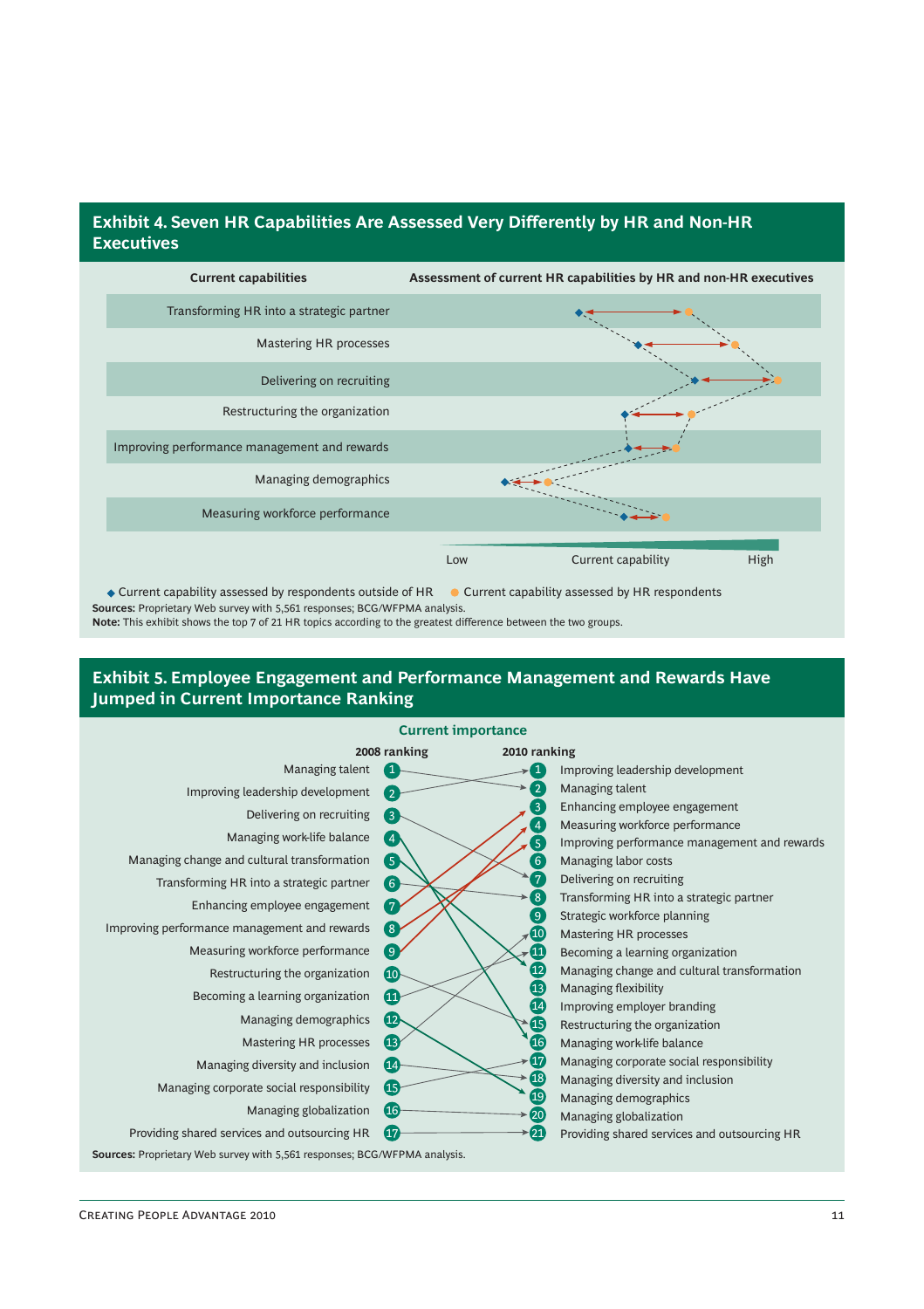is now number one. The next three topics in perceived importance are all newcomers to the top five: *enhancing employee engagement, measuring workforce performance,*  and *improving performance management and rewards.*

Topics that have declined in current importance, meanwhile, include *managing work-life balance, managing change and cultural transformation,* and *managing demographics* possibly because they were overshadowed by the cost and productivity imperatives of the economic crisis.

As for future importance, companies are starting to turn their attention to workforce-building topics such as planning the size and composition of the workforce, attracting talent through improved employer branding, and retaining top employees by managing them well.

## **Practices of High-Performing Companies**

The companies participating in our survey provided information on their revenue and profitability over the past

three years, and we used those data to group the companies into performance quartiles, adjusting for industryspecific revenue and margin differences.

From that analysis, we compared the ranking of HR capabilities of high- and low-performing companies in each industry. One topic in particular stands out: *improving performance management and rewards* was ranked the secondhighest capability by high-performing companies, but only ninth by low performers. Excellent financial performance clearly correlates with a focus on employee performance and rewards. Three other capabilities—*measuring workforce performance, enhancing employee engagement,* and *transforming HR into a strategic partner*—also ranked higher among high performers than among low performers, but to a lesser extent.

In terms of perceived HR performance, respondents who were asked which company has the best HR practices overwhelmingly chose Google, followed by Procter & Gamble and Microsoft. (See the sidebar "HR for 'Googlers': How a Giant Company Aims to Remain Intimate.")

## **HR for "Googlers"**

#### How a Giant Company Aims to Remain Intimate

Google has an impressive track record and an enviable reputation for people management. It routinely ranks first or near the top in "best places to work" reports. What ingredients account for Google's success as an employer beyond, of course, its financial and market success?

Google's value proposition as an employer combines a laser focus on innovation and smart business practices with a small-company feel that includes direct access to top management. For instance, no one hesitates to pose questions directly to the founders at the weekly all-hands meetings.

The HR management system plays a critical role in keeping this value proposition well tuned and relevant for each successive generation of employees by embedding Google's mission into daily work life. As Laszlo Bock, vice president of people operations at Google, said in an interview with BCG: "If you talk to anybody at Google and ask them what the mission is, they'll say, 'To organize the world's information and make it universally accessible and useful.' It's rare to find a place where everyone knows the mission—and then actually believes it."

Google's benefits and compensation packages, renowned for their largess, have a threefold purpose, Bock pointed out. First, to create a community—hence the microkitchens sprinkled around the offices, where people can interact informally. Second, to drive innovation: the more people interact, the higher the likelihood of creating serendipitous sparks of innovation. And third, to promote efficiency: on-site oil changes and dry-cleaning services help hard-working employees save time in their personal lives.

To keep a pulse on how "Googlers" are feeling, which informs talent-management and development programs, HR undertakes a variety of analyses, Bock said. The company monitors retention and attrition and looks for patterns. An annual employee survey plus focus groups throughout the year provide ample qualitative feedback. On the basis of this analysis, upward management feedback gets put into practice. "Every member of our executive team has goals for the year," Bock said. "These are not amorphous goals, like 'make the company feel more engaged,' but very specific, like 'there were three issues in the sales organization that we will address this year.'"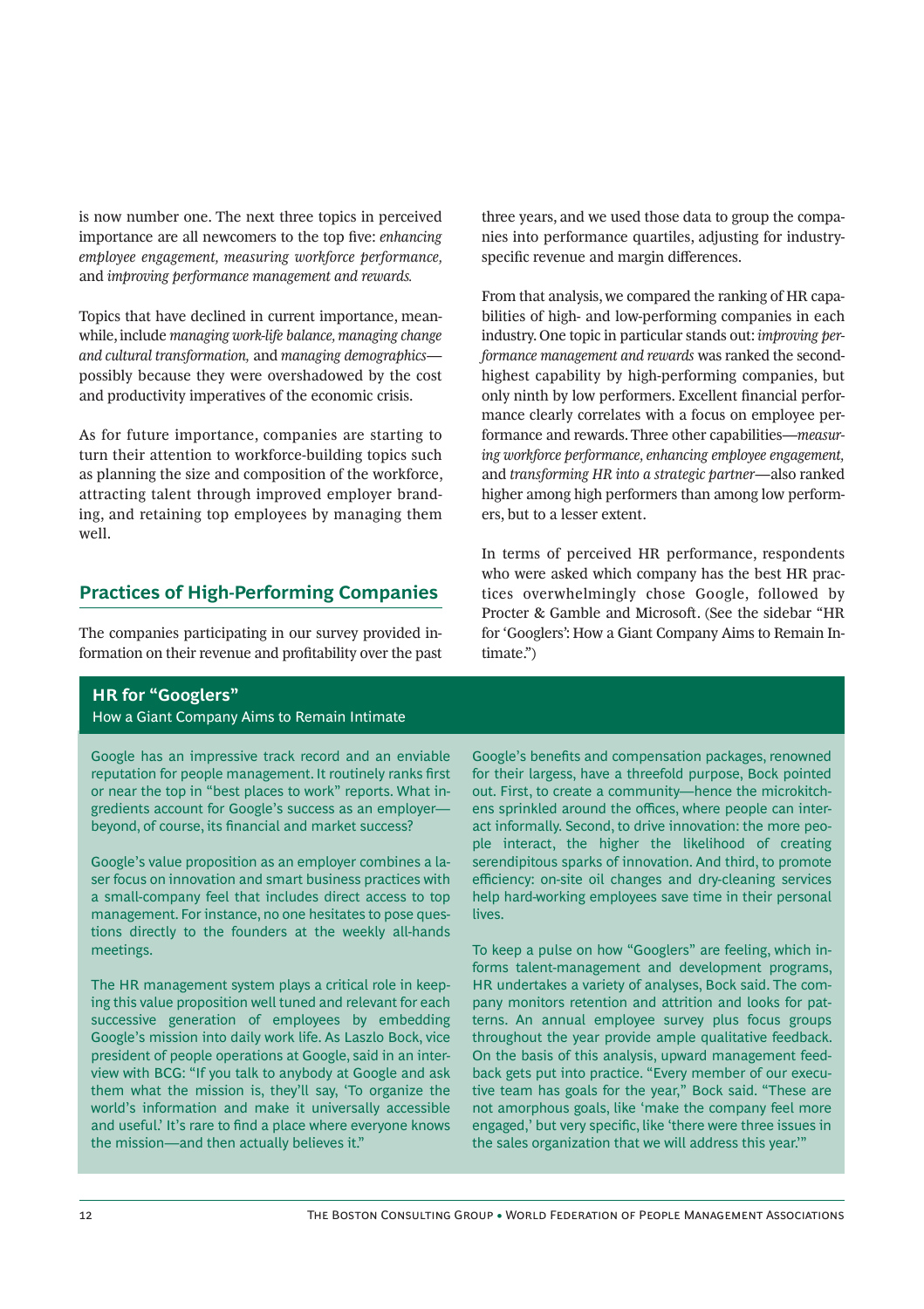## **Improvement Through Focused Projects**

As companies try to improve their various HR capabilities, they often undertake specific projects to test alternative practices against traditional methods, or to make step-change improvements in traditional methods. We asked respondents how many projects per HR topic their company undertook and how satisfied they were with the projects' outcomes. Grouping the answers for number of projects and satisfaction with the outcome of each allowed us to define four groups:

- *◊ Good practice* for an above-average number of projects and high satisfaction
- *◊ Poorly managed* for an above-average number of projects and low satisfaction
- *◊ Underleveraged* for high satisfaction but for just a few projects
- *◊ Diffi cult topics* for a few projects that generated low satisfaction

As a broad observation, HR is conducting too many initiatives, with mediocre outcomes. Of the five most frequent types of project, only *delivering on recruiting* had satisfying results and therefore could be categorized in the *good practice* group. (See Exhibit 6.) The other four—*improving leadership development, restructuring the organization, managing talent,* and *enhancing employee engagement*—resulted in below-average satisfaction and thus would have to be called *poorly managed.*

Companies clearly must improve their HR project management. To conduct so many projects with unsatisfying results squanders precious resources that perhaps could be transferred to more projects for the *underleveraged* topics. *Difficult topics*, meanwhile, should be reassessed with well-structured projects that lead to greater satisfaction with the results.

Analyzing the ranking of HR projects by high- and lowperforming companies, we find it striking that *measuring workforce performance* ranks fifth among high performers but only tenth among low performers. (See Exhibit 7.) This project gap reinforces the capability gap between

## **Exhibit 6. Of the Five Most Frequent Types of Project, Four Are Poorly Managed**

| The five most frequent<br><b>HR</b> projects   |                                                                                                                                                                                                                                                                                                              |                                                                                                                                                                                                                                                                                                                            |
|------------------------------------------------|--------------------------------------------------------------------------------------------------------------------------------------------------------------------------------------------------------------------------------------------------------------------------------------------------------------|----------------------------------------------------------------------------------------------------------------------------------------------------------------------------------------------------------------------------------------------------------------------------------------------------------------------------|
|                                                | <b>Number of projects</b><br>undertaken<br>is below average                                                                                                                                                                                                                                                  | <b>Number of projects</b><br>undertaken<br>is above average                                                                                                                                                                                                                                                                |
| Below-average<br>satisfaction<br>with projects | <b>Difficult topics</b><br>$\diamond$ Managing change and cultural<br>transformation<br>$\diamond$ Strategic workforce planning<br>$\diamond$ Providing shared services and<br>outsourcing HR<br>$\diamond$ Managing diversity and inclusion<br>$\diamond$ Managing demographics<br>◇ Managing globalization | Poorly managed<br>$\diamond$ Improving leadership development<br>$\diamond$ Restructuring the organization<br>$\diamond$ Managing talent<br>$\diamond$ Enhancing employee engagement<br>◇ Measuring workforce performance<br>$\diamond$ Managing labor costs<br>$\diamond$ Improving performance management<br>and rewards |
| Above-average<br>satisfaction<br>with projects | <b>Underleveraged</b><br>$\diamond$ Managing corporate social<br>responsibility<br>$\diamond$ Becoming a learning organization<br>$\diamond$ Managing work-life balance<br>$\diamond$ Managing flexibility                                                                                                   | <b>Good practice</b><br>$\diamond$ Delivering on recruiting<br>$\diamond$ Mastering HR processes<br>$\diamond$ Transforming HR into a strategic<br>partner<br>$\diamond$ Improving employer branding                                                                                                                       |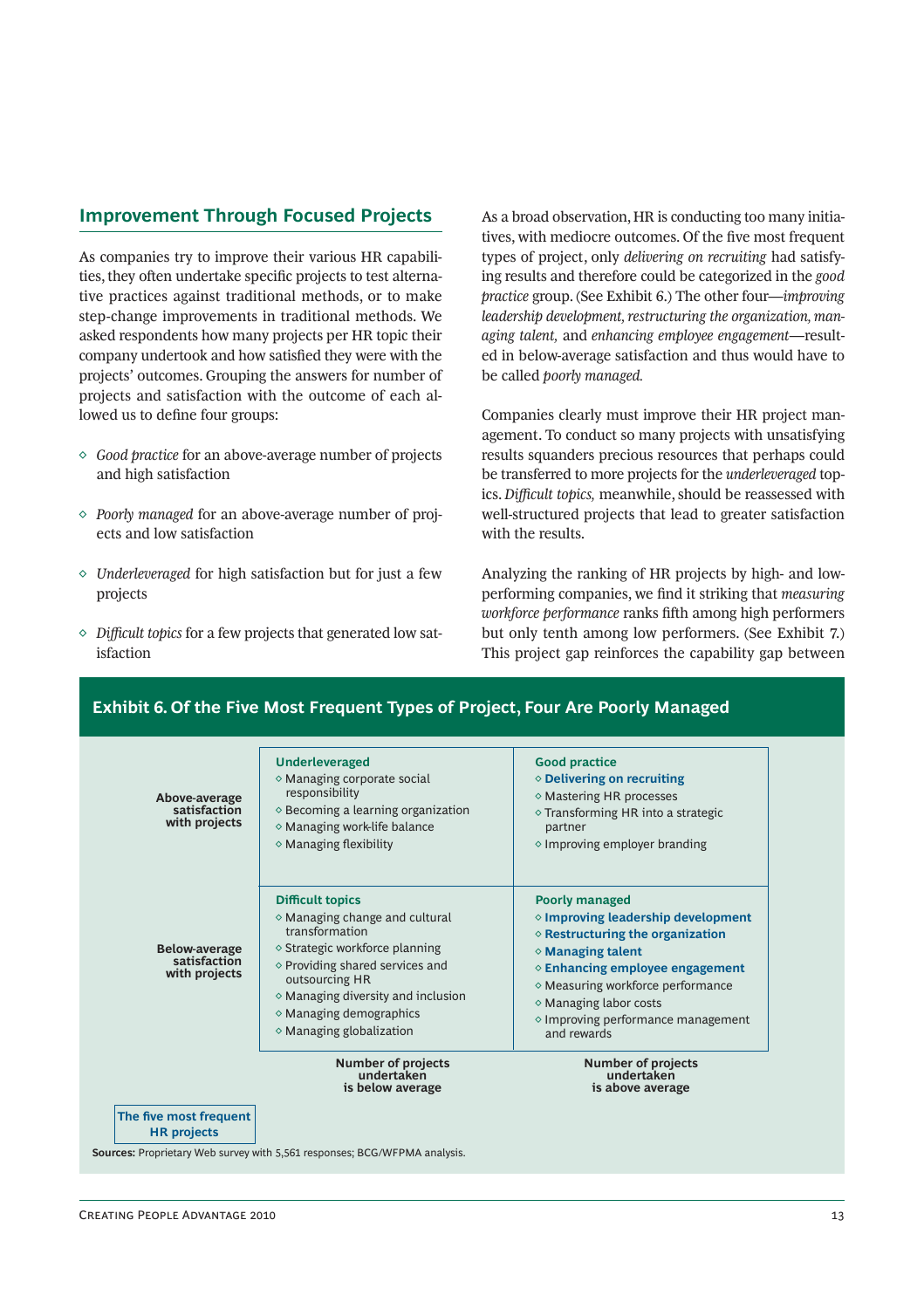low and high performers that we noted earlier for the same topic, despite the topic's relatively high importance. Projects pertaining to *transforming HR into a strategic partner* and *improving employer branding* were also much less important to low performers than to high performers.

High-performing companies are noteworthy for their persistence with appropriate projects. Even when they rank high in a certain capability, high performers continue to undertake projects to improve further. Excellence in talent management, it seems, entails continual experimentation and refinement.

## **Exhibit 7. Three High-Priority Projects of High-Performing Companies Are Neglected by Low Performers**



**Sources:** Proprietary Web survey with 5,561 responses; BCG/WFPMA analysis.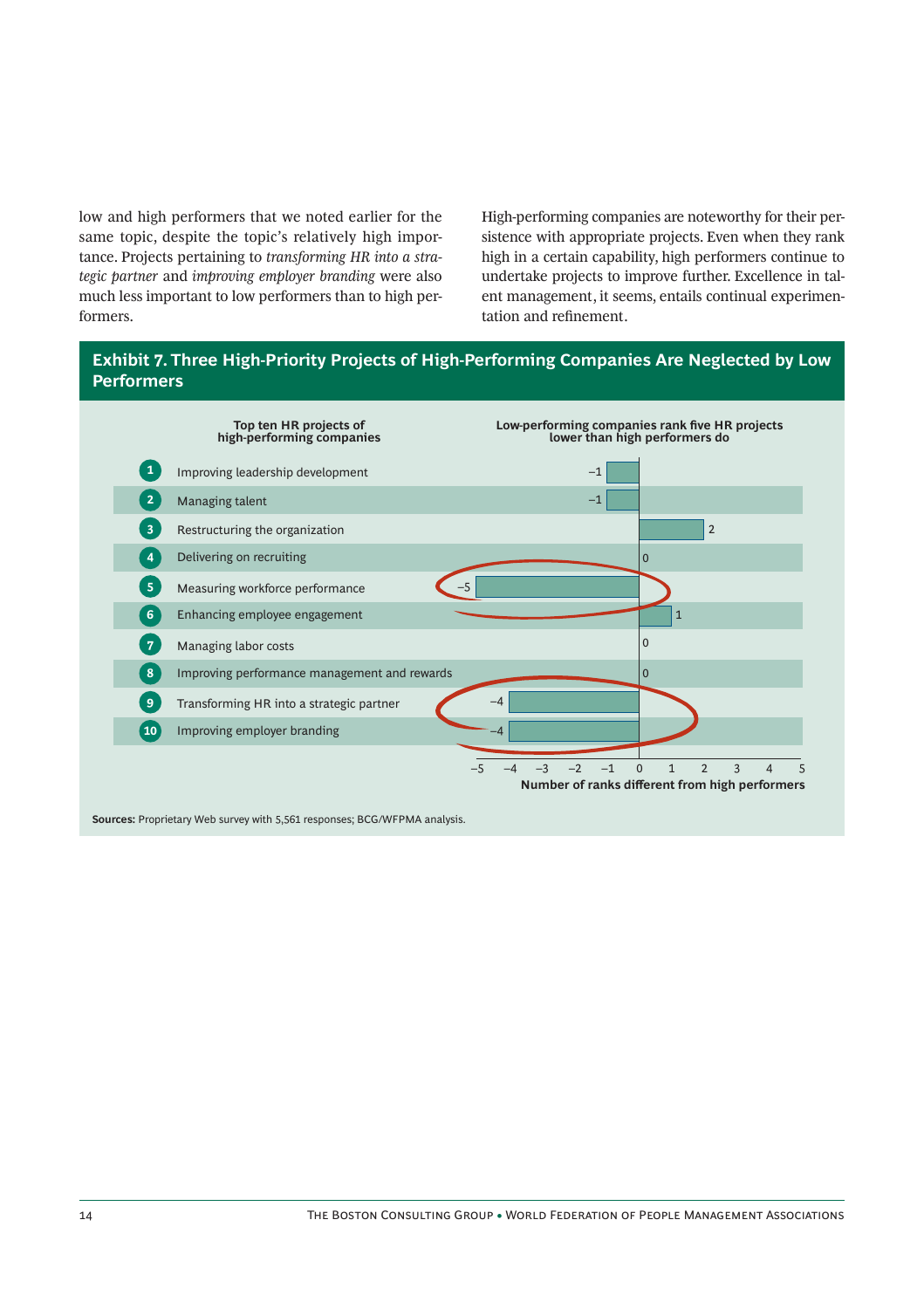## Do You Have the Right Future Leaders?

**The leadership pipeline can be a resource for growth or a bottleneck. Fifty-six percent of survey respondents cited a critical talent gap for senior managers' successors, in part because their internal talent pools are to** growth or a bottleneck. Fifty-six percent of sur*vey respondents cited a critical talent gap for senior managers' successors, in part because their internal talent pools are too shallow. Highadapt their leadership-development programs in order to retain and motivate the best and the brightest inside the organization—including women, who tend to be underrepresented in talent pools. Companies should augment their training curricula and job assignments to foster the critical skills of formulating and executing strategy, navigating complex markets, and attending to a diverse set of stakeholders.* 

Corporate leaders today must be comfortable navigating a more complex and fast-changing business environment, where boundaries between different players are more porous, competitors sometimes serve as collaborators, and the range of stakeholders making demands on the company has greatly expanded.

Yet most companies report a shortage of future leaders with the requisite capabilities. This shortage, which has existed for certain highly skilled technical positions, is now emerging at all levels of organizations. It will only get more extreme in most Western countries and Japan because of well-documented demographic shifts.

Executives also worry that their leadership-development programs have not kept pace with the new complexities. Many such programs are disconnected from workforceplanning activities, divorced from explicit career paths, or lacking transparent criteria for employee selection.

Companies will thus be pressed to advance their leadership development along several fronts:

- $\Diamond$  Building a larger, stronger pipeline of future senior executives by balancing the talent available from internal pools with the targeted new capabilities that can be acquired through external recruitment
- ◊ Devising better approaches to career development conversations and plans, and to building the capabilities among high-potential employees to handle complexity
- $\Diamond$  Planning and organizing talent flows internally and externally on a multinational—even global scale
- $\Diamond$  Encouraging leadership training by, for instance, establishing or augmenting corporate "universities"

## **Leadership Talent Is in Short Supply**

Our survey reveals a major gap for high-potential employees who will serve as the next generation of leaders. In the leadership pipeline, we distinguish among four groups: *emerging potentials*—young university graduates who are likely to flourish; *high potentials*—promising employees who can be found at any level; and *senior manager* and *CEO successors*—who have already advanced and have the potential for senior executive leadership.

Our survey respondents are most worried about the talent gap for senior manager successors, with 56 percent citing a critical talent gap for this group. Fifty percent of respondents are concerned about the gaps for CEO successors and high potentials, and 40 percent for emerging potentials.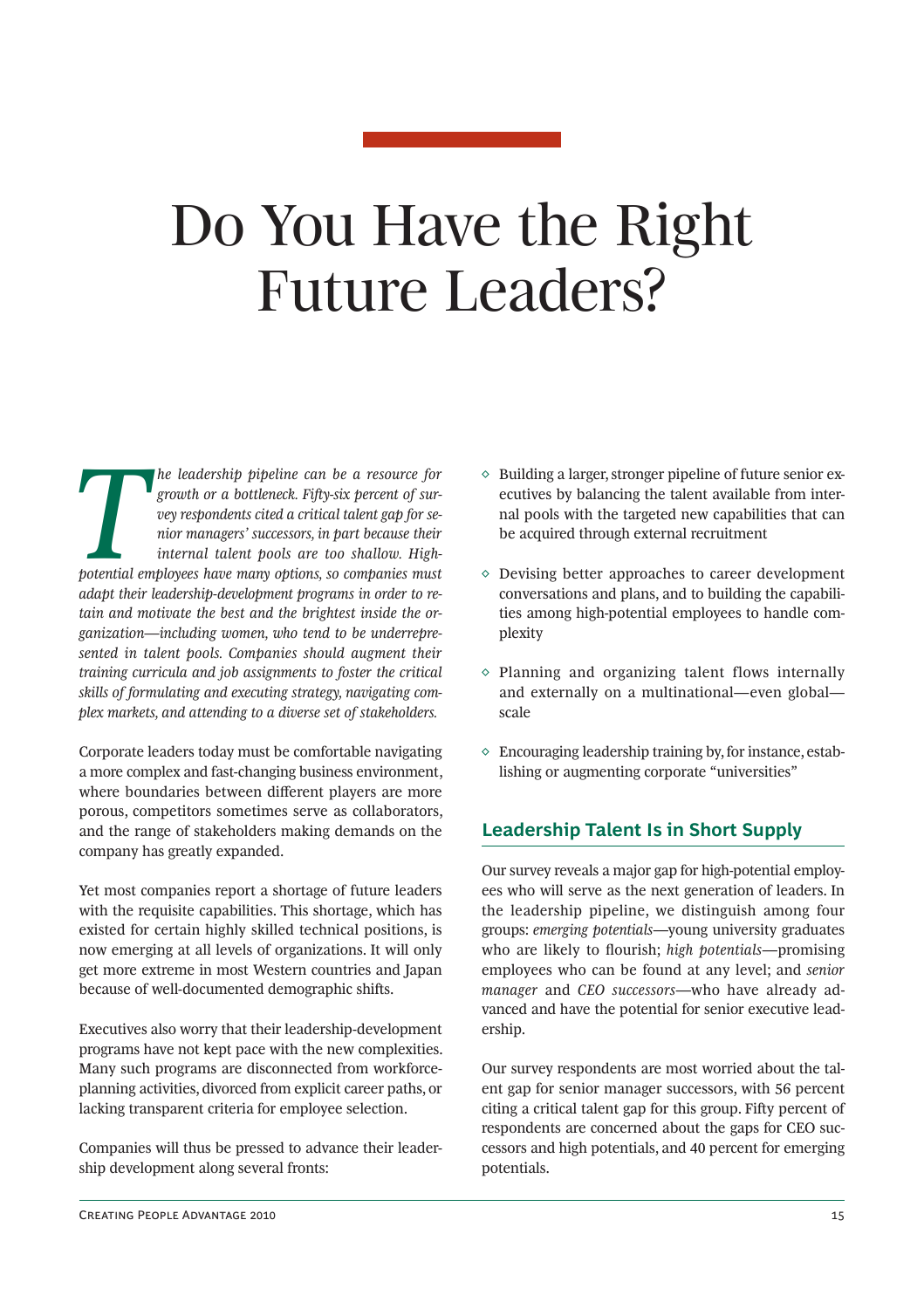The leadership talent shortage is most acute in IT and, to a lesser extent, in support functions and in marketing and sales. The regions with the biggest gap are the Commonwealth of Independent States (the former Soviet Union), India, and South America. (See the sidebar "Stimulating Economies Through Talent Mobility.")

A clear and well-structured leadership-talent strategy is critical. Companies with such a strategy fill roughly onethird more positions internally than do companies without a clear strategy, our survey finds. High-performing companies, for instance, report filling 60 percent of top executive positions with internal candidates, while low performers fill just 13 percent of those slots internally.

## **In Search of Homegrown Talent**

Many companies are dealing with this shortage of qualified future leaders by recruiting from outside the organization, even though they have many young, talented employees eager to advance their

careers. Respondents said their companies recruited externally, on average, for 52 percent of top executives, 48 percent of senior managers, and 44 percent of middle managers.

They are looking externally because internal talentdevelopment programs have not produced a sufficient number of strong candidates—a major shortcoming in HR management. Only about one-fifth to one-third of respondents said their companies have talent management programs dedicated to developing each of the groups.

One frequently overlooked pool of potential leaders is women. Despite the strides made by women in many professions, they still struggle to break into leadership ranks. In 44 percent of the companies surveyed, women constitute 10 percent or less of the talent pool.

High-performing companies fill most top executive positions with internal candidates. MTR Corporation of Hong Kong, which operates rail systems around the world, maintains a pipeline with three levels of seniority to meet the need for future leaders who will steer the company for growth and sustainability, said William Chan, HR director. Besides identifying and nurturing promising employees, talent programs

should improve staffing decisions. Staffing decisions can be made on the basis of an individual's potential and development path, not just on competence and past performance. And a more forward-looking approach to staffing would anticipate the need for leaders ten years out.

As Marcelo Madarasz, manager of development and leadership at Natura, a Brazil-based cosmetics manufacturer, noted: "We can't sustain this growth—and the complexity it brings—if we don't develop our own leaders inhouse. That's because we need leaders who breathe and retransmit our values, vision, culture, and beliefs."

Filling too many middle and senior leadership positions with outside candidates, or with internal candidates who have not demonstrated the requisite characteristics and capabilities, undermines the organization in several ways. Practically speaking, employees need opportunities for

## **Stimulating Economies Through Talent Mobility**

Talent mobility is widely recognized as one effective means of addressing the increasing skill gaps in some countries. BCG has been collaborating with the World Economic Forum on a project to design concrete recommendations to policymakers that will facilitate talent mobility.

Over the next 20 years, countries such as the United States and Japan will face large talent gaps in many industries. And certain sectors, including health care, education, IT, and business services, will likely experience major

shortages regardless of the country. Other countries, such as Brazil, Sweden, and Italy, are unlikely to experience acute shortages. (See the exhibit "The Region-Industry Matrix Highlights Likely Skill Shortages in 2020 and 2030.")

Making cross-border mobility easier for employees is one way that governments, for their part, can address the challenges of demographic shifts and resulting talent gaps, and thereby foster economic growth. Policymakers should consider these other avenues as well: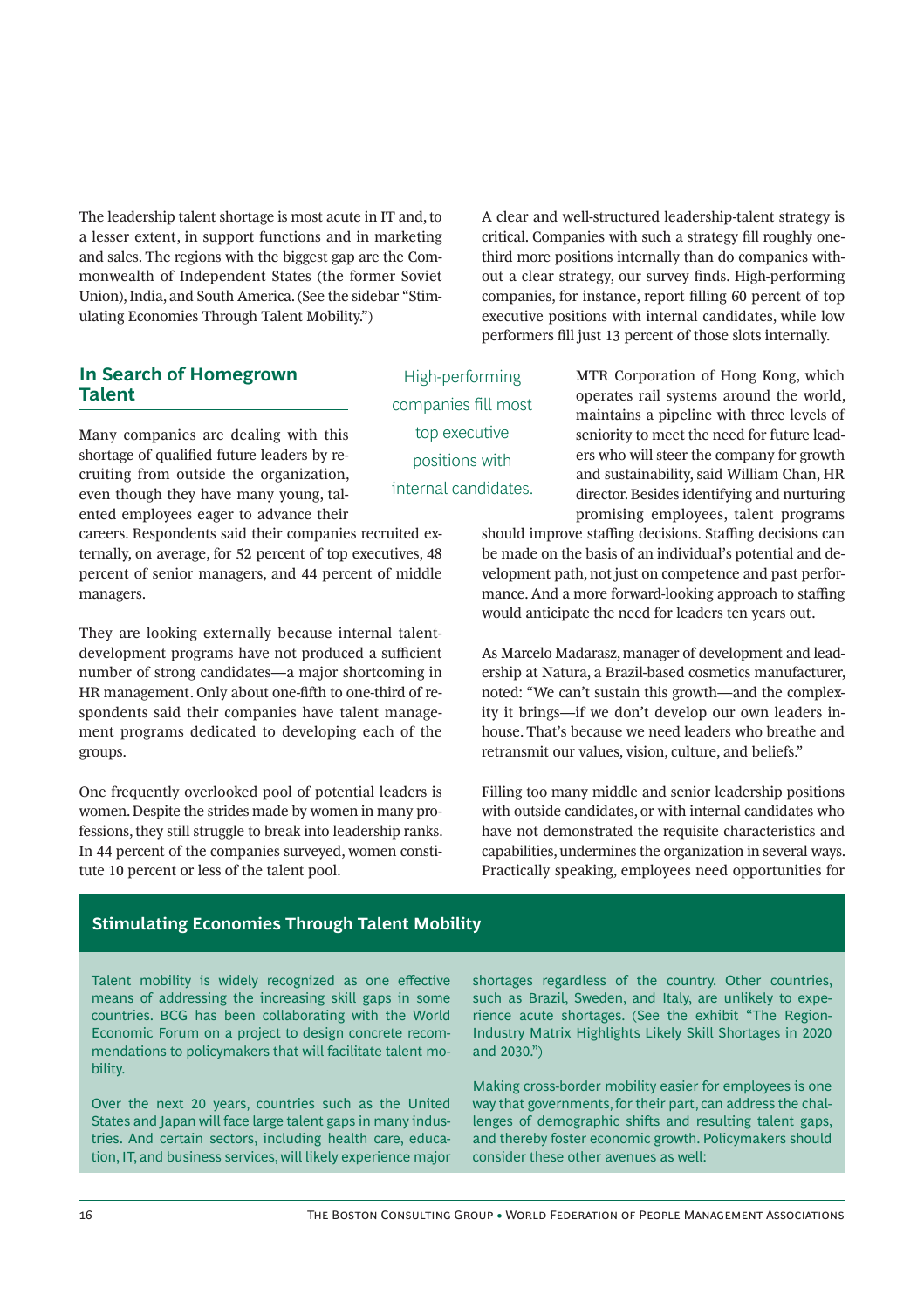#### **Stimulating Economies Through Talent Mobility (continued)**

- ◊ *Assess current and future shortages through strategic skills planning.* Governments should analyze capacity and productivity risks for each job type and develop policies to mitigate anticipated shortfalls. Australia, for instance, has set up an independent body consisting of multiple stakeholders that advises the minister for education, employment, and workplace relations on Australia's current and future skill needs.
- ◊ *Develop recognized skills training for native and immigrant employees, particularly for critical skills in short supply.* For instance, the U.K. government, industry associations, and training providers have established 25 Sector Skills Councils to develop training solutions and to influence development of qualifications.
- ◊ *Design comprehensive immigration policies that cover a range of immigrants, from students to experienced workers.*

Governments should ensure the proper integration of immigrants, provide them with employment and language support, and facilitate the portability of pensions and social benefits. A new category of short-term work visas targeting highly skilled immigrants can further increase workforce flexibility and help mitigate immediate shortages.

- ◊ *Develop public-private partnerships in education and training,* working with businesses and academic institutions to better match supply and demand. The collaboration among IBM, Google, and leading U.S. universities is one such partnership.
- ◊ *Integrate migration into the development strategies of sending countries.* Hosting and sending countries must collaborate to design policies that encourage talent circulation and ensure the transfer of migrants' skills.



**The Region-Industry Matrix Highlights Likely Skill Shortages in 2020 and 2030**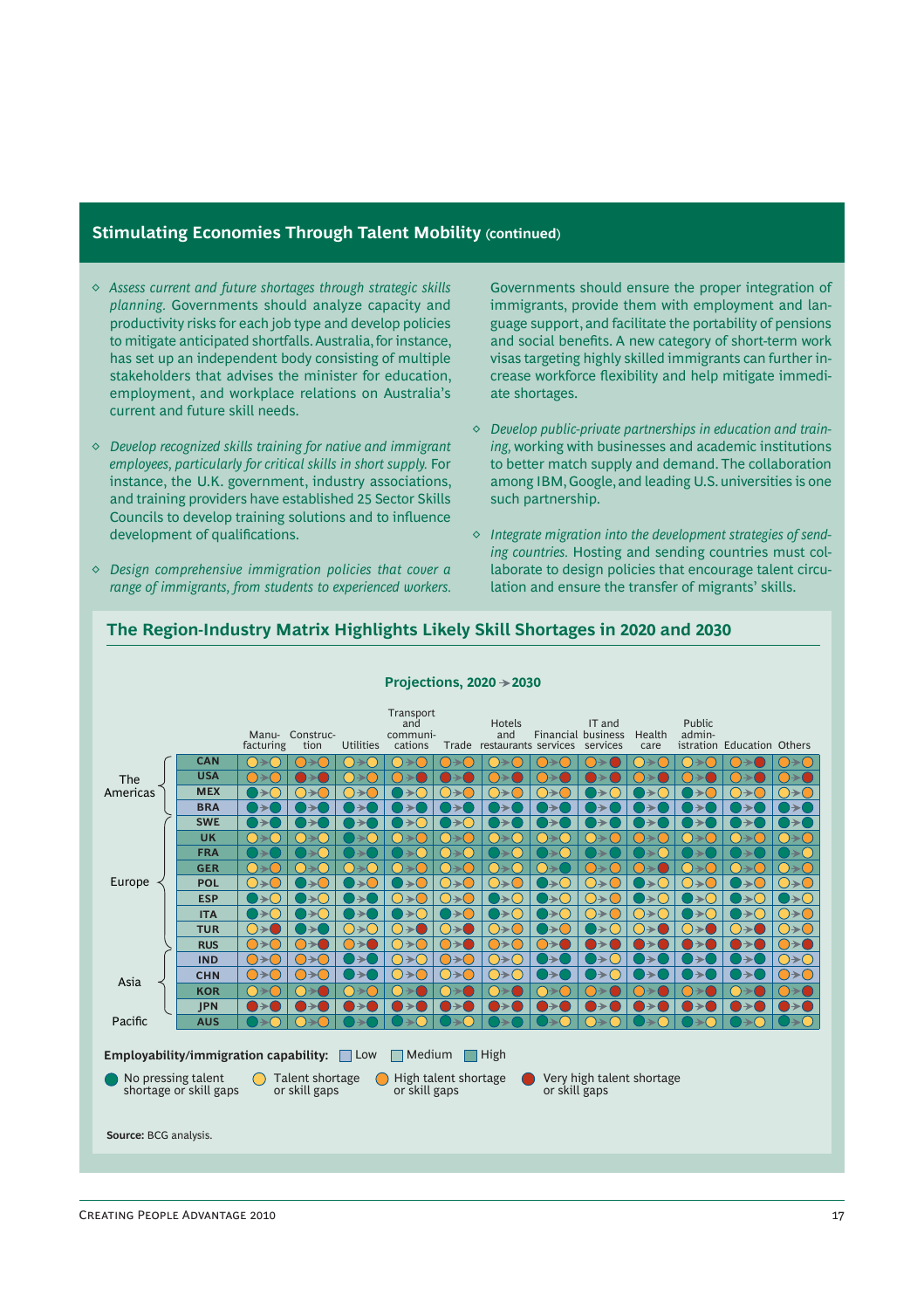career growth. Lacking those opportunities, top talent will notice their company's tendency to court outsiders, and they will become disengaged and leave for greener pastures. In addition, it takes outsiders a longer time to acquire the institutional knowledge and informal network that are essential for getting things accomplished.

External recruiting will always have a role, especially for young or fast-growing companies. One Indian company in the construction materials market, which has a goal of growing ten times its size over four years, faced a severe talent challenge. The company developed a detailed manpower model for the next five years, plotting the demand and supply of talent for each role.

For example, for roles in high demand and high supply, the company cast a wide recruiting net and built an "onboarding" engine that emulated IT companies. For roles in high demand but short supply, the company instituted cross-functional rotations, a fast-track development program for top performers, and on-the-job training. Through a combination of initiatives, the company has been able to create the bench strength it needs for its ambitious growth agenda.

But external recruiting should be combined with a dedicated internal-development plan. Companies benefit from strong internal-development programs by promoting people who have been thoroughly assessed, have

Companies can attract more external candidates by working with second-tier universities.

strong connections in the company network, and know the business well. And high-potential employees, meanwhile, benefit by receiving more development opportunities. (See the sidebar "Sanofi-aventis Confronts the China Talent Squeeze.")

Companies can also ensure that they have an adequate supply of external candidates

by expanding relationships with second- and third-tier universities, whose top students are often overlooked.

The Indian IT and business-service firm Wipro has done just that by expanding its university-graduate sourcing and linking it with a dedicated internal-development plan to meet its strong demand for new talent.

### **Sanofi-aventis Confronts the China Talent Squeeze**

Explosive growth and intense competition have strained the management attention of pharmaceutical giant Sanofi-aventis in China in recent years. Like other companies in China, the firm experienced high employee turnover, which has been particularly challenging in the middle management ranks because middle managers provide key leadership for a fast-growing organization. To compound the problem, Sanofi-aventis forecast that it would need to double the size of its China operation within five years.

In response, said David Ford, global head of executive talent management, the company decided it needed to devise a strong talent strategy that would identify highpotential employees at each layer of management and give them opportunities for new challenges and professional development. Sanofi-aventis took several steps:

- ◊ Forecast baseline revenue and head count by function, seniority, and future job families.
- $\diamond$  Defined future talent demand for China on the basis of global data adjusted for local trends, such as attrition

rates. The forecasted demand included the type and quantity of talent that would be needed year by year.

- ◊ Conducted interviews and a "talent vision" workshop to align senior management and the HR function on the main talent challenges.
- $\Diamond$  Established a dedicated talent center for the Chinese market.

The new talent center, which operates alongside the HR function, has several unique characteristics. Through funding and staffing mechanisms that smooth the impact of talent movements on business units, it avoids the usual conflict with business unit leaders, who don't want to lose their best people to grooming and transfer, and who have no incentive to underwrite talent development.

Training sessions and coaching will increase development opportunities for high-potential talent, as well as increase the flow of talent through to managers at all levels. As a result, Sanofi-aventis is far more confident about overcoming the unique HR challenges of the Chinese market.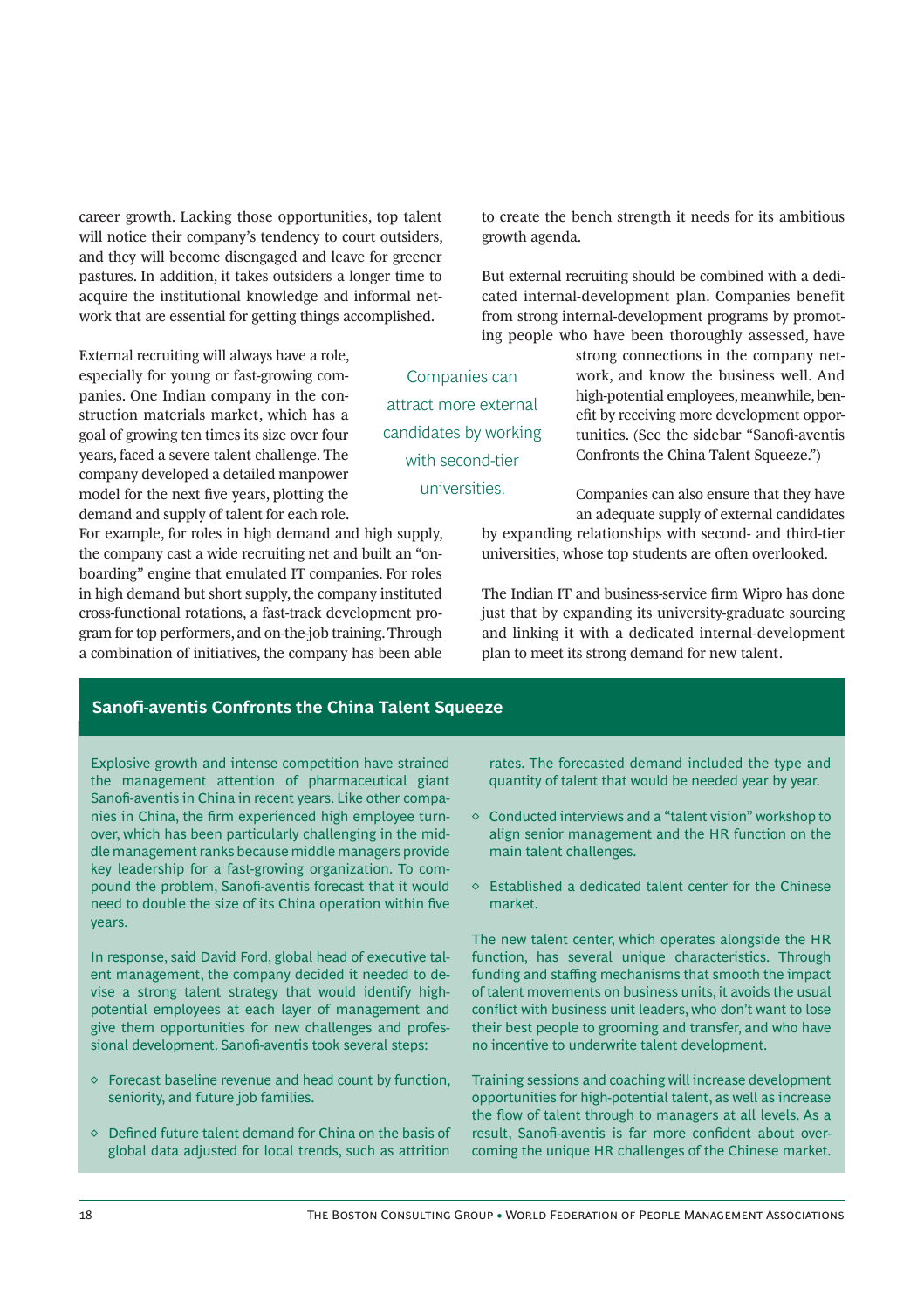## **Components of Effective Leadership Development**

Our interviews and experience suggest that the most effective approach to leadership development contains a blend of training sessions, frequent conversations, coaching, and hands-on experience. In each activity, the survey findings suggest that companies should devote more time to *people development* and *effective decision-making*. Highperforming companies rank their capabilities in those two skills much higher than do low performers.

The most common leadership-development initiatives *technical and functional training, regular development con-* *versations and plans,* and *on-the-job projects*—were each undertaken in nearly half of the companies surveyed. Technical and functional training, along with on-the-job projects, were deemed the most effective in developing leadership skills. (For a conceptual guide to leadership training content, see the sidebar "Navigating with a Leadership Compass.")

On the other hand, regular development conversations and plans were not considered very effective, in part because they are too infrequent and disconnected from other initiatives. (See Exhibit 8.) At many companies, a manager or even an executive might have just one conversation with his or her supervisor each year, to review

## **Navigating with a Leadership Compass**

Young, promising employees need focused training and other measures to help them step into leadership roles. It's essential to have a leadership "compass" that helps the next generation of leaders develop the right set of skills for navigating a volatile, interconnected, and complex world.<sup>1</sup> In a recent study, BCG interviews with nearly 30 senior HR executives around the world revealed that four capabilities-the four points of the compass-will differentiate the most successful leaders in the coming years:

- ◊ *Navigate.* Leaders will need to combine analytical skills with an ability to interpret mixed signals in order to make decisions in uncertain situations.
- ◊ *Empathize.* Leaders must respect and understand diverse perspectives and build networks of people outside their organization. Empathy with people at all levels and with different perspectives can be quite valuable when entering new regions or market segments.
- ◊ *Self-correct.* Leaders will want to challenge and periodically revise their assumptions about leadership styles and modes of interacting with people. They should also be willing to reframe their business paradigms on the basis of changing demands.
- ◊ *Win and win.* Leaders should broaden their view of what constitutes success, as success increasingly depends on cooperation with competitors, nongovernmental organizations, and regulators.

These four compass points should inform every initiative that aims to develop leadership skills, from training to mentoring to project assignments. Companies can offer a range of practices to help leaders think and behave consistently with these new imperatives.

First, they should actively expand future leaders' horizons. Promising early-career leaders can be immersed in unfamiliar regions, product lines, or customer segments. More experienced leaders can be assigned temporarily to important external initiatives concerning policy or trade.

Second, they should lay down fast tracks that provide opportunities for high-potential employees to skip a rung. Migrating to new roles and new assignments benefits both young and later-stage leaders.

Third, they should accelerate skill development, benchmarked against the top talent in key markets. Leading a peer group or a joint venture can provide a controlled experience in authority, monitored through regular reviews to explicitly mine the points that can be learned.

Finally, companies should strive to inspire and retain their future leaders through opportunities to work on social causes that align with the business, through sabbaticals to pursue personal passions, or through challenging assignments that foster a sense of continuous learning and personal growth.

1. Roselinde Torres, "New Leadership Rules," online article, The Boston Consulting Group, May 2010.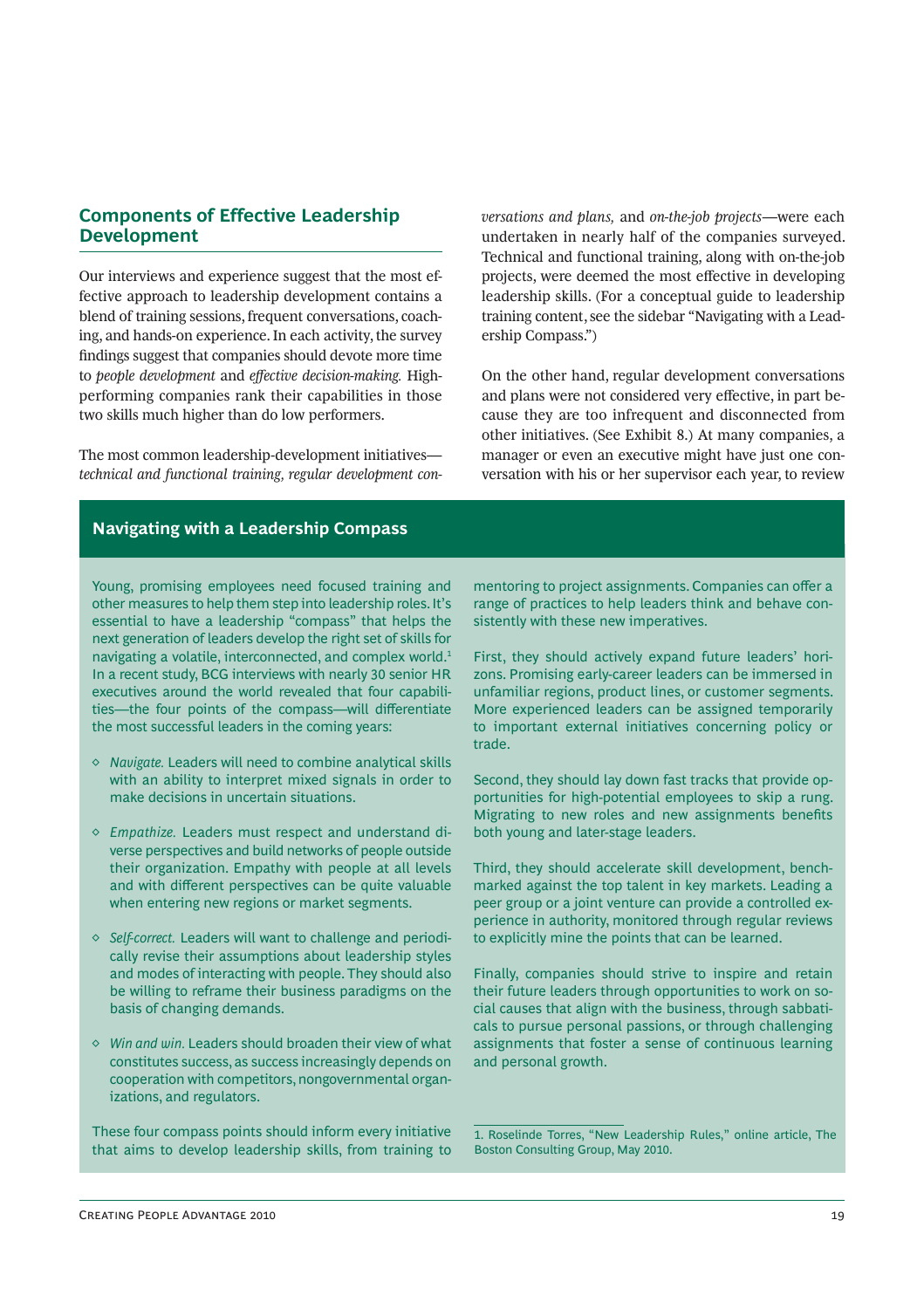## **Exhibit 8. Development Conversations and Plans Are Relatively Popular but Not Considered Very Effective**



past performance and future objectives. Such initiatives clearly should be improved through more frequent conversations, additional 360-degree reviews, follow-up plans with a specific development agenda, and training sessions that explicitly connect to that agenda.

In order to facilitate training, 22 percent of the respondents have launched a corporate university. These programs typically aim to develop job skills, as reflected in the curriculum; courses on leadership behavior, for example, would be relevant for senior and middle managers. In addition, corporate universities can communicate and also contribute to development of the company's strategy, thereby reinforcing desired behaviors and culture as well as providing networking opportunities.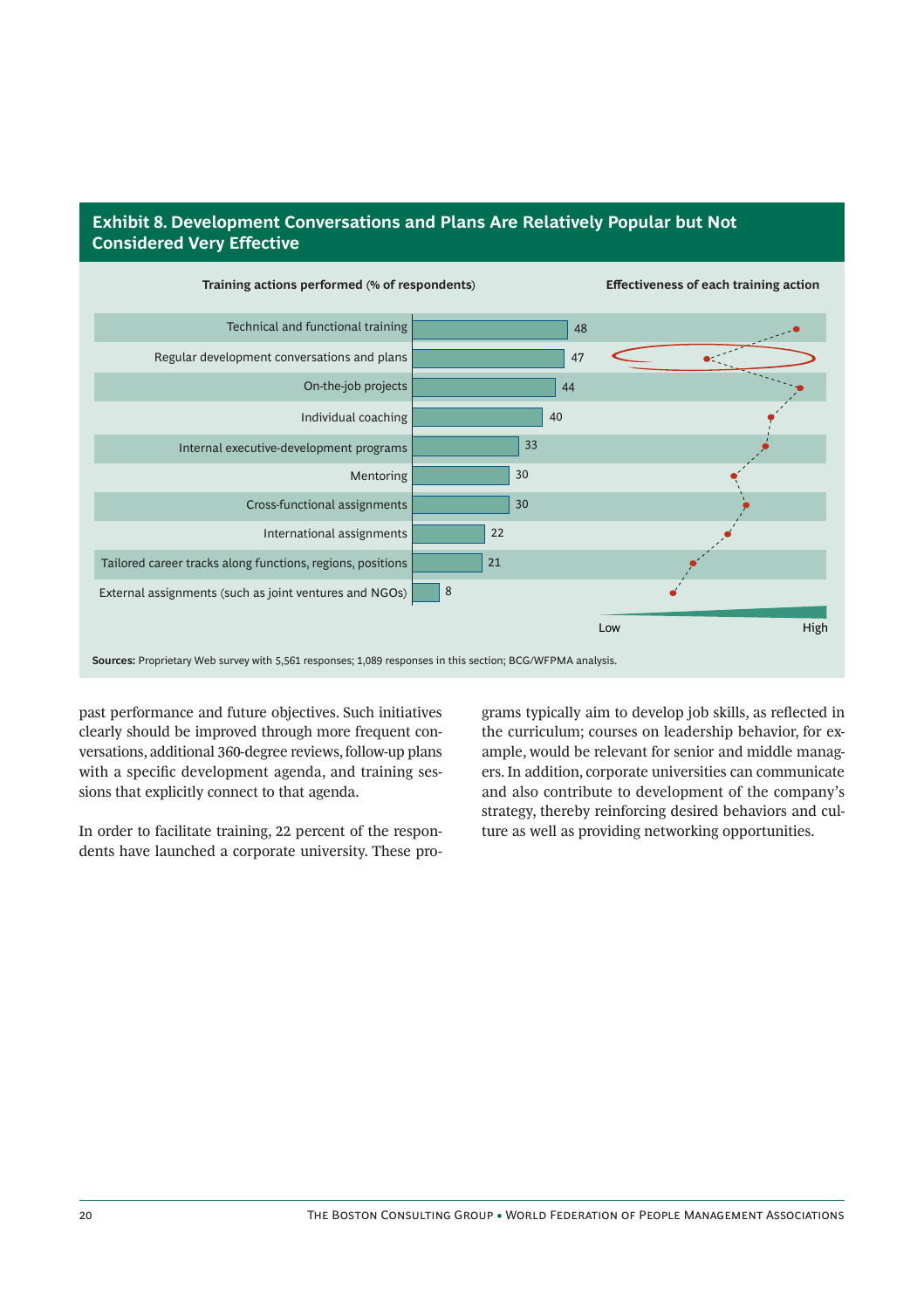## A Strategic Workforce Plan to Build the Capabilities You Need

*Will you have the capabilities you'll need*<br> *in your workforce in five or ten years?*<br> *Were gaps are developing in companies'*<br> *workforces, owing to both economic fluctuations and demographic shifts. It takes<br>
years to in your workforce in five or ten years? Huge gaps are developing in companies' workforces, owing to both economic fluctuations and demographic shi s. It takes other measures to address workforce capacity shortages or surpluses. Yet currently, only 9 percent of surveyed companies are analyzing their future workforce supply and de*mand under different growth scenarios—and a mere 6 per*cent have begun developing a retention, recruiting, and talent management strategy for the job functions at greatest risk of a labor shortage.* 

Companies that systematically assess their workforce capacity risk and then put a strategic plan in place to manage that risk will gain a clear competitive advantage in the next decade. Very broadly, strategic workforce planning involves estimating the future supply of and demand for human capital and then figuring out how to close gaps. Such planning allows companies to think through their workforce alternatives to the high fixed cost of full-time employees.

The supply, of course, is determined by the availability of employees. A quick analysis, drawing on easily available company data, can be used to identify locations and business units facing the most critical capacity losses that occur because of attrition, retirement, or other trends. For those locations and business units, a more granular analysis is necessary, with jobs categorized into relatively broad groups, narrower families within each group, and functions within each family.1

With such an analysis in place, businesses can determine whether they will face surpluses or, more likely, shortages in key jobs. Since our last global survey, published in 2008, a small amount of progress has been made in understanding workforce supply: 15 percent of respondents now use a supply model to predict the availability of workers. (See Exhibit 9.) These models lack sophistication, however: less than half, for example, can simulate attrition or retirement rates at the job function level.

Demand is more difficult to predict because it hinges on a company's corporate strategy. Strategy determines the markets that a company expects to pursue and the products or services it expects to provide—and consequently the capabilities that will be needed. Furthermore, companies should anticipate and simulate several different demand scenarios, depending on how they anticipate that markets could develop.

Only 9 percent of the surveyed companies model demand as well as supply. Most of their demand models, however, lack the sophistication to simulate an array of scenarios, such as market-disrupting changes in technology.

The final step in strategic workforce planning combines supply-and-demand calculations to determine the risk (the size of the shortfall or surplus) and its immediacy. Capacity risk may be quantitative (number of workers) or qualitative (competencies and qualifications of available workers).

When spotted early enough, workforce shortfalls and surpluses can be addressed through a variety of measures, including recruitment, retention programs for critical job functions, cross-training programs within job families, job

<sup>1.</sup> For more information, see Rainer Strack, Jens Baier, and Anders Fahlander, "Managing Demographic Risk," *Harvard Business Review,* February 2008.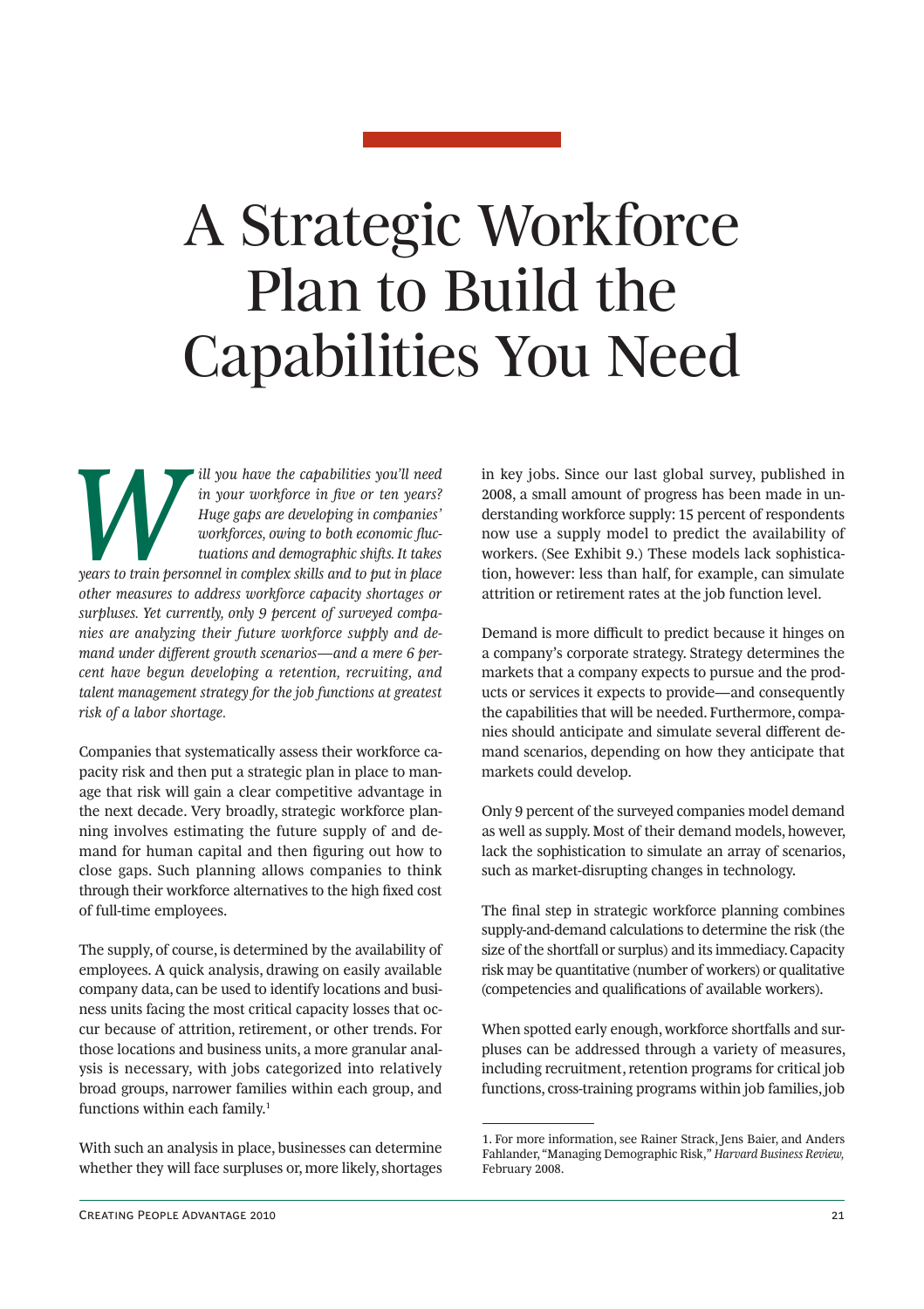## **Exhibit 9. Basic Workforce Models Are Prevalent, but More Sophisticated Simulations Are Rarely Used**



2 Subgroup is asked to further specify supply-and-demand model.

<sup>3</sup>Subgroup is asked to further specify actions derived.

transfers, and outsourcing. These measures require a long-term vision; for example, some specialized jobs require seven to ten years of training and certification.

Very few companies are currently in a position to mitigate their capacity risk before a crisis occurs. Only 6 percent of the surveyed companies have implemented measures to address risks identified through modeling of future supply and demand. (For an example of a company that has, see the sidebar "Lufthansa Technik: Mitigating Capacity Risk.")

## **How Far Out to Plan**

Strategic workforce planning links corporate strategy to HR strategy. But most companies do not take full advantage of this opportunity. Their time horizon for HR is much shorter—generally just one or two years—than their strategic horizon. (See Exhibit 10.)

The most effective HR plans have a time horizon of at least four years. Planning ahead even further is difficult without the supply-and-demand models that most companies lack; even so, prospective planning of five or more years is considered more effective than using a shortsighted horizon of one or two years for strategic workforce planning.

## **Measuring Employee Performance**

Traditional metrics, such as return on assets or return on equity, measure capital productivity. Such metrics are of little use in measuring employee performance. To identify where and how people are creating—or squandering value, companies need performance metrics that are as rigorous as those used in the finance department but are designed to measure human productivity. As a senior executive from a global pharmaceutical company said, "We are trying to align our KPIs with the de facto strategy."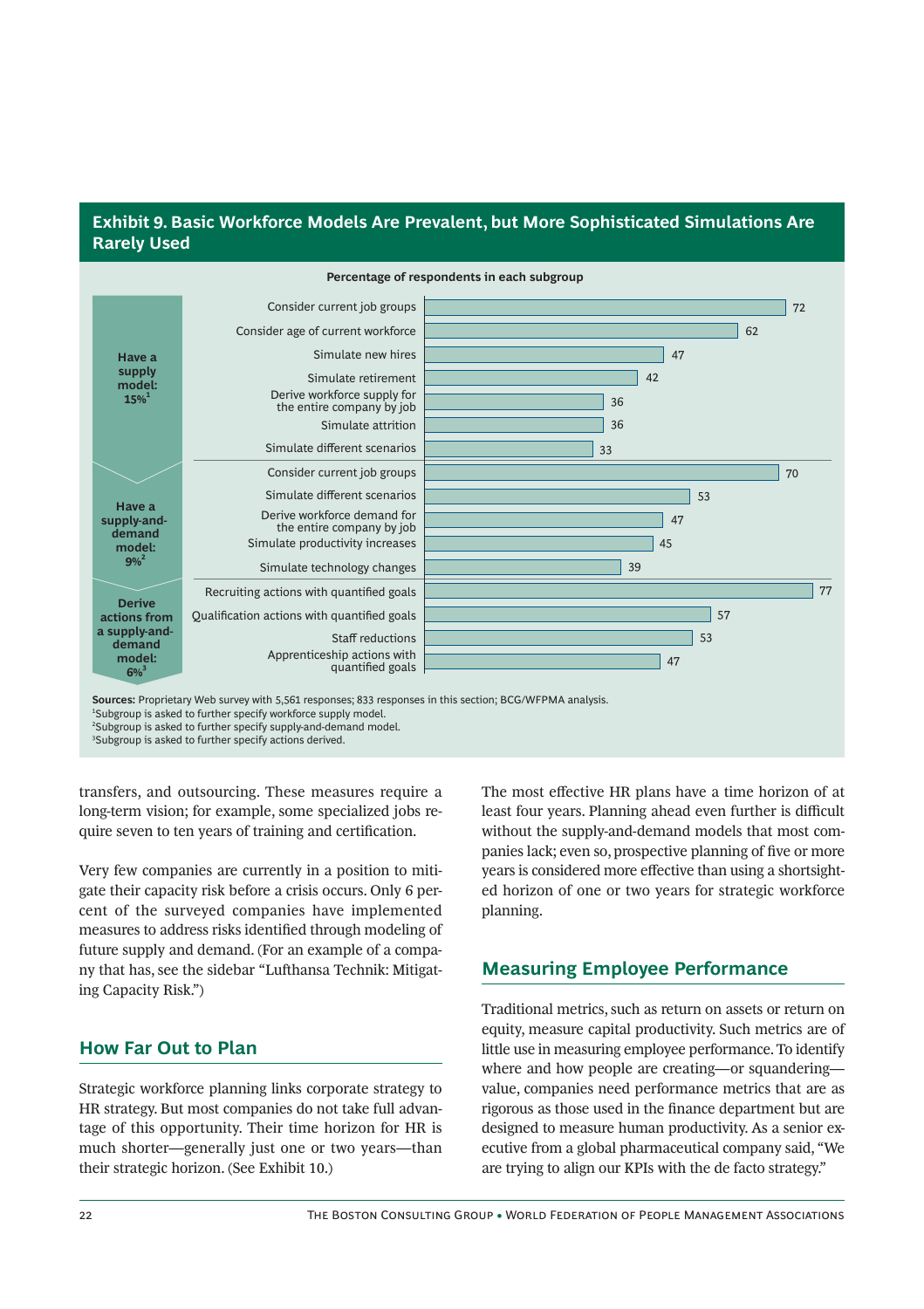## **Lufthansa Technik** Mitigating Capacity Risk

Lufthansa Technik, an industry leader in aviation technology services, has successfully incorporated a longerterm perspective into its strategic workforce planning. (See the exhibit below.)

The airline created a taxonomy of approximately 230 job functions, 150 job families, and 90 job family groups. Individual job functions at the airline are highly specialized, yet the taxonomy allowed Lufthansa Technik to identify opportunities for cross-divisional exchange of personnel as well as for training personnel to move up into more complex job functions.

Lufthansa Technik uses supply-and-demand modeling to forecast future gaps in the workforce and take the appropriate countermeasures.

*Supply modeling* identifies the impact of personnel aging and retirements, employees moving among company divisions, and employees leaving the company, as well as other parameters that influence staff capacity at the job cluster level.

**Demand modeling requires precise knowledge of influenc**ing factors and strategies; these insights result from discussions among HR, the business units, and the finance function. At Lufthansa Technik, these conversations resulted in the maintenance services demand model being based on drivers such as aircraft type, year of construction, maintenance measures, and efficiency increase.

The degree of uncertainty that is always inherent in supply-and-demand modeling makes the simulation of scenarios indispensable. Through scenario simulations, market developments can be reflected in the strategic workforce plan along with the impact of corporate decisions, such as the introduction of new aircraft types, on the workforce.

Results from the supply-and-demand simulations are combined in a gap analysis to calculate the difference between the existing and the required workforce for each job cluster over a set period. The gap analysis provides a meaningful, quantitative foundation for taking actions to reduce Lufthansa Technik's capacity risk.

For example, maintenance employees undergo five to six years of training beyond the vocational level so that they can be certified for aircraft maintenance work. This investment offsets the risk associated with underestimating demand and suffering a critical capacity shortage in this job function that cannot be addressed on short noticeor, if it can, only at great effort and expense.



## **Strategic Workforce Planning at Lufthansa Technik**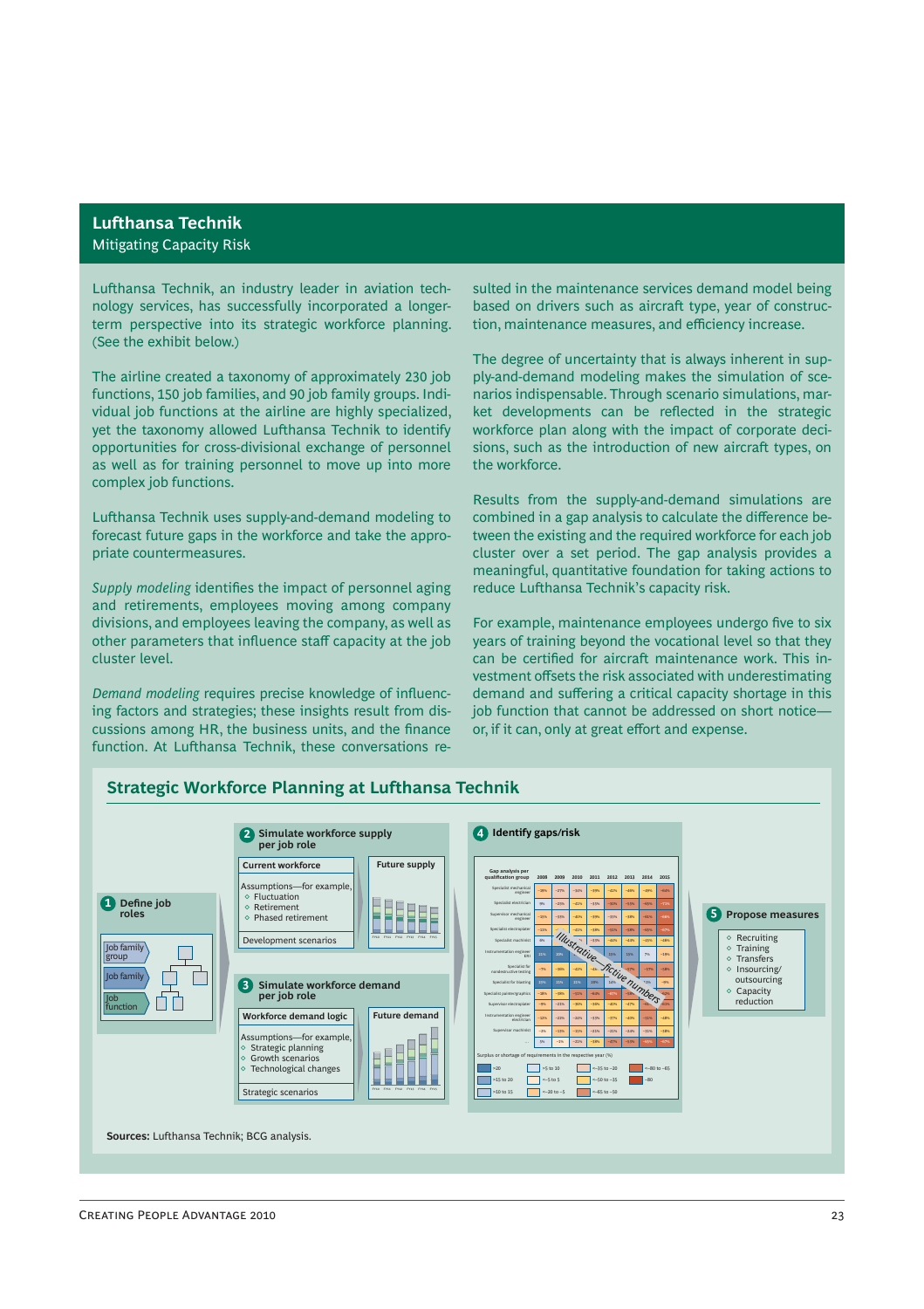## **Exhibit 10. The Time Horizon Is Often Shorter for Workforce Planning Than for Corporate Strategy**



**Note:** Values below 1% not shown.

In line with the previous global survey, our current survey results show that companies primarily use quantitative input-related KPIs that are relatively easy to calculate such as *cost of personnel* and *training time per employee.*  (See Exhibit 11.) Output-related KPIs are harder to derive and therefore are used less often: only 27 percent of the companies surveyed track *value added per person,* for example. Yet these output KPIs are essential for measuring true performance—both of people and of a business.<sup>2</sup> (See the sidebar "Workonomics: A More Useful Way to Calculate Profit.")

To improve employee performance, companies must not only measure but also take action on the performance KPIs they select. (See the sidebar "Total Workforce Management at Deutsche Telekom.") This involves setting predefined values for their human resources KPIs and establishing efficient processes to improve disappointing scores. Fewer than 40 percent of surveyed companies have targets and follow-up processes in place for inputrelated KPIs, and fewer than 20 percent for output-related KPIs. And only rarely do companies motivate employees and hold middle managers accountable for reaching goals by linking performance, measured against KPIs, to compensation.

<sup>2.</sup> For more information, see Felix Barber and Rainer Strack, "The Surprising Economics of a 'People Business,'" *Harvard Business Review,* June 2005.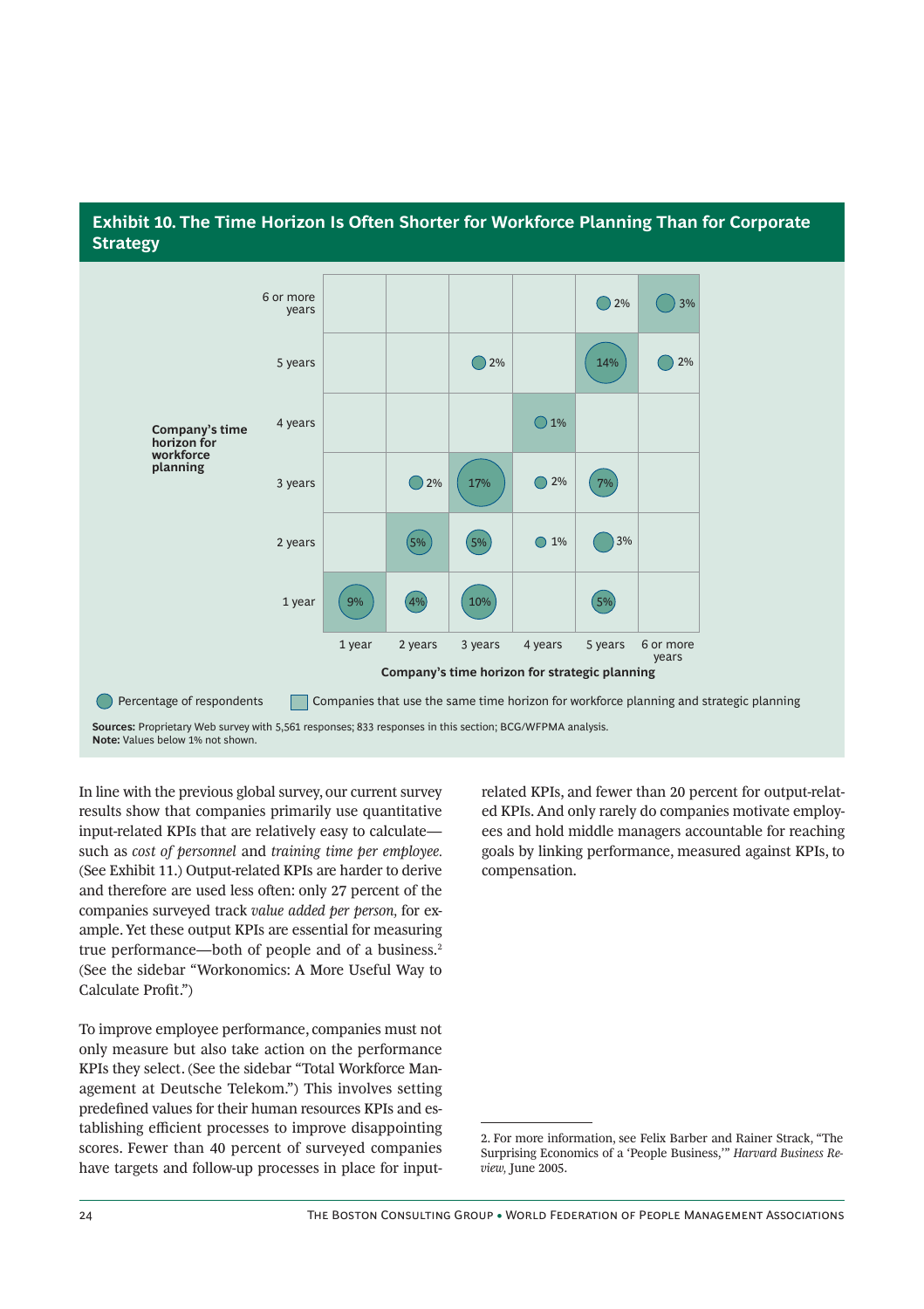## **Exhibit 11. Companies Rely More on Basic Input-Related KPIs and Often Lack Efficient Follow-up Processes**



**Sources:** Proprietary Web survey with 5,561 responses; 833 responses in this section; BCG/WFPMA analysis.

## **Workonomics**

#### A More Useful Way to Calculate Profit

At many companies, personnel costs exceed capital-related costs, which skews the relevance of traditional capitaloriented performance metrics such as return on capital. A company with few hard assets on its books can post seemingly high returns but nonetheless be struggling. Alternatively, it can post volatile returns when the underlying business is sound. Another approach, which we call *workonomics*, shifts the focus from capital to people and thereby provides a more accurate indication of the fundamentals of the business. (See footnote 2 on page 24.)

The standard calculation for earnings can be reformulated in a few quick steps to achieve this shift, in which people become a source of value rather than just a cost factor. Start with the calculation of earnings before interest and taxes (EBIT):

EBIT = R – MC – D – PC Earnings before interest and taxes Material costs Personnel costs Revenue Depreciation

Employees are at the core of the value chain, so restate the equation to show the contribution per employee. Algebra is used to factor in the number of people employed (P):

$$
= \frac{R - MC - D}{P} - \frac{PC}{P}
$$
  
Value added Average People  
per person cost per employed  
(MAP)<sup>1</sup> person (P)  
(ACP)

The equation determines an average personnel cost per person employed (ACP) and the value added per person (VAP). What exactly does VAP reveal? To answer this question, consider the following simple graphic:

$$
\mathsf{MC} \rightarrow \underbrace{\boxed{\overset{\bullet}{\mathbf{\mathsf{f}}}\;\overset{\bullet}{\mathsf{\mathsf{f}}\;}\overset{\bullet}{\mathsf{\mathsf{f}}}}_{\underset{\mathsf{D}}{\uparrow}} \rightarrow \mathsf{R}
$$

Employees generate revenues (R) from their customers, so the simplest productivity metric is revenues per person (R/P). Many companies use this metric. But to generate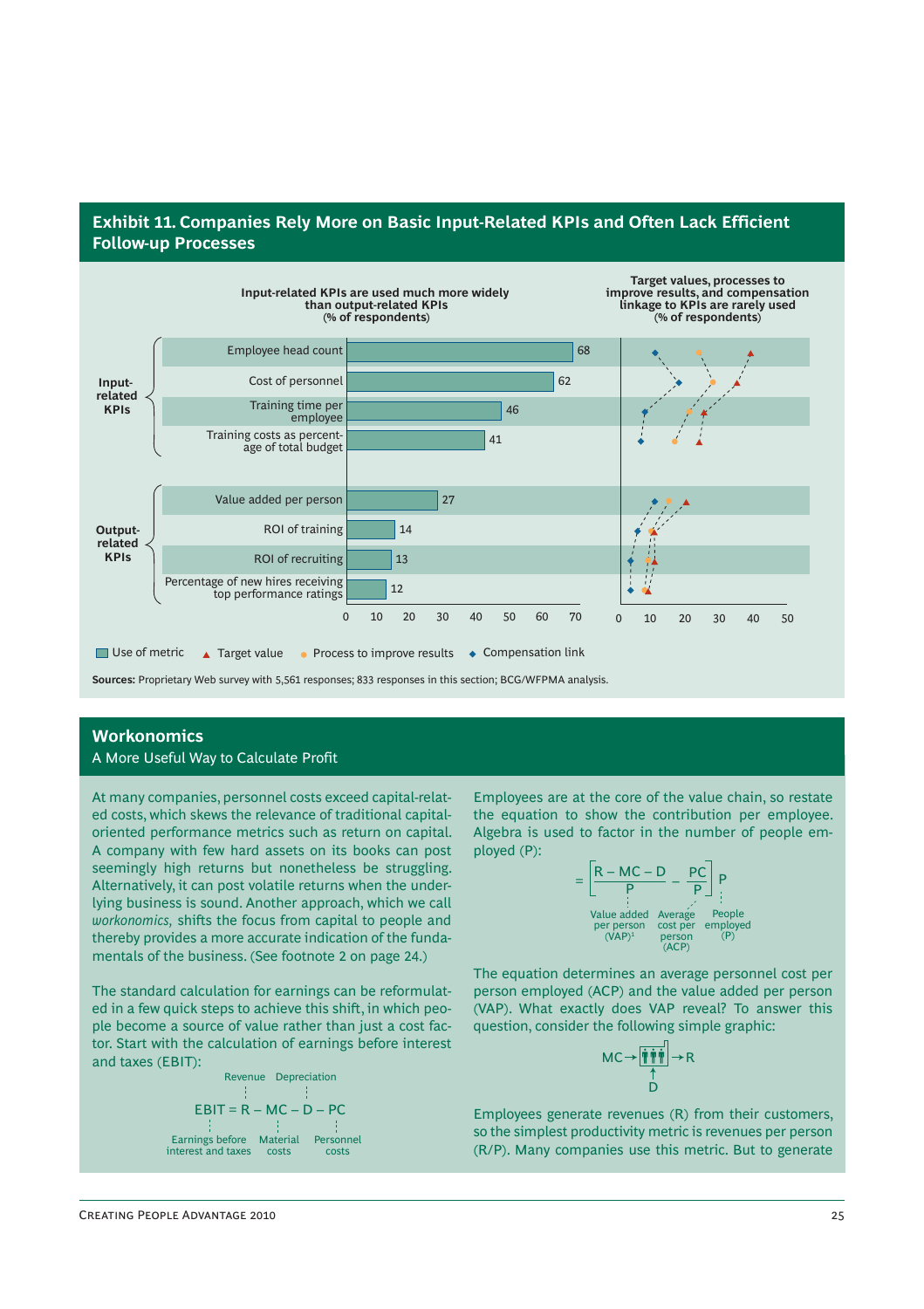### **Workonomics (continued)** A More Useful Way to Calculate Profit

revenues, employees need materials, which are represented by MC (material costs), and they use machines and other assets that are accounted for through depreciation (D). They add value by leveraging these inputs. So a more sophisticated productivity metric recognizes material costs and depreciation through the following equation:

$$
(R - MC - D) / P
$$

This term in the second equation is referred to as value added per person. Therefore, EBIT can be written as:

$$
= (VAP - ACP) P
$$

In this restated version, EBIT is expressed through three people-oriented metrics as the difference between productivity per employee and the average personnel cost per employee, multiplied by the number of employees. This equation links the control of HR performance with the key financial metric. If a company uses a financial metric other than EBIT (such as economic profit), the equation could be readily adjusted.

These new HR metrics are easy to calculate for companies or business units. Value added per person can be the starting point for understanding the productivity of business units and for adequately compensating value-added performance, as well as for controlling personnel costs and head counts. The resulting insights into people performance will enable companies to make smarter and better-balanced decisions, especially if their goal is to cut costs wisely in times of crisis.

### **Total Workforce Management at Deutsche Telekom**

Deutsche Telekom, the global telecommunications group, rolled out a successful implementation of strategic workforce planning in two-thirds of its German business units in 2008 and 2009. By 2010, the company was ready to widen the scope of the program to launch Total Workforce Management (TWM). Alongside the existing quantity and cost dimensions, Deutsche Telekom added skill, demographic, and quality dimensions, and then rolled out the new program internationally. Concurrently, HR integrated itself not only in the planning process but also throughout the entire management cycle, including strategic and financial planning, monitoring, and controlling processes.

The program has three goals:

- $\diamond$  To develop a systematic approach that will optimize medium-term internal and external capacities
- $\Diamond$  To derive strategic HR initiatives from a comprehensive and detailed view of all relevant workforce dimensions
- ◊ To enable HR business partners to better support—but also challenge—the businesses

The TWM measures derive directly from specific business challenges, whether related to location, demography, or other variables. For each challenge, the company defined

a "use case" that detailed the steps required to address the HR issue at hand. Next, a set of the most relevant quantitative, qualitative, and process-related KPIs could be derived and made accessible in a TWM online "cockpit," tailored to the specific needs of the business partners. As a result, transparency on these KPIs can be provided instantaneously as executives sort out the strategic-use cases and HR challenges.

One early outcome from TWM has been Deutsche Telekom's labor-cost management pilot, spanning labor cost issues from collective bargaining and strategy development to systematic labor-cost monitoring and benchmarking across foreign assets. The company thus has gained an effective instrument to identify and counteract negative cost developments on an international scale. A second early outcome was the skills-based restructuring of the company's systems-integration business.

By tying HR's activities closely to the strategic business challenges, TWM has made HR professionals even more relevant for the business side, shifting their role from executing strategy to being independent challengers and true strategic partners.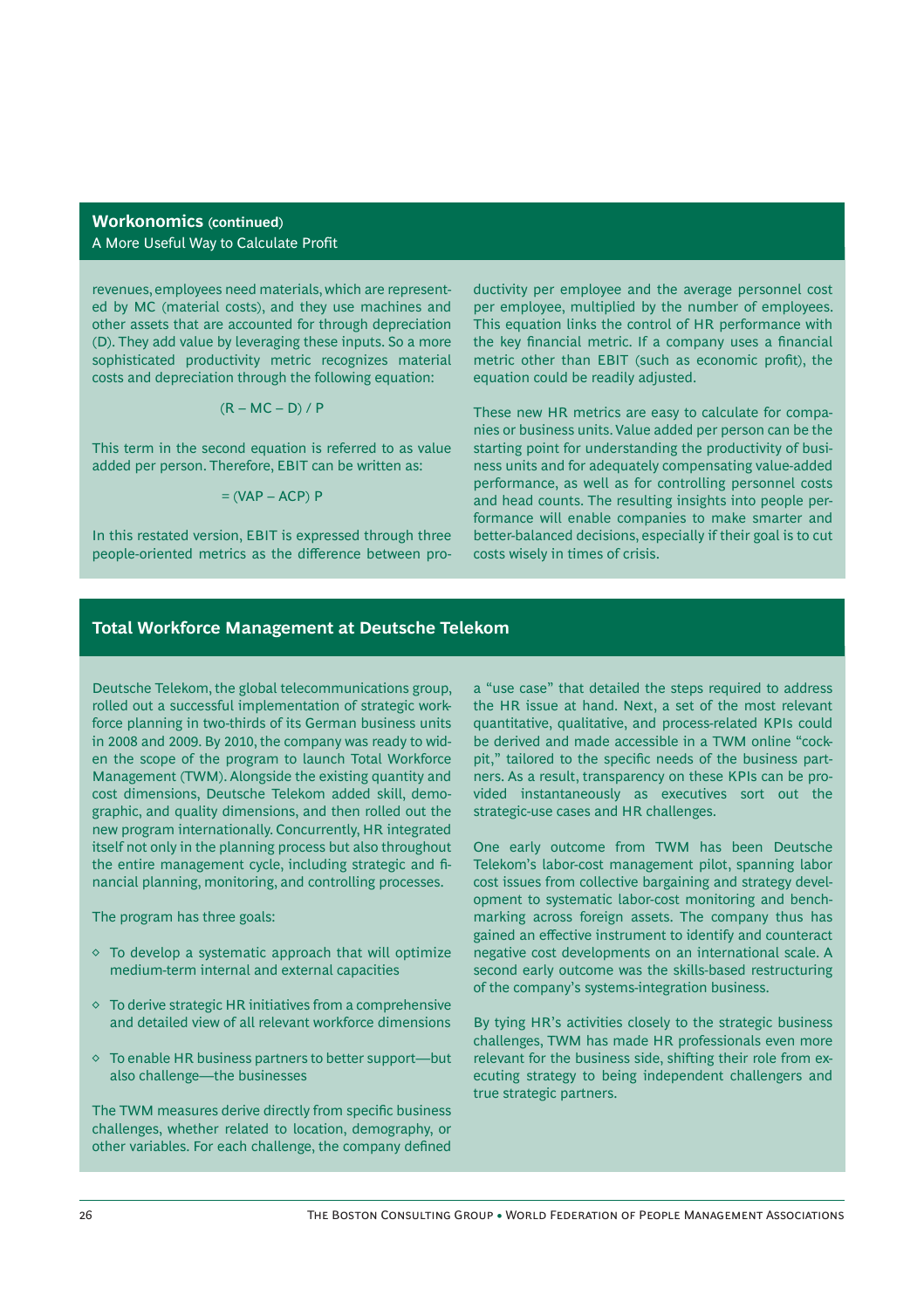## Building Flexibility in the Workforce

*To maintain a lean, agile workforce, high-performing companies favor measures that increase flexibility, such as job mobility or streamlining processes. By contrast, low-performing companies tend to rely on layoffs and ot performing companies favor measures that increase flexibility, such as job mobility or streamlining processes. By contrast, lowperforming companies tend to rely on layoffs measures destroy morale and ultimately are less effective than flexible approaches. A creative, balanced approach toward these workforce measures gives compa-*

*nies the tools to help them emerge from economic crises stronger than before.*

The global economic recession of the last few years has underlined the importance of a flexible workforce. Flexibility enables agility in both strategy and execution—for example, allowing companies to move

quickly into a new market or shut down an underperforming product line. Building flexibility into the strategic workforce plan is thus critical to success in a volatile world.

## **Flexibility Measures: A Longer Runway but Greater Lift**

Flexibility measures center on work organization such as *streamlined processes, fl attened hierarchies,* and *outsourced work.* (See Exhibit 12).

These measures may take months or years to implement—but they are clearly worth the investment. Surveyed executives described these measures as considerably more effective than the average. *Flexible work time*, with reduced compensation for reduced work hours, received high marks, with an effectiveness ranking 10 per-

cent above the average. (See the sidebar "Short-Time Work in Germany: Using a Flexibility Measure to Avoid Layoffs." $)$ 

Three other flexibility measures were also touted as highly effective. *Reinforcing job mobility* allows companies to respond to economic vicissitudes without laying off employees. At Oracle Corporation in the Philippines,

Cutback measures destroy morale and are less effective than flexible approaches.

for instance, employees from one office that had excess capacity would help at another office that was quite busy, said Judith Rivera, HR director. *Tightening hiring criteria* typically results in the hiring of fewer, but higher-potential, employees, while *streamlining processes* allows more work to be done with less effort.

Flexibility measures are sustainable, both during and after crises. Nearly two-thirds of companies with flexibility measures in place in 2009 planned to maintain these measures—which is approximately twice the number planning to rely on cutback measures in their longer-term strategic workforce plans. Rather than waiting to react to the next economic crisis, companies would be wise to implement flexibility measures now as a sustainable approach to building agility.

## **Cutback Measures: Quick Results but Big Downside**

Workforce cutback measures such as *layoffs* or *ending overtime pay* are pervasive during times of crisis, particularly among lower-performing companies that need to reduce labor costs. During the recent recession, for example, nearly one-half of respondents *laid off employees* and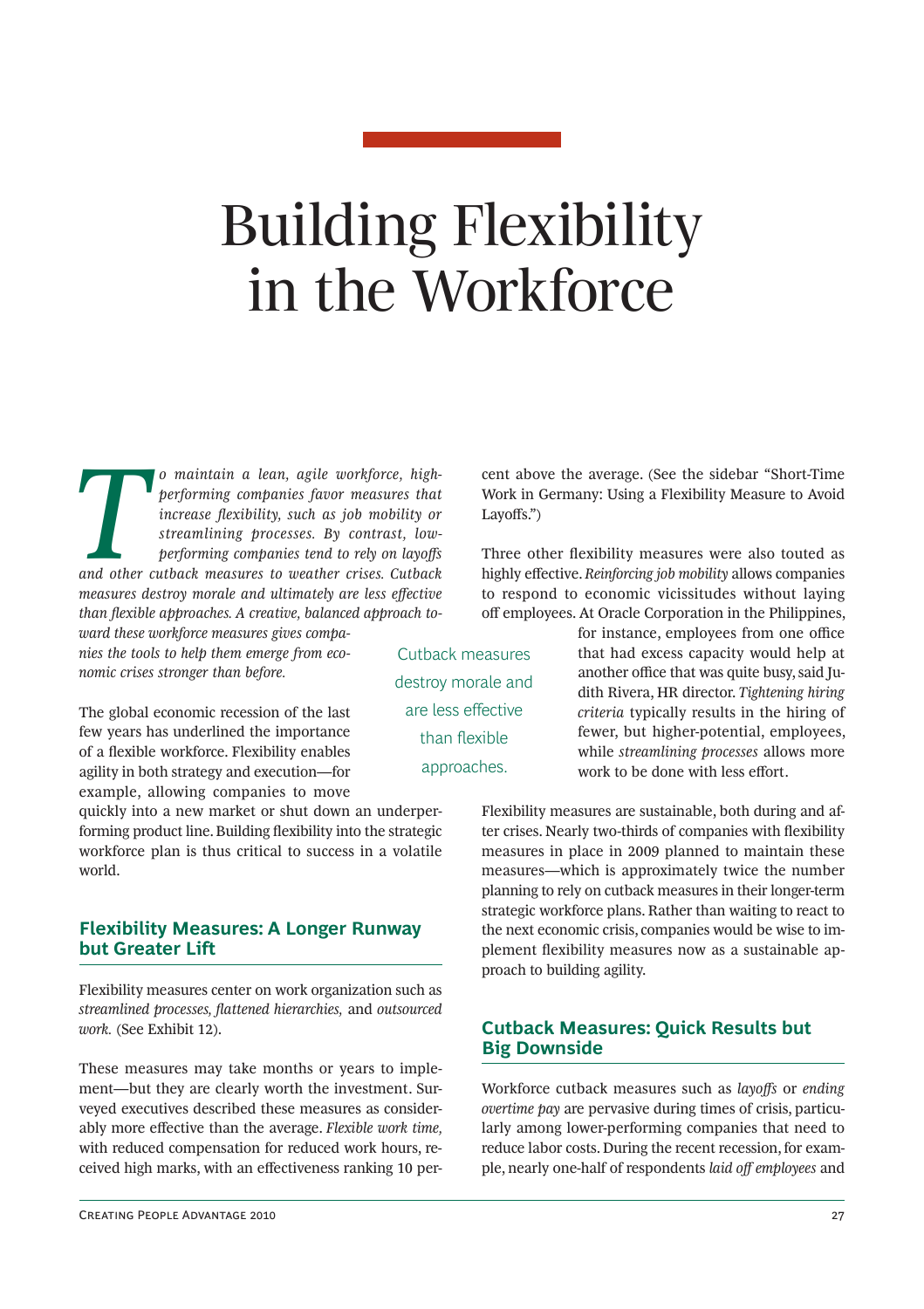## **Short-Time Work in Germany** Using a Flexibility Measure to Avoid Layoffs

Against all expectations, overall unemployment in Germany rose only slightly during the recent financial crisis, to a high of 8.3 percent in mid-2009. Companies were able to keep their experienced employees—and employees their jobs—because of economic stimulus packages from the government that funded so-called short-time work. Through this flexibility measure, companies reduce employees' work hours, and their pay, instead of laying them off .

To soften the blow, either individuals or companies can apply for short-term allowance to local employment agencies—up to 67 percent of the forgone net wage for up to 24 months. Because of this benefit, employees even at hard-hit companies were less anxious about losing their jobs. Many used the drop in hours as an opportunity to improve their skills through training or certification courses.

While costly to the government, short-time work compensation is potentially less expensive than funding unemployment. Furthermore, particularly in the engineering sector, German companies that used this flexibility measure and, as a result, kept their workforce together are now in a good position to serve soaring demand in their markets.

## **Exhibit 12. Flexibility Measures Tend to Be More Effective**

|                   |                                                                        | <b>Actions performed</b><br>in 2009 (%) | <b>Actions to be</b><br>maintained in<br>the future $(\%)$ | <b>Effectiveness in</b><br>comparison with<br>the average (%) |
|-------------------|------------------------------------------------------------------------|-----------------------------------------|------------------------------------------------------------|---------------------------------------------------------------|
| Compensation      | Performance management is tightened                                    | 50                                      | 79                                                         | 4                                                             |
| and benefits      | The profit-related component of<br>compensation is increased           | 14                                      | 79                                                         | $-1$                                                          |
|                   | Employees take time off to<br>compensate for earlier overtime          | 31                                      | 53                                                         | 6                                                             |
| <b>Work time</b>  | Flexible work time is set up: pay is reduced<br>for reduced work hours | 25                                      | 71                                                         | 10                                                            |
|                   | The workweek is shortened temporarily                                  | 16                                      | 19                                                         | $\overline{2}$                                                |
|                   | Job mobility is reinforced                                             | 43                                      | 66                                                         | <u>9</u>                                                      |
| <b>Head count</b> | Fixed-term contracts are not extended                                  | 40                                      | 30                                                         | 5                                                             |
|                   | Hiring criteria are tightened                                          | 38                                      | 72                                                         | 9                                                             |
|                   | Processes are streamlined                                              | 61                                      | 75                                                         | 9                                                             |
|                   | The number of hierarchies is reduced                                   | 34                                      | 61                                                         | $\mathbf{1}$                                                  |
| <b>Work</b>       | Tasks are centralized in<br>shared service centers                     | 29                                      | 62                                                         | $\mathbf{0}$                                                  |
| organization      | Work is outsourced                                                     | 27                                      | 65                                                         | $-4$                                                          |
|                   | Subcontracted activities are insourced                                 | 19                                      | 46                                                         | $\mathbf{1}$                                                  |
|                   | Work is offshored                                                      | 9                                       | 61                                                         | $-5$                                                          |
|                   |                                                                        |                                         |                                                            | More<br>Less<br>effective<br>effective                        |

**Sources:** Proprietary Web survey with 5,561 responses; 731 responses in this section; BCG/WFPMA analysis.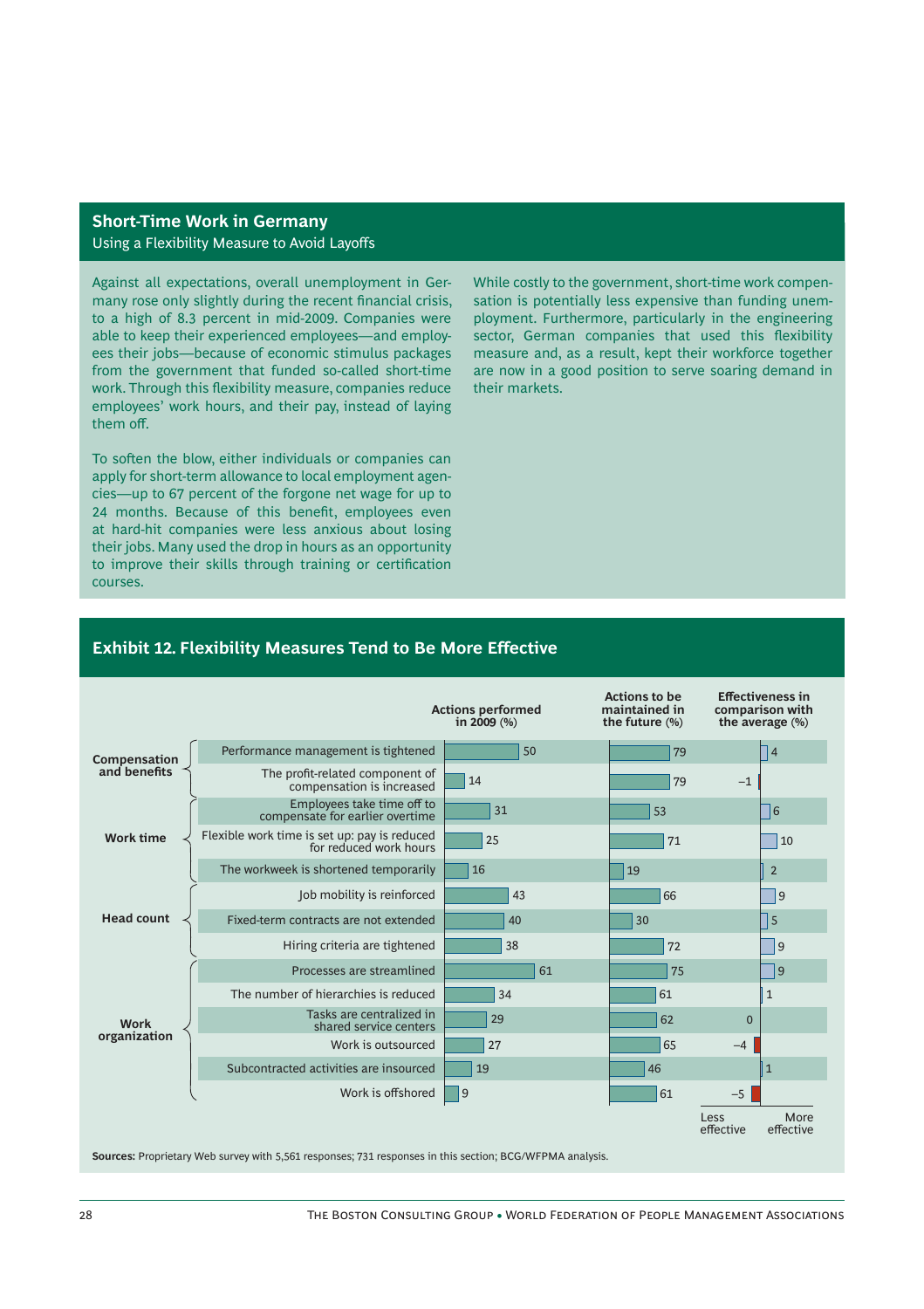an even larger percentage adopted measures such as *cutting back company events* and *cutting back recruiting.* (See Exhibits 13 and 14.)

Despite the prevalence of cutback measures as a quick reaction to crises, most of these measures turn out to be notably ineffective and demoralizing—and therefore act as barriers to building lean, flexible workforces. *Cutting back training,* a measure adopted by almost half of respondents in 2009, is the least effective in this category, with negative effects rippling out across companies.

## **Tempering Harsh Measures with Up-Front Honesty**

Honest communication, transparency, and fairness lessen the damage inflicted by any workforce measure. *How* a measure is implemented matters.

Companies should take the time, for example, to put the right layoff processes in place, always with an eye to the future. Talk to the top performers, explaining the steps required to move forward and ensuring them that their jobs are not in danger. Furthermore, choose which people to lay off on the basis of performance rather than on less significant criteria such as longevity. Doing so allows a company to keep its best people, regardless of length of service, and therefore protects the future as much as possible while the company navigates the current crisis. Of course, leaders should not wait for a crisis-induced restructuring to confront poor performers; that should be part of their ongoing role.

In 2009, more than 50 percent of respondents took steps to ensure that top performers were actively retained. That measure was perceived as 12 percent more effective than the average measure, and three-quarters of the companies using this measure said they planned to retain it. The large share of companies that intend to carry forward

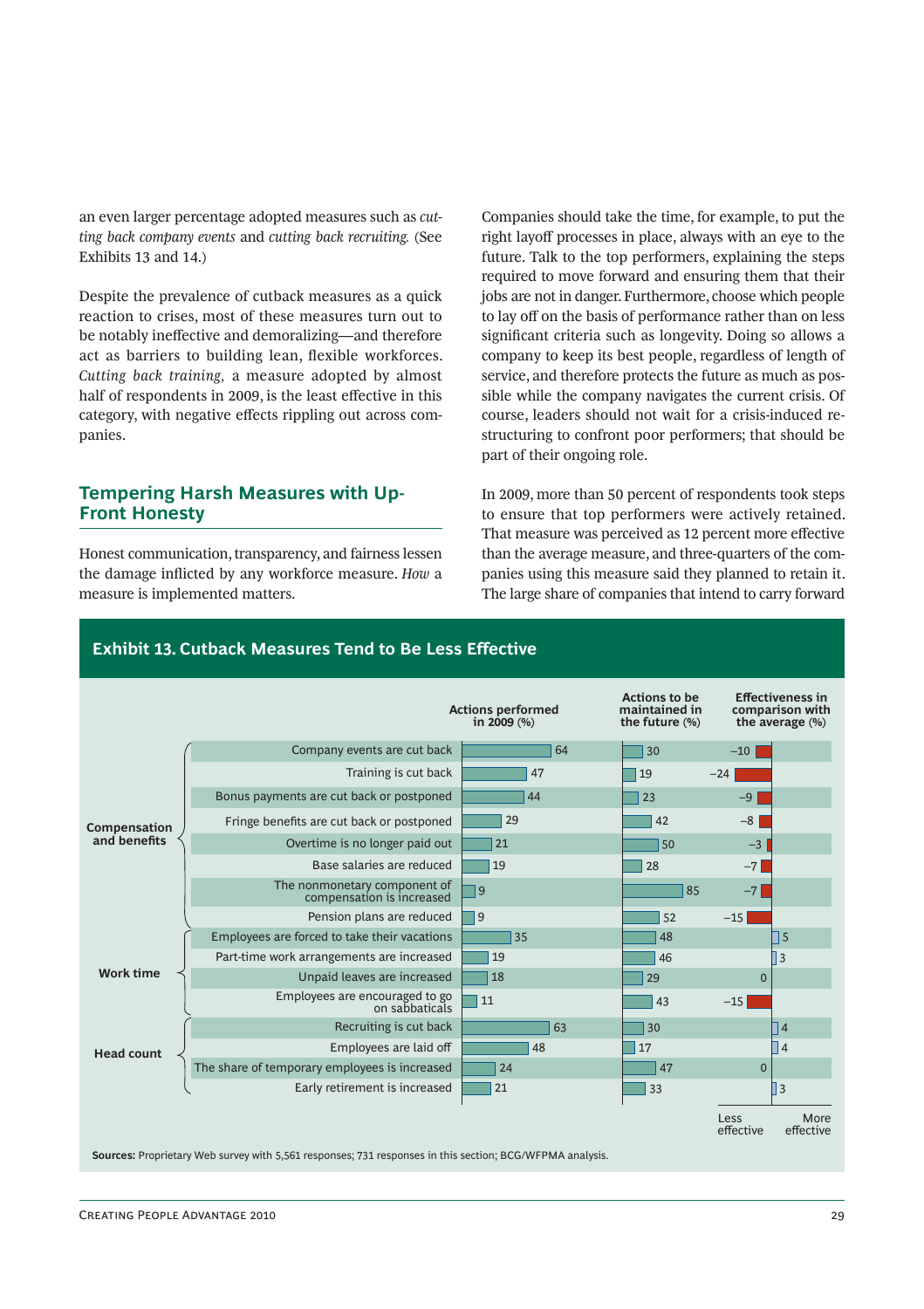

## **Exhibit 14. Labor Cost Reduction Was Often Achieved by Reducing Head Count**

similar approaches, such as communications programs, underlines their importance.

## **Using Effectiveness and Engagement to Stay Lean and Become Flexible**

During economic crises, low-performing companies react by implementing a vast array of cutback and flexibility measures, relying heavily on the former. (See Exhibit 15.) High-performing companies use a more selective and balanced approach—which is better suited to sustaining the strength of the workforce as a competitive differentiator.

These results underscore the importance of developing a workforce strategy that can carry a company through good times and bad. A critical task in developing such a strategy is selecting which combination of workforce measures to implement, using two criteria: *effect on employee engagement* and *eff ectiveness.*

As a general principle, cutback measures are relatively ineffective and erode employee engagement. By contrast, flexibility measures tend to be more effective, and engagement is higher in companies that rely on them. Taking a closer look at the differences among the measures, however, will help companies select the right mix.

Exhibit 16 organizes the measures according to their effectiveness and the employee engagement they foster. The upper-right quadrant represents the ideal, including relatively effective measures that also drive the highest engagement. Virtually all of the choices in this quadrant are flexibility measures: *job mobility, streamlined processes, tightened hiring criteria, and flexible work arrangements.* (See the sidebar "KLM: Keeping the Family Together" for an example of job mobility.)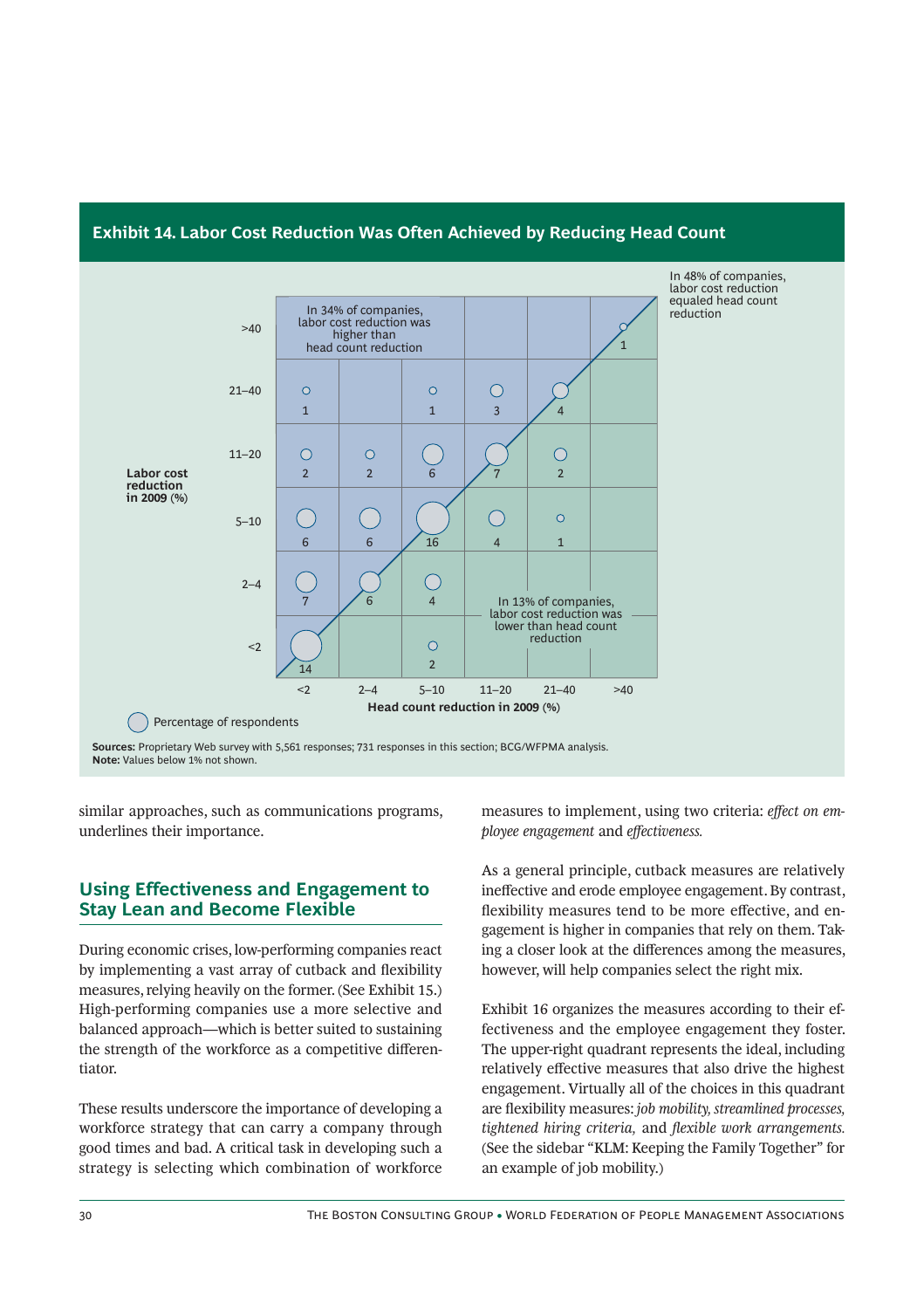## **Exhibit 15. High-Performing Companies Are More Selective in Their Use of Specific Measures**



**Sources:** Proprietary Web survey with 5,561 responses; 731 responses in this section; BCG/WFPMA analysis.

#### **KLM**

#### Keeping the Family Together

From oil price shocks to avian flu to terrorism, few industries work as close to the edge of the next crisis as the airline industry. KLM, the Dutch arm of the Air France–KLM Group, recognized the importance of developing a less reactive approach to crisis management. Under the theme "Keeping the Family Together," this initiative has changed the mindset of KLM employees, employee representatives, and managers.

Flexibility in the form of occupational mobility represents a pillar of the new initiative. As Wim Kooijman, KLM's executive vice president for HR and industrial relations, put it, "Being a KLM family member means that everyone in the firm is willing to work where they are needed the most, that they are willing to develop new skills, look after themselves, and stay healthy."

In return for a no-layoff commitment, KLM's management asked employees to be willing to step out of their current roles and temporarily transfer to other positions.

"We had pilots handling baggage or doing quality and maintenance checks. Or we had cabin crew members working with the ground staff. All this happened on a voluntary basis," Kooijman said. Besides the direct savings associated with hiring fewer temporary workers, KLM benefited from engaging the workforce in taking on these challenges.

The alternative offered only temporary relief, since forced layoffs come with high direct and indirect costs. Even worse, Kooijman pointed out, "You paralyze the organization for a long time beyond the actual crisis. Employees freeze their effort when they expect redundancies and only slowly unfreeze when the situation improves. Trust is killed and the probability of social unrest rises, which makes the crisis even worse. After layoffs in the 2000 and 2004 crises, we learned that this is not the right way. It also ruins your image as an employer—something we need to avoid in the extremely tight labor market for pilots and expert technicians."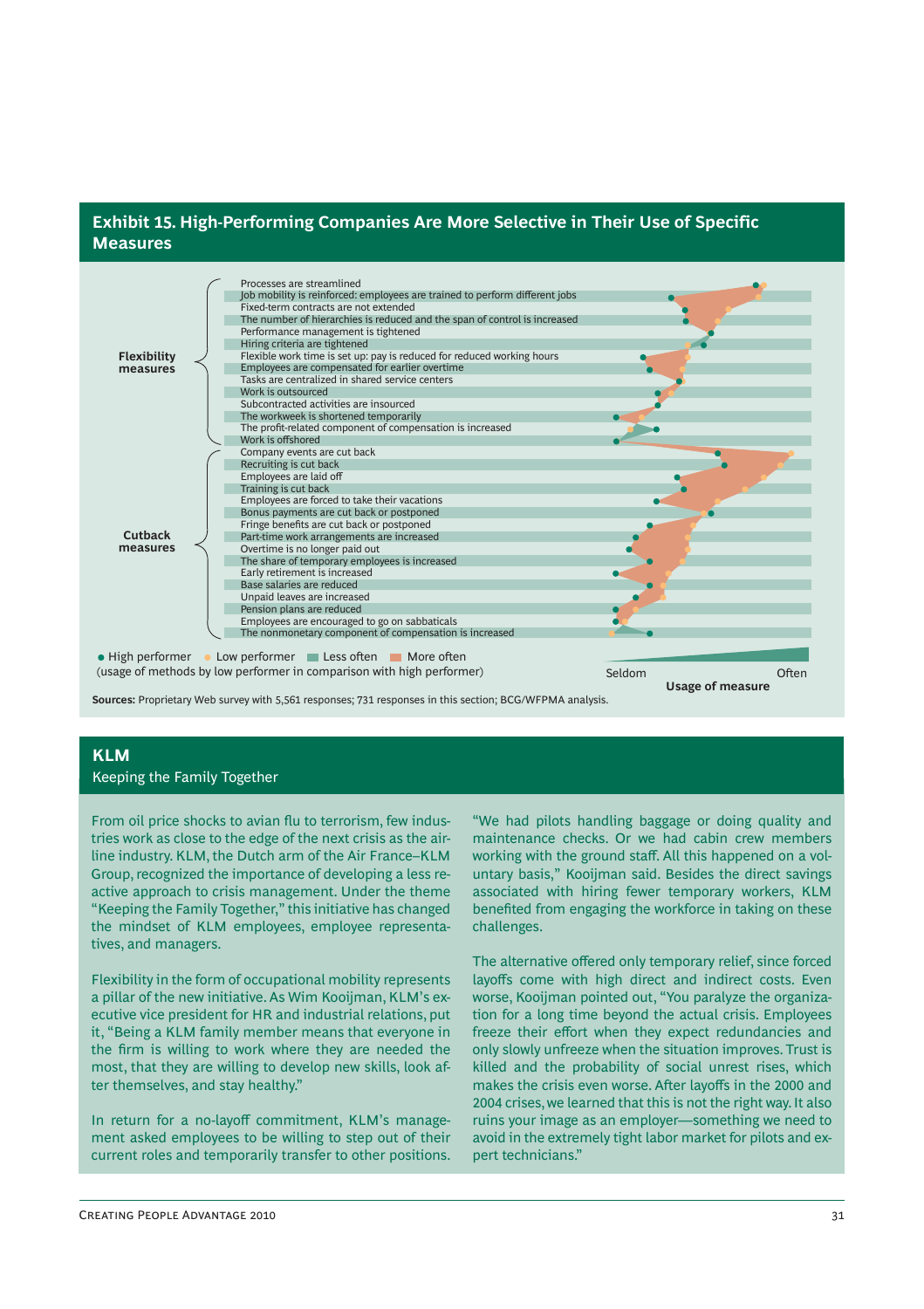

## **Exhibit 16. Flexibility Measures Tend to Rank Higher on Perceived Effectiveness and Employee Engagement**

**Sources:** Proprietary Web survey with 5,561 responses; 731 responses in this section; BCG/WFPMA analysis. **Note:** Size represents the percentage of companies using the measure during the crisis.

The lower-left quadrant highlights measures that poison a company in the long run. Companies that rely on measures such as *reducing base salaries, cutting back bonus payments,* and *eliminating company events* will rapidly experience a drain of high-potential and highly valued employees.

The upper-left quadrant includes measures that may be bitter medicine but work relatively effectively, at least in the short term: *layoff s, shortening of the workweek,* and *early retirement* all fall here. The lower-right quadrant contains a single flexibility measure—*increasing the profitrelated component of compensation.*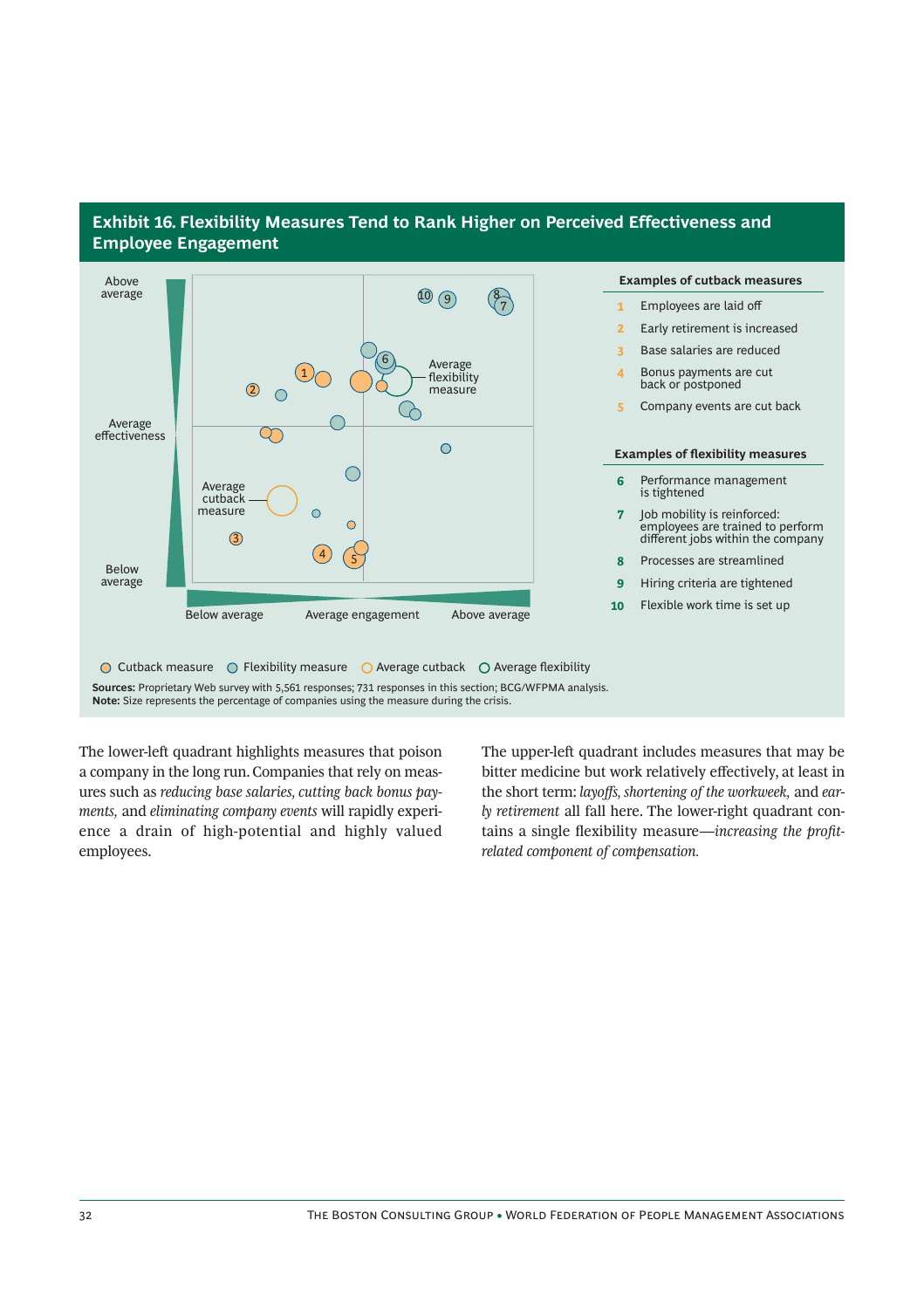## Developing Capabilities for HR to Partner with the Business Units

*Here is increasingly positioned as a strategic partner of the business units in adding value to the company. At many companies, however, neither HR professionals nor business managers have developed all the skill sets req partner of the business units in adding value to the company. At many companies, however, neither HR professionals nor business managers have developed all the skill groups recognize the need for training and other developmental initiatives, the diff erences in their perceptions of the gaps must be addressed.* 

*For example, business managers view HR professionals' HR expertise as less important than their skills in business planning and conflict resolution. And, while both groups agree that business managers' handling of poor performers is their most important people-management skill, business managers see a far smaller gap in their own performance than HR professionals do.*

Companies have adopted a variety of initiatives as part of ongoing efforts to transform the HR function. "HR today is at the center of the business, just like finance, procurement, or marketing," explained Hallstein Moerk, former executive vice president of HR at Nokia. "As such, HR is not just a strategic partner—it is in the business itself."

Respondents rated the most common of these initiatives, *introducing or enhancing the role of the HR business partner,* as highly effective. (See Exhibit 17.)

However, with the workforce now front and center in the creation of sustainable competitive advantage, the bar has been raised for HR professionals filling this role. They now need strong consulting skills and business acumen, paired with people management expertise. Raising the bar means that "an internally focused HR for HR is need-

ed," said Thomas Wessel, chief HR officer of the Degussa chemicals business of Evonik Industries of Germany. HR should focus on questions such as, "How can we attract the right talent to HR?" and "How can we develop the necessary skills among existing HR staff?" HR is adept at this line of questioning for other functions, but less so for itself. "The HR function is much better at identifying talents outside its own function than within," Wessel said.

Just as a capabilities gap exists for HR personnel filling the business partner role, there is a gap in people management skills (such as recruiting and training) among business managers. As Exhibit 17 shows, respondents rated the second most common transformative initiative, *integrating HR activities into line management,* as highly ineffective. It is the responsibility of HR to support business managers in becoming better people managers instead of acting as a substitute for them.

## **Identifying Gaps in HR Business Acumen and Consulting Skills**

Regarding the specific competencies required for HR business partners, the survey uncovered some significant differences in perception between HR professionals and business managers. (See Exhibit 18.) A striking finding is that HR professionals perceive *HR expertise* as the most important skill that a business partner should bring to the table. By contrast, business managers ranked *HR expertise* fifth in importance.

Grouping skills and capabilities helps in the effort to define a set of requirements for anyone moving into an HR business-partner role. For example, the HR business partner needs to be able to talk to business managers about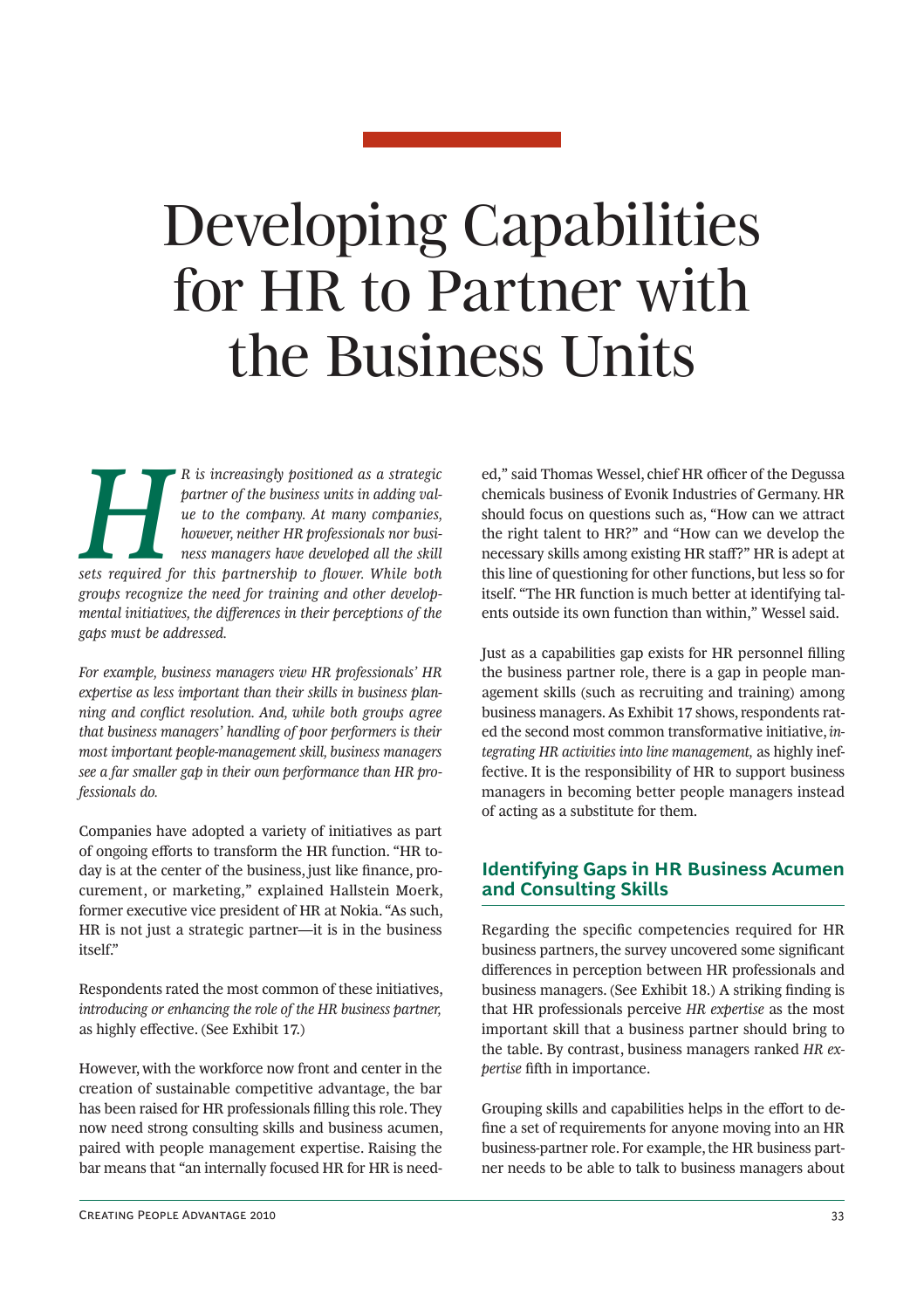## **Exhibit 17. HR Is Enhancing Its Role as a Business Partner, but Integrating HR Activities into Line Management Is Proving Ineffective**



## **Exhibit 18. Business Planning and Analytics Rank as High Priorities, but Capabilities Lag**



**HR Business-Partner Skills: Differences in Importance and Capabilities Ranked by Gap**

**Sources:** Proprietary Web survey with 5,561 responses; 641 responses in this section; BCG/WFPMA analysis.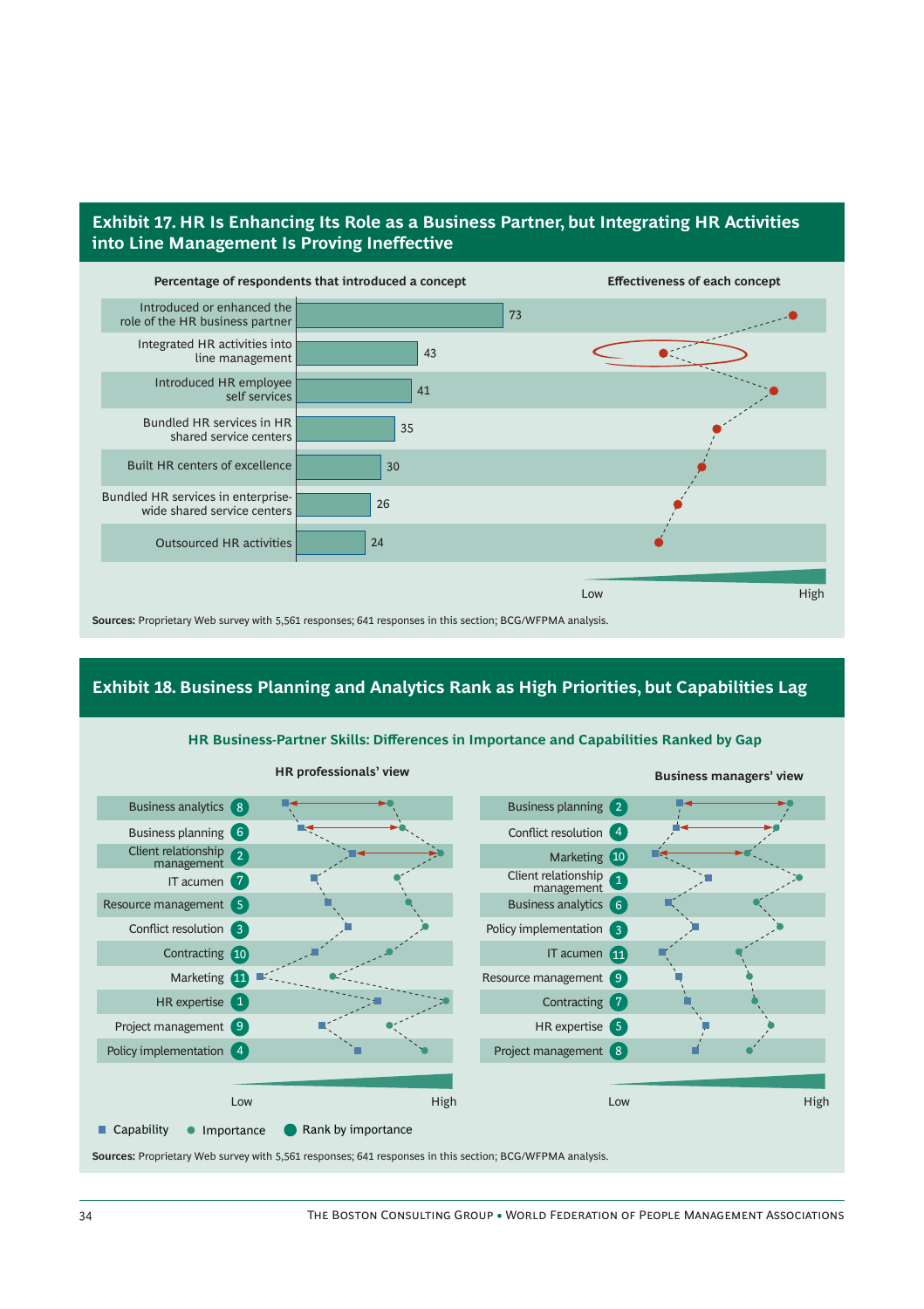personnel issues and be a strategic partner (*business analytics, business planning,* and *client relationship management*) to the business. In addition, the business partner needs to have the skills to act as a change agent and driver of transformation *(conflict resolution, resource management,* and *policy implementation).*

Laszlo Bock, vice president of people operations at Google, explains how the Internet giant thinks about the blend of skills needed for HR to excel in its broader role. In an interview with BCG, Bock said, "One-third of the people come from traditional HR backgrounds. They're outstanding HR generalists and outstanding compensation-and-benefits folks.

"The second third come out of strategy-consulting firms. We don't really pursue folks from the HR consultancies as much, because we are looking for two things: great problem-solving skills—the ability to take a really messy problem, disaggregate it, and drive to data-driven answers—and really deep business sense, a deep understanding of how business actually works in the different functions. What we have found is that when you put those two together, the HR folks learn a tremendous amount about business and problem solving from the consultants, and the consultants get very quickly up to speed on the pattern recognition you need to be successful on the people side."

The other third, Bock said, "are people with advanced degrees in various analytic fields—PhD's and master's degrees in operations, physics, statistics, and psychology. They let us run all kinds of interesting experiments and raise the bar on everything we do."

## **Identifying Gaps in Business Managers' People Skills**

Currently, business managers participate actively in the eight people-management activities identified in Exhibit 19. In virtually every instance, business managers get involved in *recruiting, making promotion decisions,* and *dealing with low performers.* Even for the activities in which



**Exhibit 19. Dealing with Low Performers Is a Development Priority for Both Groups**

**Sources:** Proprietary Web survey with 5,561 responses; 641 respondents in this section; BCG/WFPMA analysis.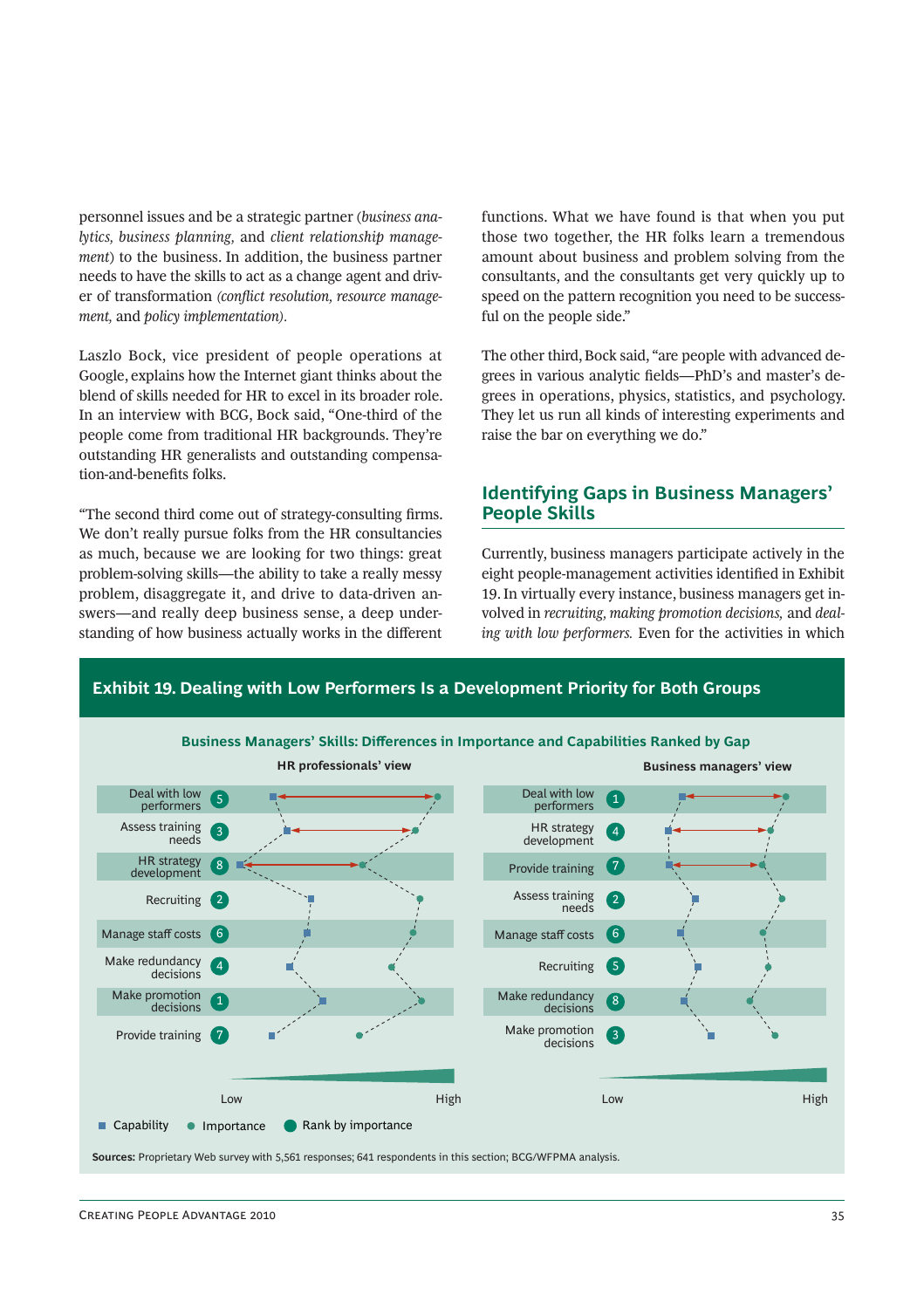they are the least involved—*providing training* and *HR strategy development*—participation still exceeds 50 percent. Furthermore, the majority of business managers expressed a desire to be more involved in these activities.

However, as the exhibit highlights, business managers do

not yet have the people management skills to support their active involvement in these activities. By their own assessment, their skills are relatively undeveloped. HR professionals agreed with that evaluation—although the two functions prioritized the skills differently, just as they did with the skills required for HR business partners.

In their self-assessment, business managers' largest skills gaps lie in *dealing with low performers, HR strategy development,* and *providing training;* and again HR professionals largely concurred with that selection. Both groups identified the appropriate handling of low performers as the most important people-management activity for business managers—a priority that may reflect the recent economic crisis.

HR professionals, who are often less senior than their business-manager partners, may have difficulty pointing out failings and enabling business managers to develop their people skills. It is notable that HR professionals identified a far broader gap in business managers' handling of low performers than did the business managers themselves.

As a solution, HR professionals need to mentor business managers—for example, in how to weed out lower-performing employees respectfully, with a tone and approach that the business managers can practice. If low performers are dismissed ruthlessly, the "survivors" will be unlikely to commit fully to the company. Survivors need to believe that layoffs are necessary and that they have been carried out fairly. Those beliefs can be shaped not only by hard facts—such as the amount of notice, the kind of support, and the size of the severance packages terminated employees receive—but also by more qualitative judgments. For example, were the layoffs evenly distributed across all levels of the organization? Were promises kept?

Handling low performers is the most important people activity for business managers.

## **Training and Development to Support Strategic Partnerships**

Relatively few organizations have deployed the right measures to develop the capabilities of their HR business partners on business expertise. (See Exhibit 20.) Less than half of the respondents offer training on business exper-

> tise—and current curricula are focused on HR expertise and people management, reflecting the past rather than the future of the function.

> The good news is that virtually all of the measures displayed in Exhibit 20 were rated as highly effective. That trend is tempered by the scant deployment of these

measures, which has not matched demand for the skill sets. (For an example of closing this gap, see the sidebar "Credit Suisse: Developing HR Business-Partner Capabilities.")

Just as development paths for HR business partners hew too close to the old paradigm, development measures for business managers still focus on classical management skills. (See Exhibit 21.) Training in specific HR skills is rare. Furthermore, less than one-quarter of business managers are measured or given incentives on their performance as people managers—and even fewer companies select HR knowledge and experience as key criteria when hiring new managers from outside.

Overall, business manager respondents gave poor ratings to the training and development measures available to them. We find that business managers are, in general, more skeptical of the value of training than HR is; after all, training is at the crux of the HR function. And business managers are particularly skeptical when the training is on a topic outside their comfort zone.

Therefore, time and passionate reinforcement will be required in order to convince business managers of the value of HR. The more frequently hard facts are integrated into their training, the easier it will be for business managers to accept a sea change in HR's role as a partner with them in creating business value.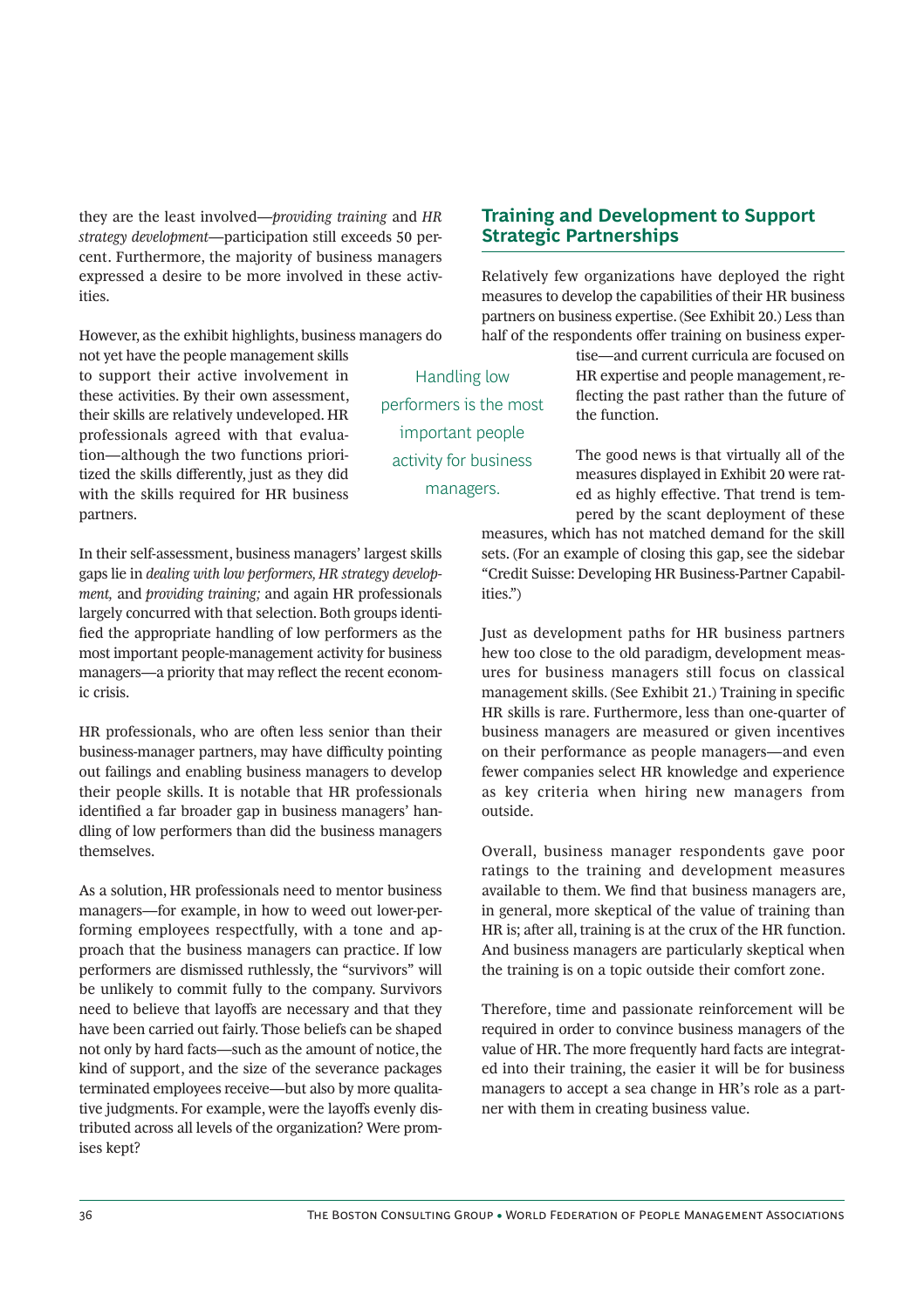## **Exhibit 20. Only 40 Percent of Respondents Offer Training on Business Expertise to HR Partners**



**Sources:** Proprietary Web survey with 5,561 responses; 641 responses in this section; BCG/WFPMA analysis. <sup>1</sup>Includes only companies that have introduced the HR business-partner position.

### **Credit Suisse**

Developing HR Business-Partner Capabilities

The Zurich-based banking giant Credit Suisse has been actively investing to develop the capabilities of its HR business partners. A customized program aims to improve partners' consulting skills in advising business managers and, more generally, to help them think and act with the business in mind. The goal is for HR professionals to become more strategic partners to the corporate decisionmakers in developing, challenging, and implementing the business strategy.

Credit Suisse identified three levels of consulting skillsessential, advanced, and expert—and then detailed which levels applied to 12 relevant consulting skills, ranging from *slide design* (essential), to *quantitative tools and analysis* (advanced), to *becoming a trusted advisor* (expert).

Credit Suisse launched a global blended learning program that combines entry tests and semiannual formal sessions with on-the-job training and e-learning. The formal training sessions employed a case study approach that develops new skills in a highly interactive and businessoriented context. For instance, participants analyzed and

prepared recommendations for addressing underperformance and talent issues in a key regional market and business area, or developed a strategic workforce plan for a division. To track the impact of the program, Credit Suisse embedded the training in a broader process that includes recurring goal-setting as well as impact and skills assessment.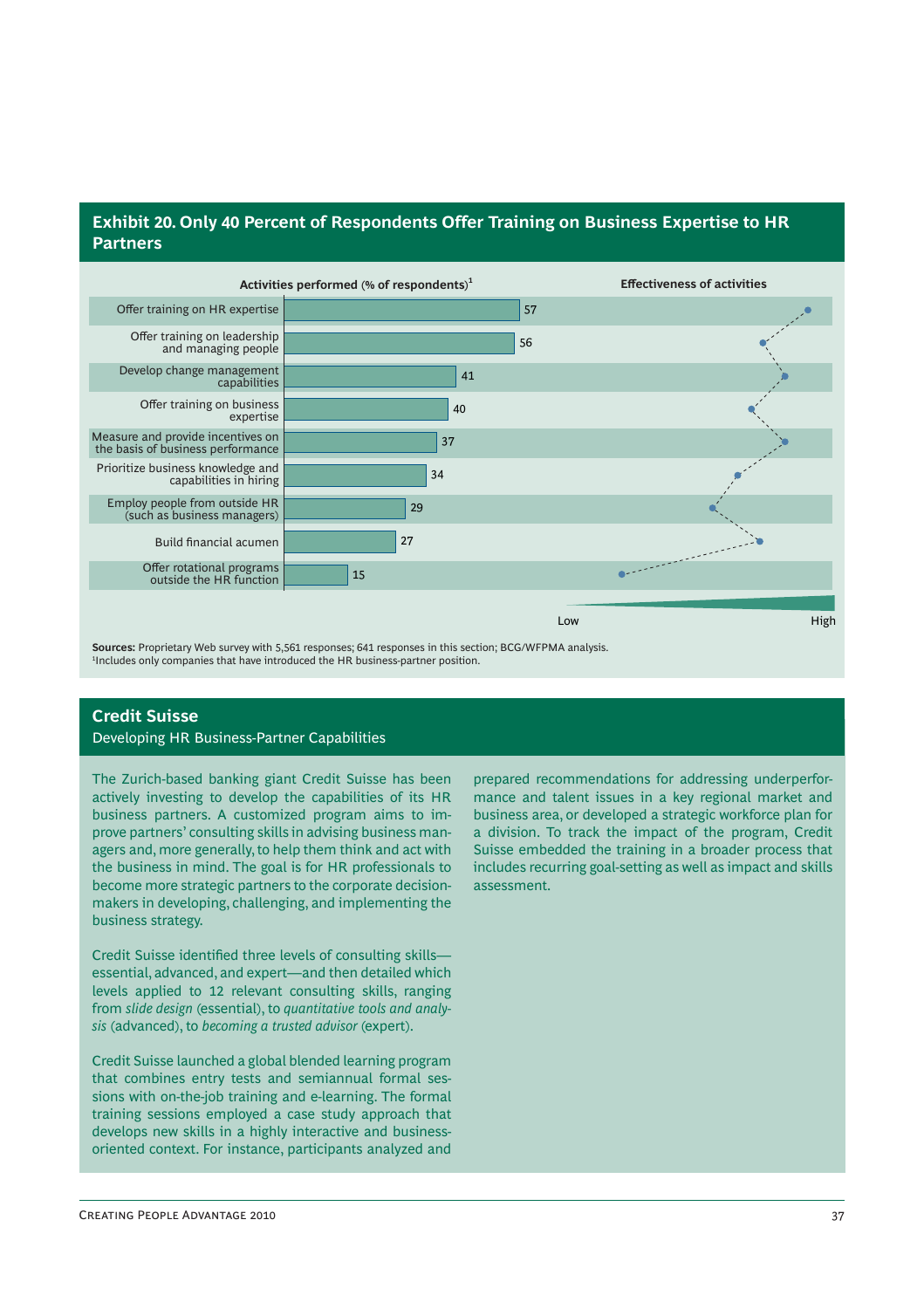

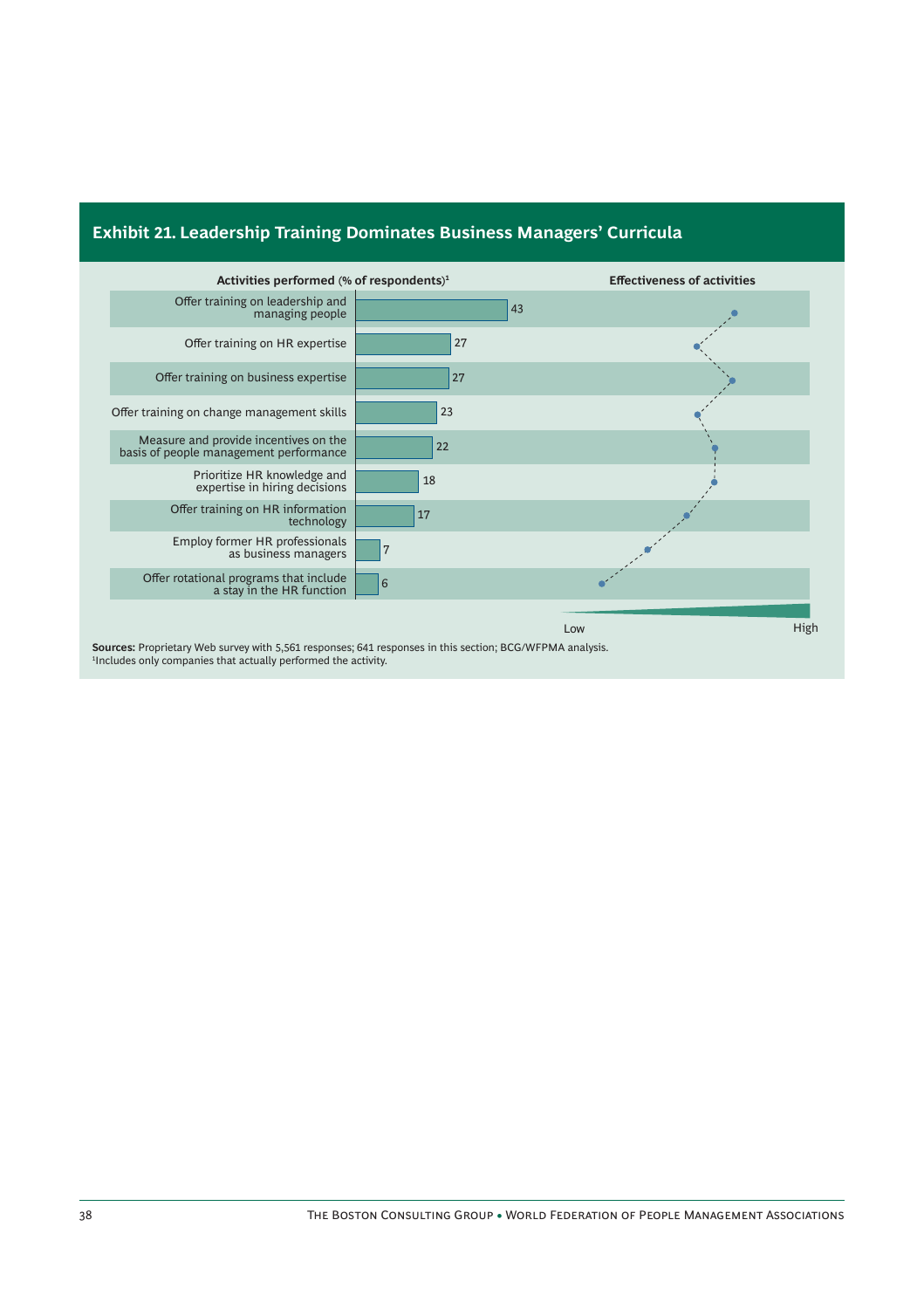## Appendix I Methodology

Exacted our original research in a part of 40 topics in human resources and subsequent-<br>ty focusing on the 17 most relevant topics. We narrowed the field by<br>conducting an exhaustive literature search both in gen-2006 by compiling a list of 40 topics in human resources and subsequently focusing on the 17 most relevant topics. We narrowed the field by eral business publications and in HR journals. In our literature search, we considered how the number of mentions for each topic had changed over time, and we ranked each topic according to whether interest in it had been increasing or declining. Next, in order to discover emerging topics whose importance might not have been captured in the literature search, we gathered input on the topics from HR experts within BCG and WFPMA.

The survey consisted of two parts: one mandatory part and a second part seeking responses in any of five optional sections. In the mandatory section, respondents were asked questions about themselves and their organizations. They were also asked to rate 21 topics, assessing current and future importance and rating their organization's current capabilities in the topics on a scale of 1 (low) to 5 (high).

To adjust for high- or low-scoring tendencies among online survey participants in particular countries and markets, we normalized the assessment of current capability, current importance, and future importance for each country and industry.

In the five optional sections, respondents could answer questions on developing future leaders of the company, staying lean and becoming flexible, engaging employees, hardwiring HR and corporate strategy, and building an HR function focused on value creation.

We conducted the online survey from December 2009 through March 2010, receiving 5,561 responses from executives in 109 countries. In conjunction with that survey, we interviewed 153 executives. In these one-on-one interviews, we explored HR topics and practices in greater depth, tried to understand how companies were making the transition from the recession to renewed growth, and discussed sustainable HR practices.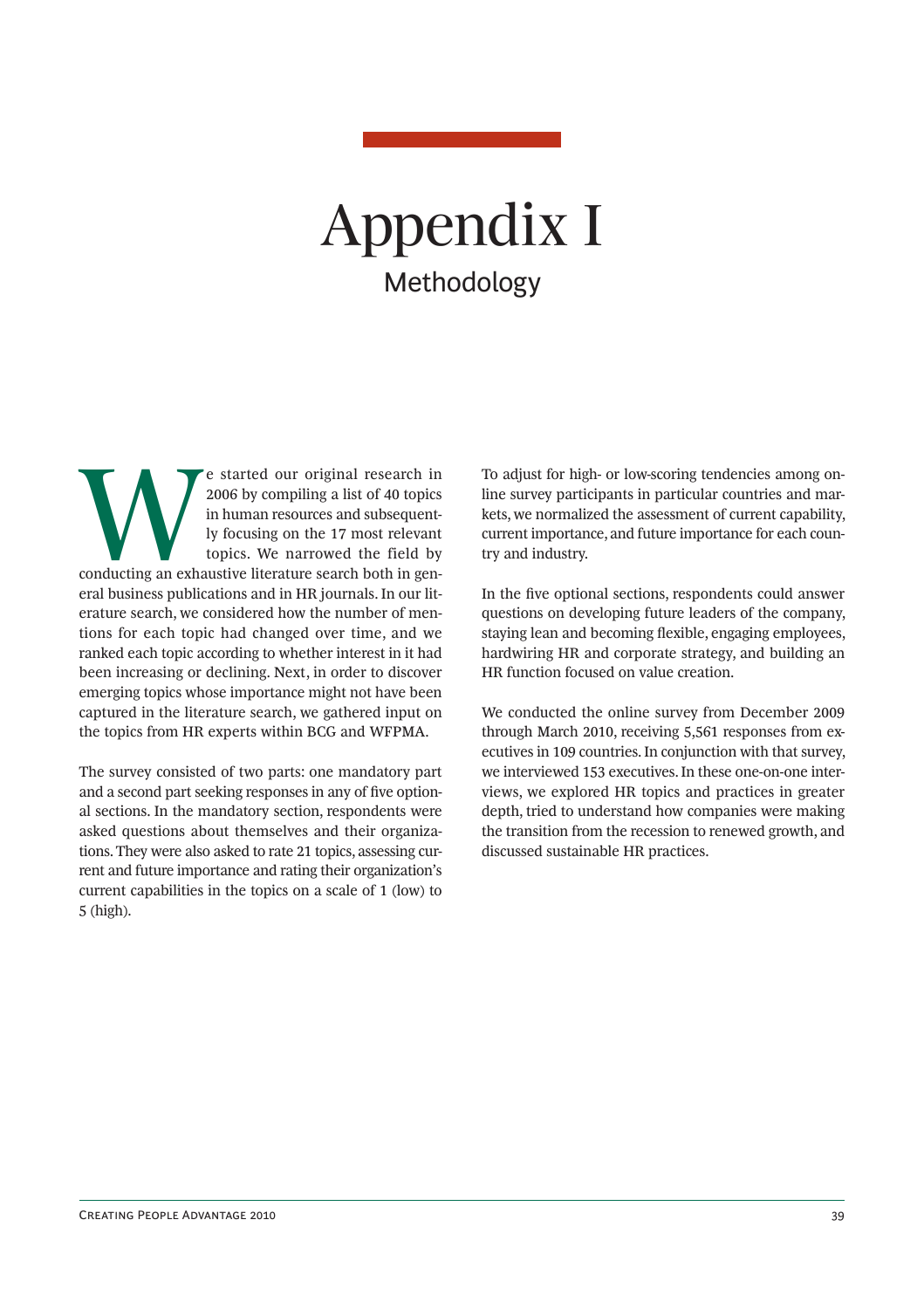## Appendix II Executive Interviewees

In interviews, the following senior executives shared their insights and discussed our findings. We thank them for their valuable contributions. The list here consists of those interviewees who have agreed to have their names published.

#### **ARGENTINA**

**Enrique Behrends** Area Manager, Organizational Development and HR Banco Galicia

#### **AUSTRALIA**

**Lynelle Briggs CEO** Medicare Australia

**Barbara Chapman** Group Executive, Human Resources and Group Services Commonwealth Bank of Australia

**David Diment** First Assistant Commissioner, ATO People **Australian Taxation Office** 

**Joanne Farrell** Vice President, Organisation Resources Rio Tinto Iron Ore

**Susan Karson** General Manager - People and Culture, Wholesale Banking National Australia Bank

**Liz Kavanagh** Former HR Director Manager Nationwide News

**Amber McDougall** Former Director, HR Coles Group

#### **BRAZIL**

**Edna Bedani** HR Development Manager Accor Service Brazil

**Edécio Brasil** Global HR Processes Director Vale

**Diego Hernandes** HR Executive Manager Petrobras

**Gilberto Lara Nogueira** Corporate Director, Human and Organizational Development Votorantim Industrial

**Marcelo Madarasz** Manager of Development and Leadership Natura

**Roberto Menezes Dumani** Executive Vice President, Organizational Development Cielo S.A.

**Ralf Piper** HR and Governance Director Sadia

#### **CANADA**

**Sylvia Chrominska** Group Head, Global Human Resources and Communications Scotiabank

**Teri Currie** Group Head, Marketing, Corporate and Public Affairs and People Strategies TD Bank Financial Group

**Zabeen Hirji** Chief Human Resources Officer Royal Bank of Canada

#### **CHILE**

**Ramón Burr** Vice President, HR Antofagasta Minerals

**Alberto Lungenstras** Manager, HR Banco Itaú

**Victoria Martínez** General Manager, Branches & Distance Banking Banco Estado

**Alejandro Mena** Vice President HR Anglo American Chile

**Jaime Piña** Vice President HR Codelco

**Ana Maria Rabagliati Grunwald** Corporate Director, HR Masisa

#### **CHINA**

**William Chan** HR Director MTR Corporation

**Harding Shen** HR Director Sanofi -aventis China

#### **COLOMBIA**

**Cielo Liliana Muñoz Noreña** Profesional Adscrita a la División de Talento Humano Universidad de Manizales

#### **FINLAND**

**Hallstein Moerk** Former Executive Vice President of HR Nokia

#### **FRANCE**

**Laurent Choain** HR Director Caisse Nationale des Caisses d'Epargne

**Karen Ferguson** Executive Vice President, Global HR Schneider Electric

**David Ford** Global Head of Executive Talent Management Sanofi -aventis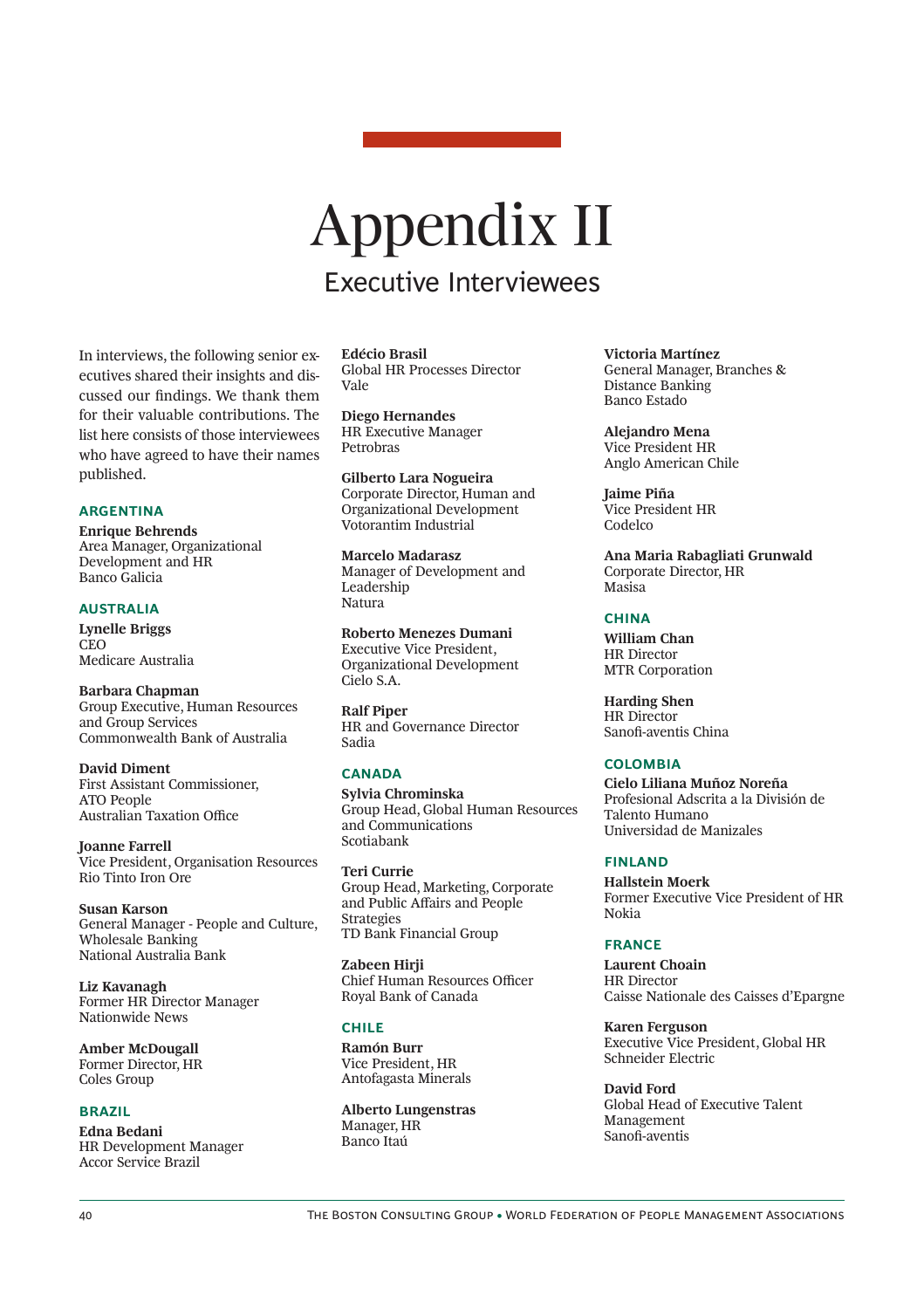#### **Marc Janssens de Varebeke** Performance Director, Executive

Manager Department GDF Suez

#### **Anne Marion-Bouchacourt** Head of Group HR

Société Générale

**Jérôme Nanty** HR Director Caisse des Dépôts et Consignations

**Roberto Pucci** Senior Vice President HR Sanofi -aventis

**Véronique Rouzaud** Executive Vice President, Director for HR Veolia Environnement

**Anne Vaucheret** Vice President, Compensation & **Benefits** Publicis Groupe

#### **GERMANY**

**Ralf Blauth** Chief Human Resources Officer and Member of the Management Board Evonik Industries

**Werner Boekels**

Group Human Resources Director The Linde Group

**Wolfgang Brezina**

Chief Human Resources Officer and Member of the Management Board Allianz Deutschland

#### **Christoph Dänzer-Vanotti**

Former Chief Human Resources Officer and Member of the Management Board E.ON

**Peter Dollhausen**  Director CC Human Resources ThyssenKrupp

**Alwin Fitting** Chief Human Resources Officer and Member of the Management Board RWE

**Ulrich Holtz** General Manager Human Resources International

**Microsoft** 

**Cornelia Hulla** Chief Human Resources Officer Coca-Cola Erfrischungsgetränke

**Harald Krüger** Director of HR and Industrial Relations and Member of the Management Board BMW Group

**Stefan Lauer** Chief Officer of Aviation Services and Human Resources and Member of the Executive Board Lufthansa

**Rainer Ludwig** Member of Board of Directors, HR and Social Welfare Ford Werke

**Wolfgang Malchow** Member of the Board of Management and Director of Industrial Relations Bosch

**Zygmunt Mierdorf** Former Chief Information Officer, HR Executive Vice President, and Member of the Management Board Metro

**Thomas Nöcker** Personnel Director, Member of the Board of Executive Directors, and Member of Management  $K+S$ 

**Wilfried Porth** Human Resources and Labor Relations Director and Member of the Management Board Daimler

**Richard Pott** Head of Strategy and Human Resources, Director of Labor, and Member of the Board of Management Bayer

**Siegfried Russwurm** Chief Executive Officer of the Industry Sector and Member of the Management Board Siemens

**Harald Schwager** Member of the Management Board BASF

**Jörg Schwitalla** Chief Human Resources Officer and Member of the Management Board MAN

**Ulrich Sieber** Member of the Board of Managing Directors, Group Human Resources and Group Integration Commerzbank

**Karl-Heinz Stroh** Chief Human Resources Officer and Member of the Management Board Praktiker

**Ulrich Weber** Head of Personnel and Member of the Management Board Deutsche Bahn

**Gregor Wehner** Executive Vice President Corporate Human Resources Merck

#### **Hendrik Weiler**

Chief Financial Officer Central Europe, Human Resources and Member of the Management Board ABB

**Thomas Wessel** Chief Human Resources Officer Evonik Degussa

#### **HUNGARY**

**Ágnes Jagicza** Chief HR and Legal Officer Invitel Holdings

**István Kapus** Corporate HR Director Nestlé Hungária Kft.

**Erika Kiss** HR Director Magyar Posta Zrt.

**Ferenc Rolek** Head of HR, Deputy CEO Budapest Bank Nyrt.

**Éva Somorjai** Chief HR Officer Magyar Telekom Nyrt.

#### **INDIA**

**Suresh Bose** General Manager, Human Resources Sterlite Industries (I)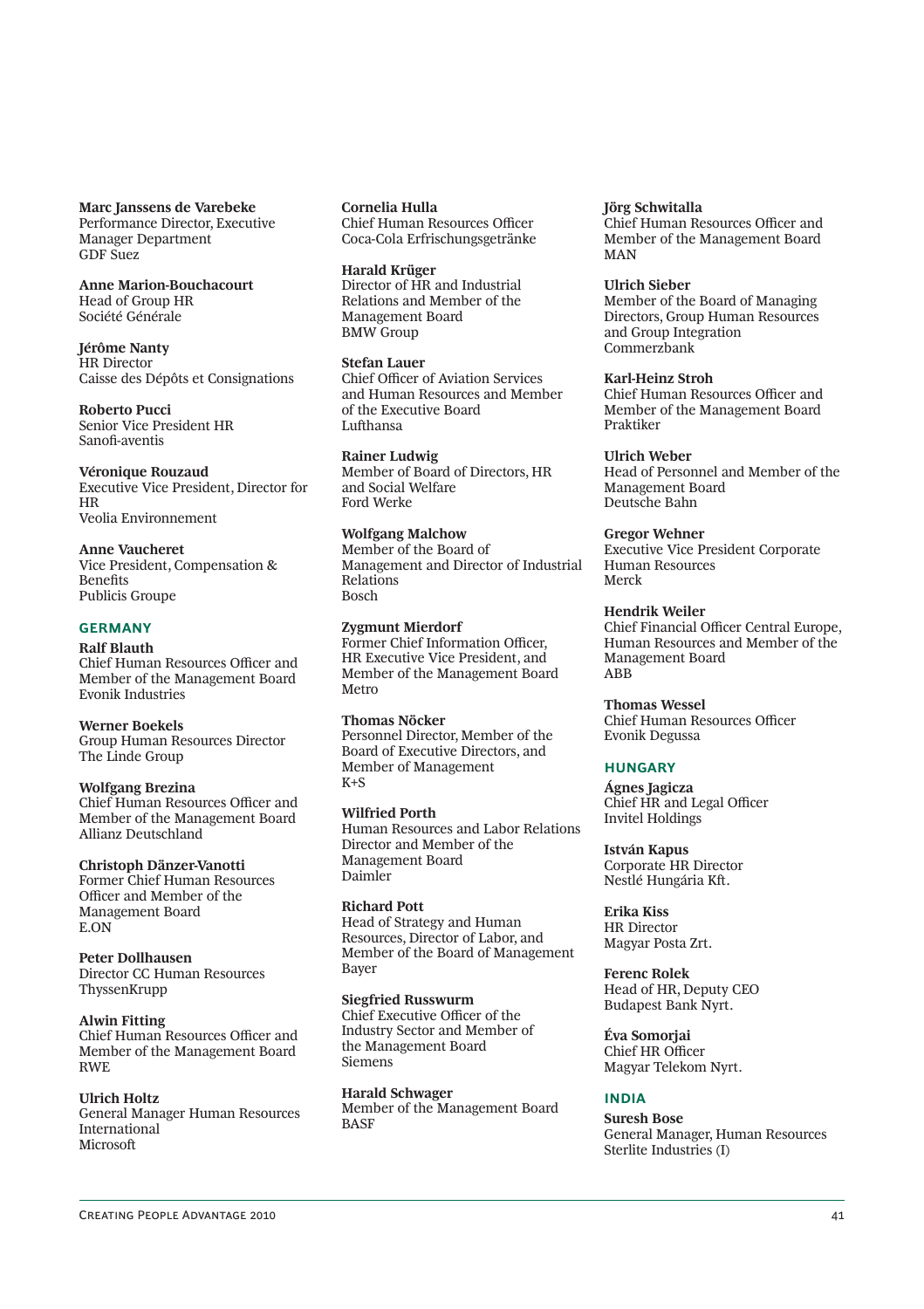**K.K. Sinha** Director, Group HR Jindal Steel & Power Limited

#### **ITALY**

**Andrea Faragalli** HR and Development Director Intesa Sanpaolo - Corporate and Investment Banking Division

**Fausto Palumbo** Former HR Director Nestlé Italia

**Gianfilippo Pandolfini** Director, HR BNL

**Salvatore Poloni** Organization and Security Director Intesa Sanpaolo

**Pierluigi Renzi** Executive Vice President, HR and Organization ENI

**Massimo Roascio** Vice President, HR Organization & Management Development Alitalia

#### **MEXICO**

**Salomon Achar** Human Capital Director Comex

**Bruno Bittencourt** Human Resources Director L'Oréal Mexico

**Gabriela García Cortes** HR Director PepsiCo Americas Foods - Gamesa - **Ouaker** 

**Angelica Garza** HR Director PepsiCo Americas Foods

**Guillermo Gonzalez** HR Director Kellogg's de Mexico

**Jose Luis Lopez** Personnel Director Grupo Bachoco

**Claudia Maya** HR Director American Express Company **Alejandro Mora** Human Resources Corporate Director El Puerto de Liverpool

**Alejandro Noriega Besga** Human Resources Director Grupo Nacional Provincial

**Luis Novelo** Human Resources Director IBM Mexico

**Mauricio Reynoso** Personnel and Organization Director Petcare – Mars Mexico

**Xavier del Río** Senior Vice President, HR Wal-Mart Stores

**Miguel Angel Sanchez** Human Resources VP Kraft Foods

#### **THE NETHERLANDS**

**Federico Giovannini** Senior Vice President, HR Sara Lee International

**Wim Kooijman** Executive Vice President Human Resources & Industrial Relations KLM Royal Dutch Airlines

**Sander Nieuwenhuizen** Vice President Recruitment Royal Dutch Shell International

**Alexandra Philippi** Chief HR Officer ABN Amro Bank

#### **NEW ZEALAND**

**Leeanne Carson-Hughes** General Manager, HR Christchurch International Airport

**Alan Davis** Assistant Vice-Chancellor, People and Organisational Development Massey University

**Jennifer Kerr** Group Director, HR Fonterra Co-operative Group

**Kristin Murray** HR Director Presbyterian Support Central

#### **NORWAY**

**Tor Aamodt** Group Vice President HR Nortura

**Beate Hamre-Deck** Senior Vice President, HR **Statkraft** 

**Anne Harris** Head of Human Resources and Health, Safety and Environment Norsk Hydro ASA

**Jens R. Jenssen** Senior Vice President, HR Statoil

**Bjørn Magnus Kopperud** Executive Vice President and Head of Group People and Organization Telenor Group

#### **THE PHILIPPINES**

**Nic Lim** Senior Vice President, HR JG Summit Holdings

**John Philip Orbeta** Managing Director, Group Head of Corporate Resources Ayala Corporation

**Judith Rivera** HR Director Oracle (Philippines) Corporation

#### **PORTUGAL**

**Henrique de Melo** Head of HR Caixa Geral de Depósitos

**Carlos Nuno Gomes da Silva** Member of the Executive Committee Galp Energia

#### **RUSSIA**

**Svetlana Chekalova** Head of HR Sibur Holding

#### **SINGAPORE**

**Deena Abraham** Director Human Resources ASEAN **BASF** 

#### **SOUTH AFRICA**

**Junaid Allie** Executive Director Human Resources Group Five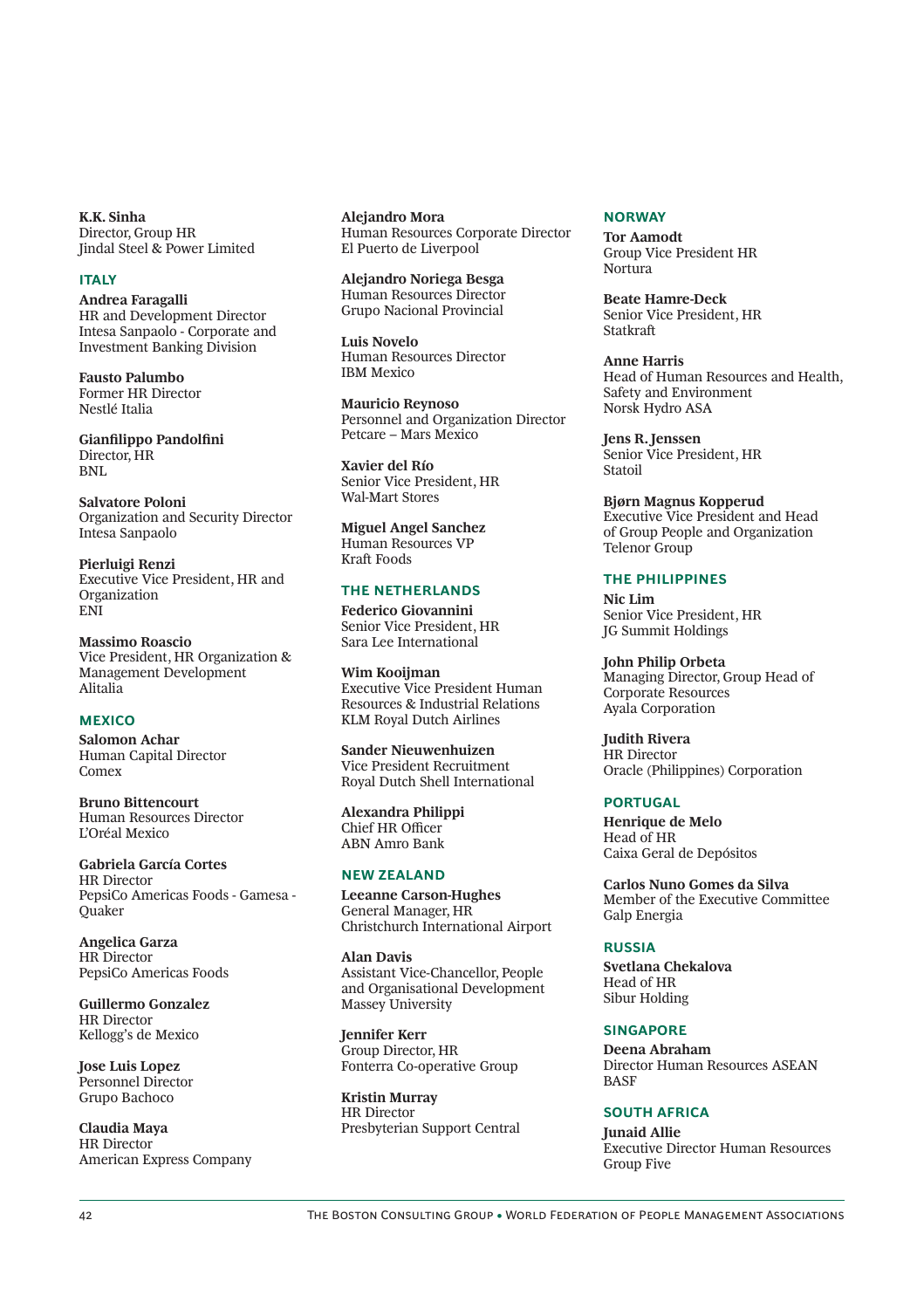**Italia Boninelli** Senior Vice President, HR Gold Fields Limited

**Bhabhalazi Bulunga**  Managing Director - Human Resources Division Eskom Holdings Limited

**Mpho Letlape** Managing Director Sasol Inzalo Foundation

**Ronnie Philipps** Former Senior Manager First National Bank

**Elsie Pule** Human Resources Division Eskom Holdings Limited

#### **SPAIN**

**Baltasara Blanco** Director, HR Empark Aparcamientos y Servicios

**Juan José Chaparro** HR Director Merck - España

**Patricia Mántel** Corporate Director, People Management Repsol

**José Antonio Molleda** General Director, Strategy and Corporate Resources Multiasistencia

**Luis Sanchez Navarrete** Director of Development and HR Corporate Policies BBVA

**Marta Panzano** Head of HR EMEA Cemex

**Mikel Tolosa** HR Manager Orona Group

#### **SWITZERLAND**

**Rudolf Alves** Head of Human Resources Allianz Suisse

**Silvia Ayyoubi** Head of Human Resources, Member of the Executive Committee F. Hoffmann-La Roche

**Christoph Bitzer** Head of Human Resources Swiss Reinsurance Company

**Yves-André Jeandupeux** Head of HR and Member of the Executive Management Swiss Post

#### **TURKEY**

**Hande Akyol Eskinazi** Human Resources Director Pfizer İlaçları

**Gokhan Erun** Executive Vice President HR Director GarantiBank

**Serdar Gencer** Deputy CEO - Responsible for Strategy and Corporate Performance Management and Enterprise İşbank

**Mehmet Gocmen** Group President, HR Sabanci Holding

**Zeki Tuncay** Executive Vice President, HR Akbank

**Ülker Yıldırımcan** Talent Management Division Manager Türkiye İş Bankası

#### **UKRAINE**

**Elena Kropivianska** HR and Organization Development Director Kyivstar GSM

#### **UNITED ARAB EMIRATES**

**Nasser Abdul Kareem Al Awadhi** Director of HR UAE Ministry of Education

**Abdulrahman Al Awar** Director General Federal Authority for Government Human Resource (FAHR)

**Maliha Abdullah Al Ayar** General Manager HR and Development Burgan Bank

#### **UNITED KINGDOM**

**Liz Bell** HR Director B&Q

**Tony Cooke** HR Director, UK & Ireland adidas

**Katherine Galliano** Head of HR Médecins Sans Frontières UK

**Mark Moorton** Director of HR, International Human Resources Department Specsavers Optical Group

**Ian Muir** HR Director Charter International

**Peter Nicholson** Group Head of Human Resources John Wood Group

**Toby Peyton-Jones** Director of HR Siemens UK

**Angie Risley** Group Human Resources Director Lloyds Banking Group

**Maria Stanford** HR Director Selfridges

**Karen Sutherland** Global HR Business Partner AstraZeneca, Clinical Development

**Nick Thripp** Vice President, Human Resources Infineum International Limited

**Geoff** Tranfield Group Head of HR Petrofac

#### **UNITED STATES**

**Richard Beyer** Senior Vice President, Human **Resources** JE Dunn Construction

**Laszlo Bock** Vice President of People Operations Google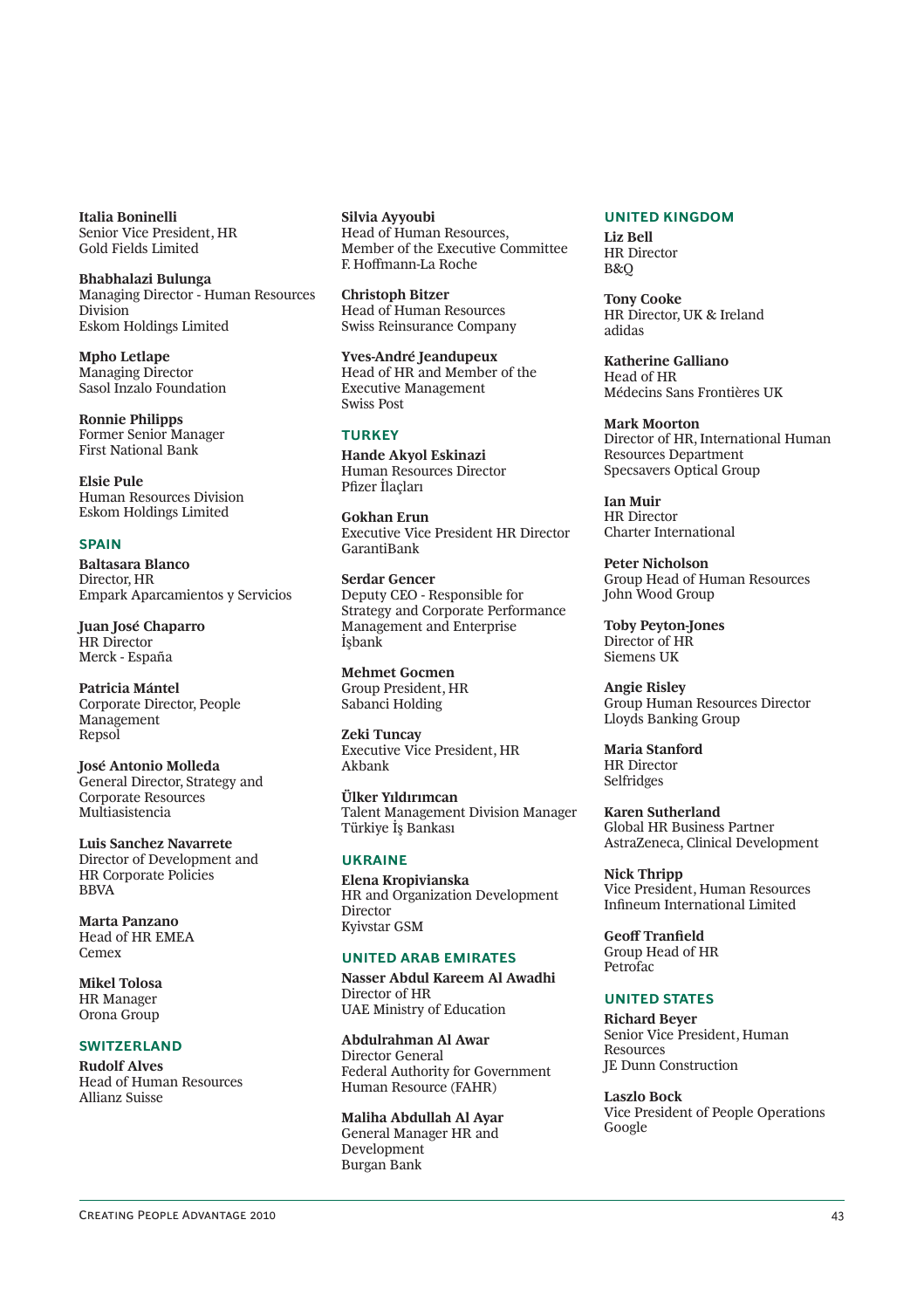**L. Kevin Cox** Executive Vice President HR American Express Company

#### **Amy DiGeso**

Executive Vice President, Global HR Estée Lauder

**Craig Dinsell** Executive Vice President Human Resources OppenheimerFunds

#### **Dennis Dowdell, Jr.**

Vice President of Human Resources & Chief Human Resources Officer Memorial Sloan-Kettering Cancer Center

**Phebe Farrow Port** Senior Vice President Global Management Strategies Estée Lauder

**Janice Hall** Vice President, Global Talent Management Estée Lauder

**Lisa Peters** Chief HR Officer The Bank of New York Mellon Corporation

**Sandra J. Price** Senior Vice President, Human Resources Sprint

#### **Alison Quirk**

Executive Vice President, Global Human Resources State Street Corporation

#### **Mara Swan**

Executive Vice President, Global Strategy and Talent Manpower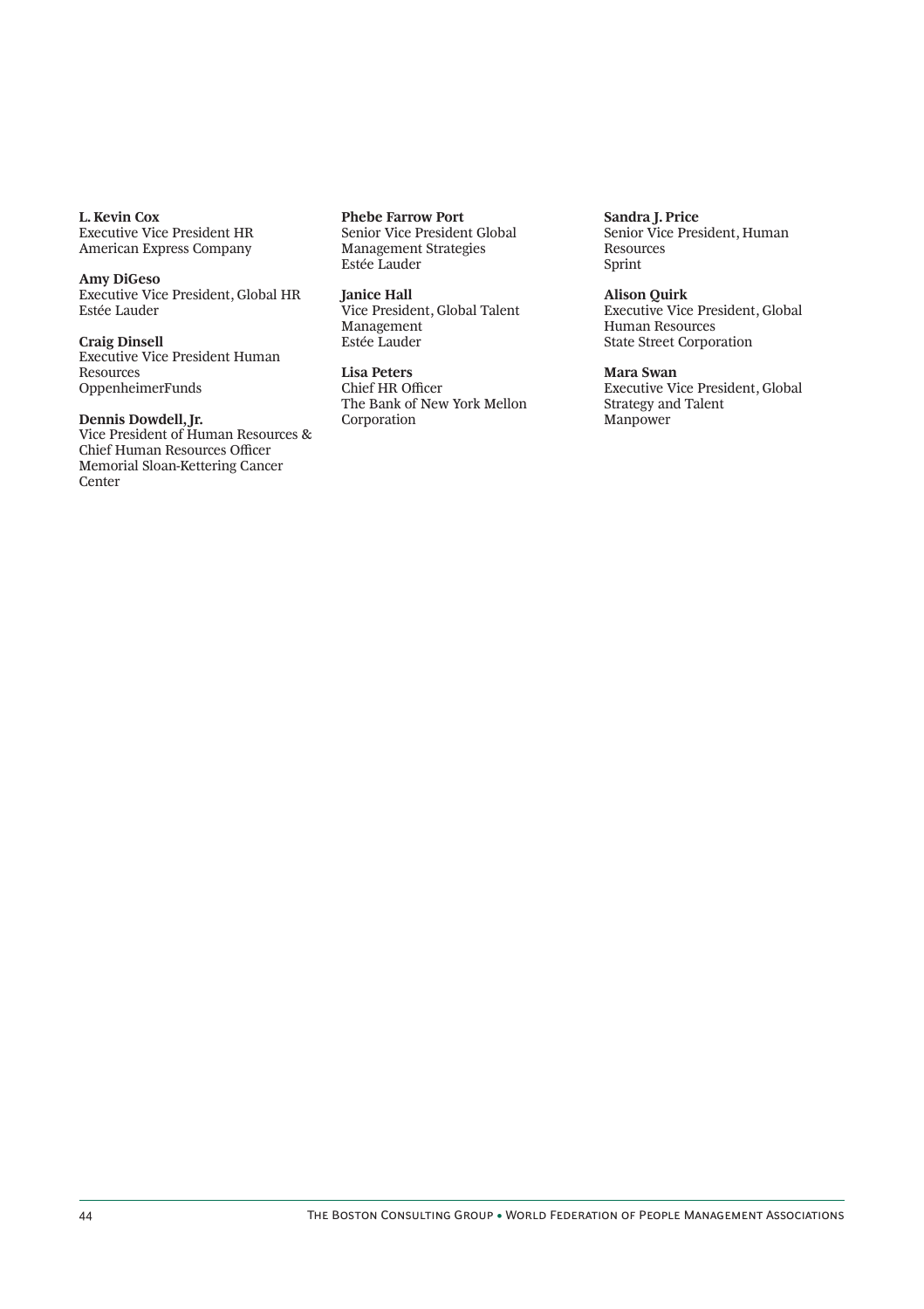## Appendix III Supporting Organizations

The following member organizations of WFPMA helped with or were responsible for the preparation, distribution, and collection of the online survey. Without their assistance, this report would not have been nearly so comprehensive and insightful.

#### **NORTH AMERICA**

North American Human Resource Management Association (NAHRMA)

Canadian Council of Human Resources Associations (CCHRA), Canada

Asociación Mexicana en Dirección de Recursos Humanos (AMEDIRH), Mexico

Society for Human Resource Management (SHRM), United States

#### **CENTRAL AND SOUTH AMERICA**

Federación Interamericana de Asociaciones de Gestión Humana (FIDAGH)

Asociación De Recursos Humanos de la Argentina (ADRHA), Argentina

Asociación Boliviana de Gestión Humana (ASOBOGH), Bolivia

Associação Brasileira de Recursos Humanos (ABRH-Nacional), Brazil

Federación Colombiana de Gestión Humana (ACRIP), Colombia

Asociación Costarricense de Gestores de Recursos Humanos (ACGRH), Costa Rica

Asociación Dominicana de Administradores de Gestión Humana (ADOARH), Dominican Republic

Asociación de Gestión Humana del Ecuador (ADGHE), Ecuador

Asociación de Gerentes de Recursos Humanos de Guatemala (AGRH), Guatemala

Asociación Nacional de Profesionales de Recursos Humanos de Panamá (ANREH), Panama

Asociación de Profesionales Uruguayos en Gestión Humana (ADPUGH), Uruguay

Asociación Venezolana de Gestión Humana (ANRI), Venezuela

#### **EUROPE**

European Association for People Management (EAPM)

Österreichisches Produktivitäts- und Wirtschaftlichkeits-Zentrum (ÖPWZ), Austria

Personnel Managers Club (PMC), Belgium

Bulgarian Human Resources Management and Development Association (BHRMDA), Bulgaria

Cyprus Human Resource Management Association (CyHRMA), Cyprus

Czech Society for Human Resources Development (ČSRLZ), Czech Republic

Personnel Managers in Denmark (PID), Denmark

Estonian Association for Personnel Development (PARE), Estonia

Finnish Association for Human Resource Management (HENRY), Finland

Association Nationale des Directeurs des Ressources Humaines (ANDRH), France

Deutsche Gesellschaft für Personalführung e.V. (DGFP), Germany

Greek People Management Association, Greece

Hungarian Association for Human Resources Management (OHE), Hungary

Chartered Institute of Personnel and Development (CIPD Ireland), Ireland

Associazione Italiana per la Direzione del Personale (AIDP), Italy

Latvian Association for Personnel Management, Latvia

Macedonian Human Resource Association, Former Yugoslavian Republic of Macedonia

Foundation for Human Resources Development (FHRD), Malta

Dutch Association for Personnel Management & Organization Development (NVP), Netherlands

HR Norge, Norway

Polish Human Resources Management Association (PHRMA), Poland

Associação Portuguesa dos Gestorese e Técnicos dos Recursos Humanos (APG), Portugal

HR Management Club, Romania

National Personnel Managers' Union (ARMC), Russia

Association of Human Resource Professionals, Serbia.

Slovak Association for Human Resources Management (ZRRLZ), Slovak Republic

Slovenian Association for Human Resource Management and Industrial Relations (ZDKDS), Slovenia

Asociación Española de Dirección y Desarrollo de Personas (AEDIPE), Spain

Sveriges HR Förening, Sweden

HR Swiss-Schweizerische Gesellschaft für Human Resources Management; Société Suisse de Gestion des Ressources Humaines, Switzerland

Türkiye Personel Yönetimi Derneği (PERYÖN), Turkey

Chartered Institute of Personnel and Development (CIPD), United Kingdom

#### **AFRICA**

African Federation of Human Resource Management Associations (AFHRMA)

Association Africaine des formateurs du personnel (AFDIP)

Association Algérienne des Ressources Humaines (ALGRH), Algeria

Talents Plus Conseils, Benin

Institute of Human Resource Management (IHRM), Botswana

Association Nationale des directeurs et cadres du personnel (ANDCP), Senegal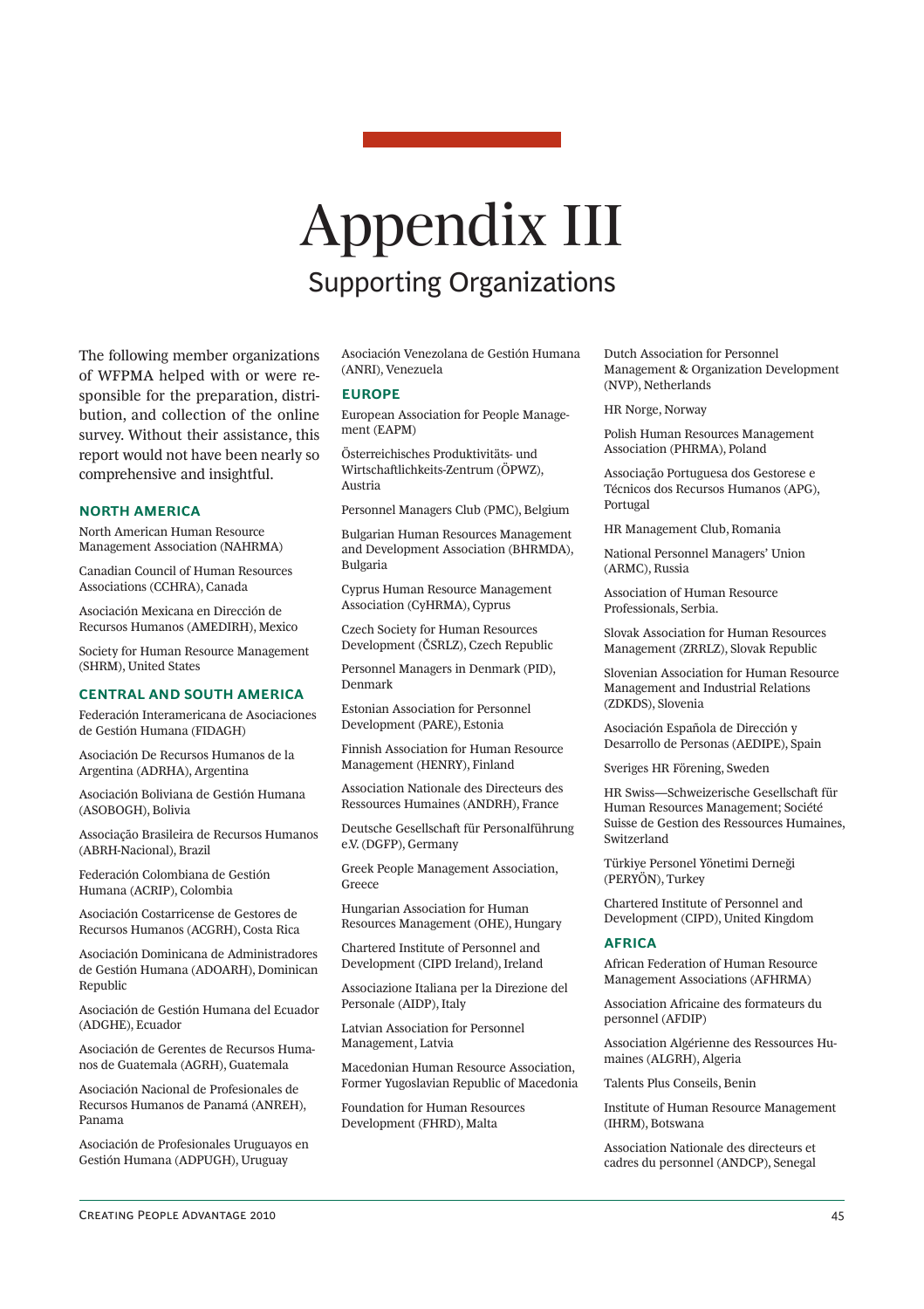Institute of People Management (IPM), South Africa

Association des Responsables de Formation et de Gestion Humaine des Entreprises (ARFORGHE), Tunisia

Human Resource Managers' Association of Uganda (HRMAU), Uganda

Institute of People Management of Zimbabwe (IPMZ), Zimbabwe

#### **ASIAPACIFIC**

Asia Pacific Federation of Human Resource Management (APFHRM)

Australian Human Resources Institute (AHRI), Australia

China International Intellectech Corporation (CIIC), China1

Human Resource Association for Chinese and Foreign Enterprises (HRA), China

Hong Kong Institute of Human Resource Management (HKIHRM), Hong Kong

Confederation of Indian Industry (CII), India1

Japan Society for Human Resource Management (JSHRM), Japan

Recruit Management Solutions (RMS), Japan1

Malaysian Institute of Human Resource Management (MIHRM), Malaysia

Human Resources Institute of New Zealand (HRINZ), New Zealand

People Management Association of the Philippines (PMAP), Philippines

Singapore Human Resources Institute (SHRI), Singapore

HR MAX, South Korea<sup>1</sup>

Institute of Personnel Management (IPM), Sri Lanka

Chinese Human Resource Management Association (CHRMA), Taiwan

Personnel Management Association of Thailand (PMAT), Thailand

1. This organization is not a member of WFPMA.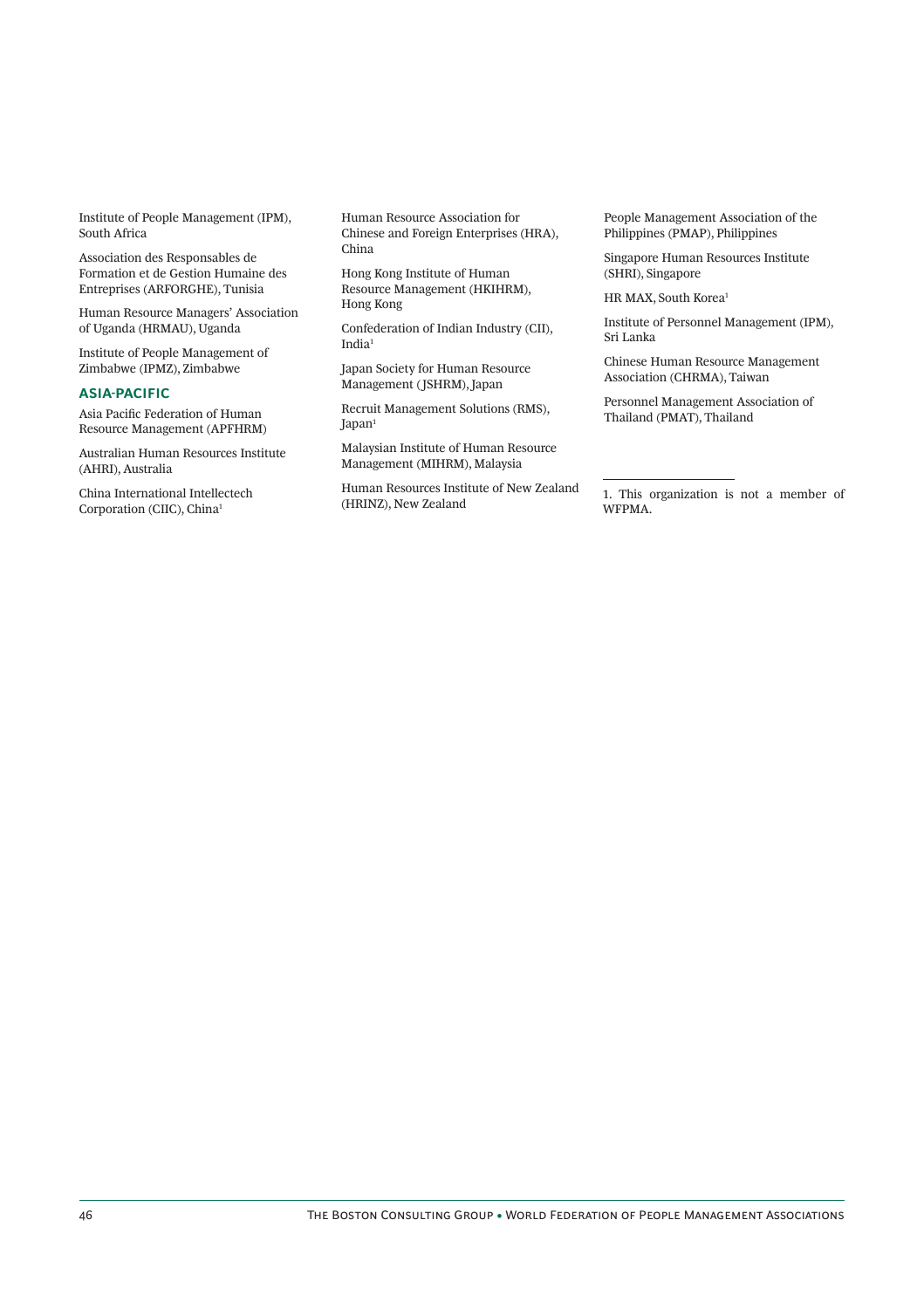## Note to the Reader

This report, the fourth installment in our research on current and future HR challenges, presents new and detailed results on the global situation. It is based on a close collaboration between The Boston Consulting Group (BCG) and the World Federation of People Management Associations (WFPMA).

BCG has worked closely with leading companies around the world on a wide range of HR issues, helping with HR strategy, management, KPIs, and strategic workforce planning. BCG has assisted its clients in managing talent, organizing HR functions, managing performance, redeploying the workforce, and managing demographic risk. It has also helped companies establish shared service centers and outsourcing arrangements.

WFPMA and its member associations have worked to enhance the quality of HR management and to develop and elevate professional standards. Through its programs, HR executives have opportunities to garner insights and exchange ideas that enhance corporate and personal capabilities in HR.

We believe that our findings will appeal to HR professionals and senior business executives alike. On the basis of the positive feedback from our previous reports, we plan to continue our regular research in HR issues.

#### **Acknowledgments**

We would like to thank the many executives who shared their thoughts during interviews, as well as the executives who completed the online survey. The insights and expertise of these individuals have greatly enriched this report. A list of interviewees who were willing to be named is provided in Appendix II. We thank Markus Benicke, Oliver Dost, Rolf Hülsenbeck, Torsten Kordon, Thomas Krüger, In-Hae Lee, Michael Leicht, Stefanie Michor, Frauke Uekermann, and Angelika Witt for their research and analysis, and John Campbell and Elizabeth Collins for their help in writing this report.

The authors also thank the members of the BCG and WFPMA steering committees for their help with this project. From BCG: Jens Baier, Vikram Bhalla, Rolf Bixner, Andrew Dyer, Grant Freeland, Fiona McIntosh, Benjamin Pinney, J. Puckett, Steve Richardson, and Roselinde Torres. From WFPMA: Fernando Ariceta, Stephanie Bird, Carolyn Gould, Janaka Kumarasinghe, Elijah Litheko, P.O. Mak, Jorge Jauregui Morales, Horacio Quiros, and Peter Wilson.

We extend further thanks to the WFPMA country organizations that supported this study. A complete list of the supporting organizations is provided in Appendix III.

Furthermore, we are grateful for the support we received from various

BCG senior experts in coordinating and conducting interviews and for their expert advice: Miguel Abecasis, Vassilis Antoniades, Sri Aparajithan, Allison Bailey, Jorge Becerra, Maurice Berns, Lamberto Biscarini, Dag Fredrik Bjørnland, Jo Brady, Massimo Busetti, Charmian Caines, Miguel Carrasco, Santiago Castagnino, Jean Le Corre, Elisa Crotti, Christopher Daniel, Nan DasGupta, Filiep Deforche, Giuseppe Falco, Dominic Field, Marguerite Fitzgerald, Patrick Forth, Karen Gordon, Alexandre Gorito, Deepak Goyal, Mayank Gupta, Rajneesh Gupta, Knut Haanæs, Bent Dyhre Hansen, Carl Andreas Holm, Michael Imholz, Rune Jacobsen, Angus Jaffray, László Juhász, Klaus Kessler, Pilasinee Kittikachorn, Danny Koh, Philip Krinks, Børge Kristoffersen, Vinoy Kumar, Jason LaBresh, KJ Lee, Frederic Leperre, Frankie Leung, Derek Locke, Mark Lohmann, Daniel Lopez, Emilia Lopez, Ross Love, Dave Matheson, Chris Mattey, Anthony May, Mathieu Ménégaux, Mario Merino Lucchini, Fiona McIntosh, John Miller, Rutger Mohr, Matthew Mooney, Tim Monger, Riccardo Monti, Yves Morieux, Olga Narvskaia, Gustavo Nieponice, Tomas Nordahl, Christian Orglmeister, Anthony Oundjian, Nimród Pais, Francesco Pavoni, Craig della Penna, Philippe Peters, Steve Richardson, Rodrigo Rivera, Matthew Rogozinski, Michelle Russell, Francisco Salmerón, Jürgen Schwarz, Tuukka Seppä, Yulia Shpilman, Silvia Sonneveld, Nick South, Burak Tansan, Paul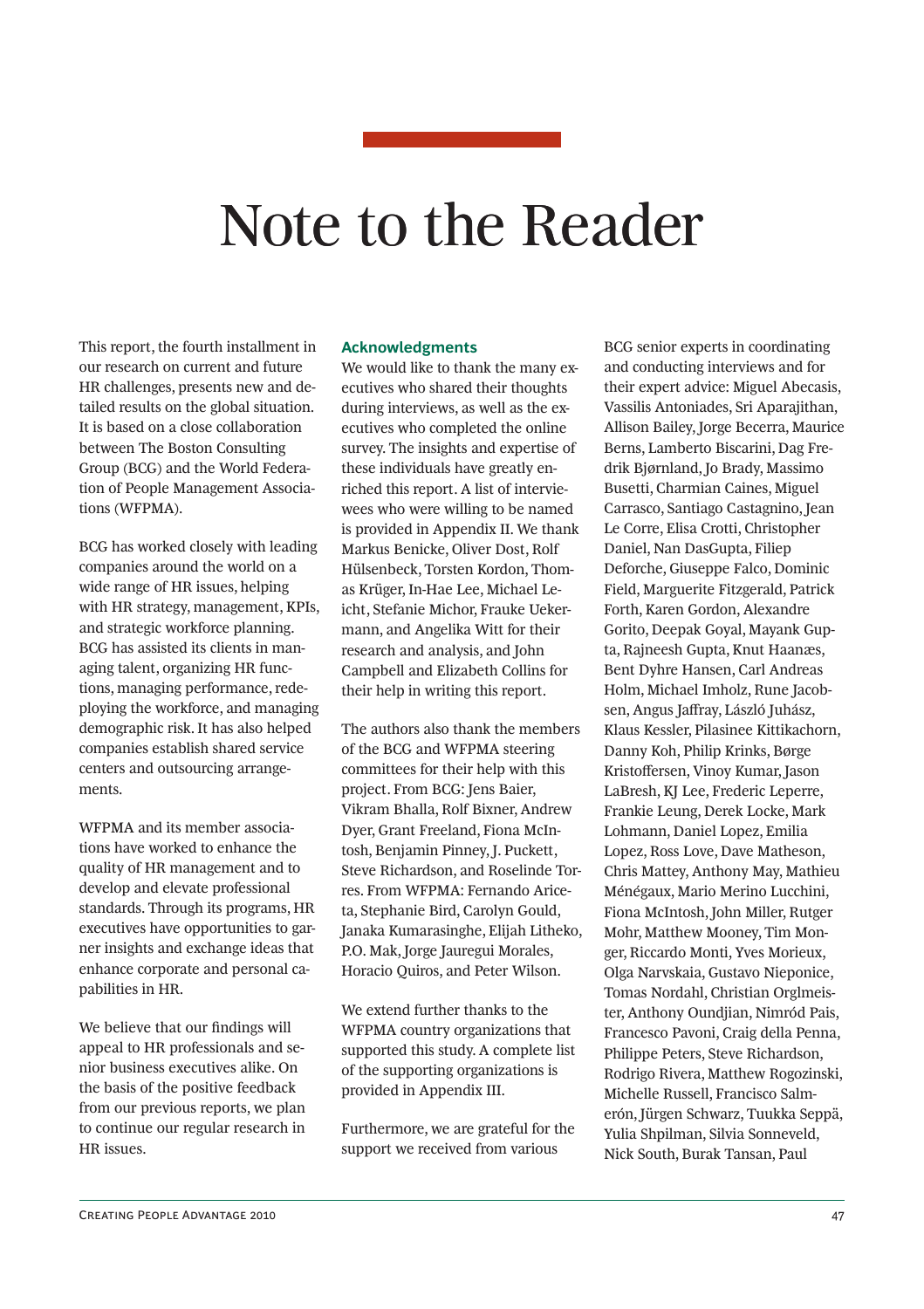Tranter, Andrew Toma, Øyvind Torpp, Anna Vichniakova, Rohit Vohra, Rahul Wadhawan, Jan Dirk Waiboer, Douglas Woods, André Xavier, and Kuba Zielinski.

Finally, we thank the editorial and production team that worked on this report: Katherine Andrews, Gary Callahan, Angela DiBattista, Sean Hourihan, Monica Petre, Sharon Slodki, Sara Strassenreiter, Simon Targett, Mark Voorhees, and Janice Willett.

#### **For Further Contact**

If you would like discuss our observations and conclusions, please contact one of the authors listed below.

### **Rainer Strack**

*Senior Partner and Managing Director Leader of the Organization Practice in Europe and Africa Global Topic Coleader for People Advantage and HR* BCG Düsseldorf +49 2 11 30 11 30 strack.rainer@bcg.com

#### **Jean-Michel Caye**

*Partner and Managing Director Global Topic Coleader for People Advantage and HR* BCG Paris +33 1 40 17 10 10 caye.jean-michel@bcg.com

#### **Svend Lassen**

*Project Leader* BCG Düsseldorf +49 2 11 30 11 30 lassen.svend@bcg.com

#### **Vikram Bhalla**

*Partner and Managing Director Leader of the Organization Practice*   $in$  Asia-Pacific BCG Mumbai +91 22 6749 7000 bhalla.vikram@bcg.com

#### **J. Puckett**

*Senior Partner and Managing Director Member of BCG*'*s Americas Leadership Team Leader of the Organization Practice in the Americas* BCG Dallas +1 214 849 1500 puckett.j@bcg.com

#### **Ernesto G. Espinosa**

*President, WFPMA* + 63 2 726 1532 81 88 ernestogespinosa@gmail.com

#### **Florent Francoeur**

*Immediate Past President, WFPMA* +1 514 879 1636 f.francoeur@portailrh.org

### **Pieter Haen**

*President, European Association for People Management* +31 343 578 140 pieterhaen@duurstedegroep.com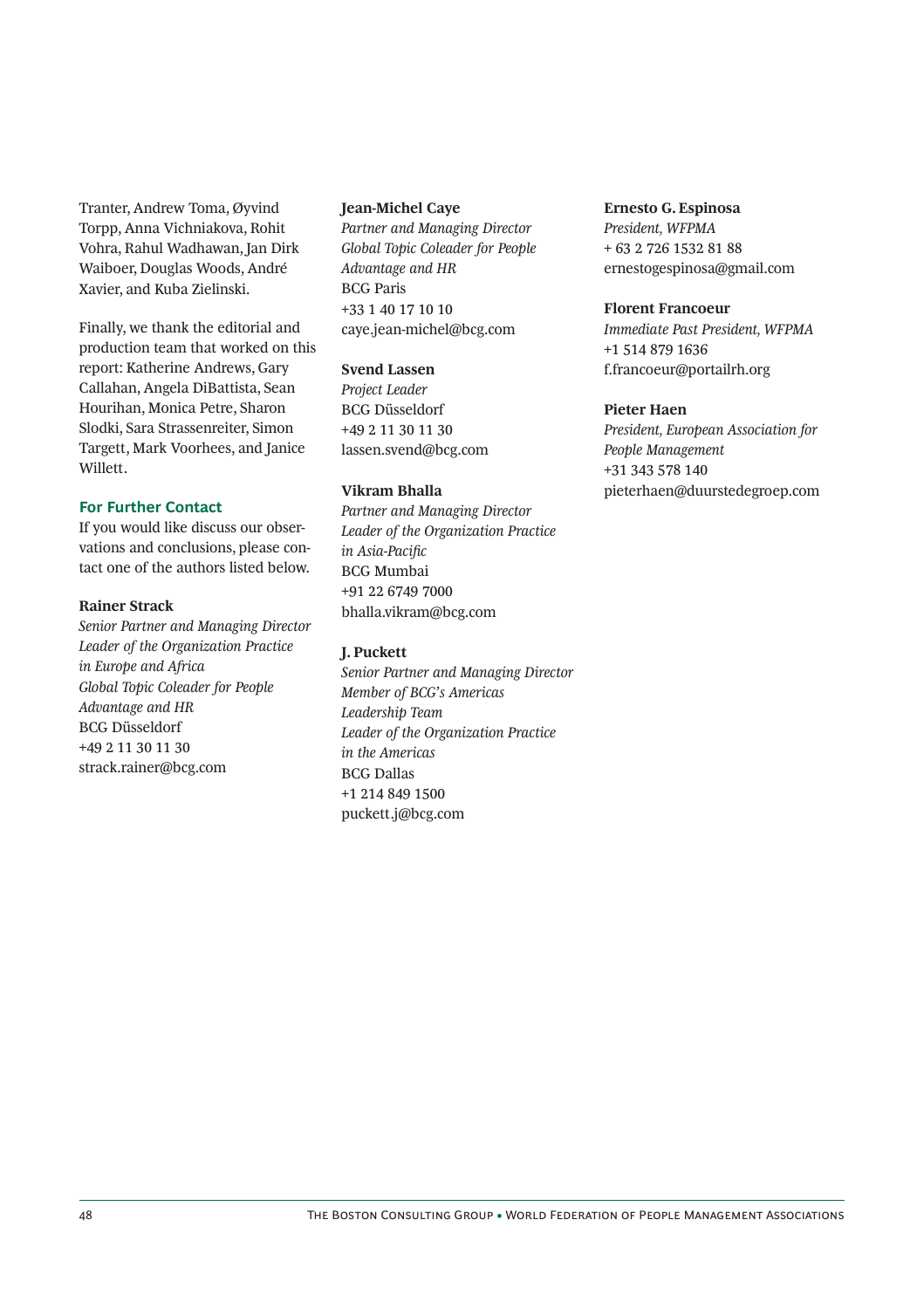For a complete list of WFPMA publications and information about how to obtain copies, please visit our website at www.wfpma.com.

For a complete list of BCG publications and information about how to obtain copies, please visit our website at www.bcg.com/publications.

To receive future BCG publications in electronic form about this topic or others, please visit our subscription website at www.bcg.com/subscribe.

9/10 rev.